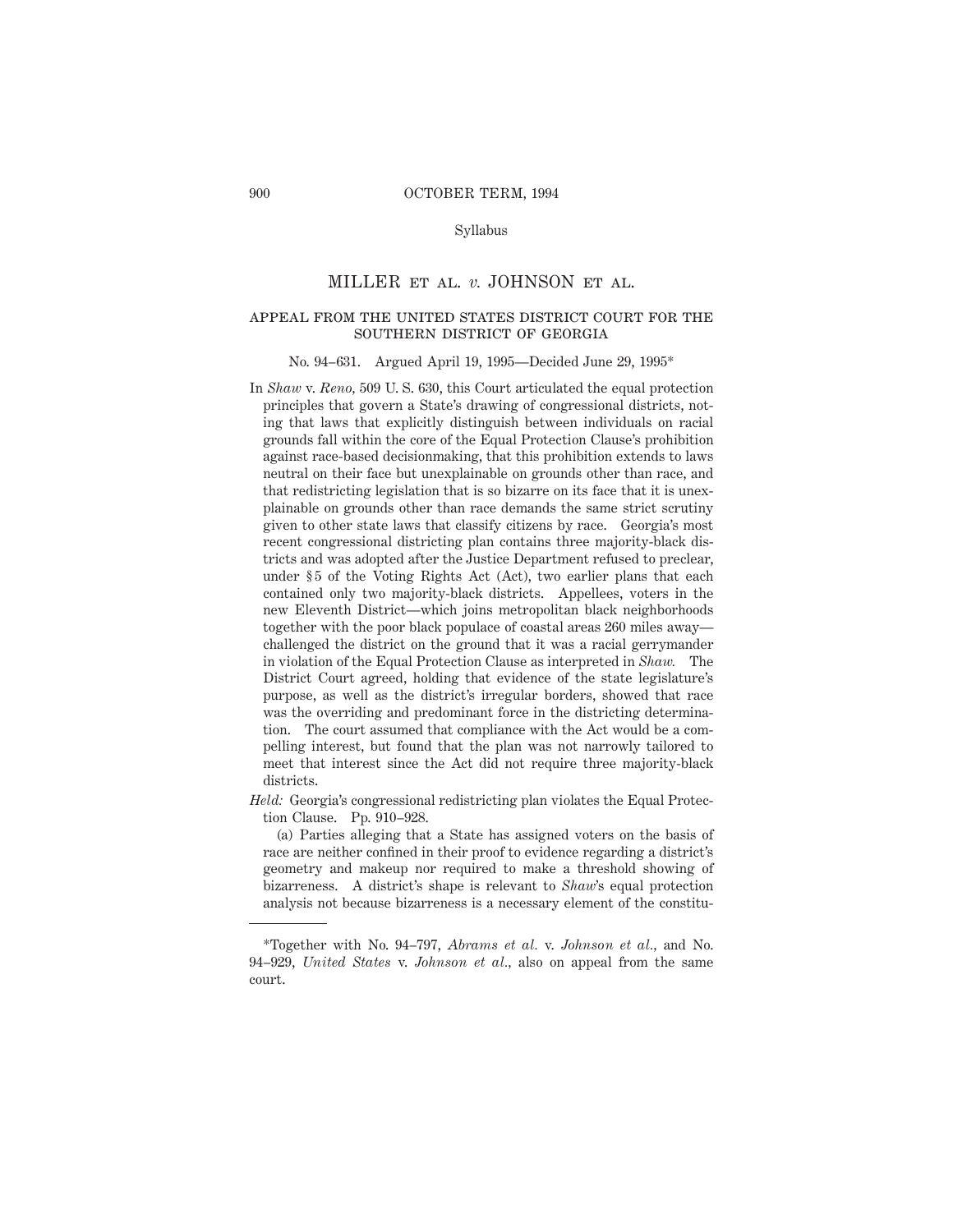#### Syllabus

tional wrong or a threshold requirement of proof, but because it may be persuasive circumstantial evidence that race for its own sake, and not other districting principles, was a legislature's dominant and controlling rationale in drawing district lines. In some exceptional cases, a reapportionment plan may be so highly irregular that, on its face, it rationally cannot be understood as anything other than an effort to segregate voters based on race, but where the district is not so bizarre, parties may rely on other evidence to establish race-based districting. The very stereotypical assumptions the Equal Protection Clause forbids underlie the argument that the Clause's general proscription on race-based decisionmaking does not obtain in the districting context because redistricting involves racial consideration. While redistricting usually implicates a political calculus in which various interests compete for recognition, it does not follow that individuals of the same race share a single political interest. Nor can the analysis used to assess the vote dilution claim in *United Jewish Organizations of Williamsburgh, Inc.* v. *Carey,* 430 U. S. 144, be applied to resuscitate this argument. Pp. 910–915.

(b) Courts must exercise extraordinary caution in adjudicating claims that a State has drawn race-based district lines. The plaintiff must show, whether through circumstantial evidence of a district's shape and demographics or more direct evidence of legislative purpose, that race was the predominant factor motivating the legislature's decision to place a significant number of voters within or without a district. To make this showing, a plaintiff must prove that the legislature subordinated traditional race-neutral districting principles, including but not limited to compactness, contiguity, respect for political subdivisions or communities defined by actual shared interests, to racial considerations. Pp. 915–917.

(c) The District Court applied the correct analysis here, and its finding that race was the predominant factor motivating the Eleventh District's drawing was not clearly erroneous. It need not be decided whether the district's shape, standing alone, was sufficient to establish that the district is unexplainable on grounds other than race, for there is considerable additional evidence showing that the state legislature was motivated by a predominant, overriding desire to create a third majority-black district in order to comply with the Justice Department's preclearance demands. The District Court's well-supported finding justified its rejection of the various alternative explanations offered for the district. Appellants cannot refute the claim of racial gerrymandering by arguing the legislature complied with traditional districting principles, since those factors were subordinated to racial objectives. Nor are there tangible communities of interest spanning the district's hundreds of miles that can be called upon to rescue the plan. Since race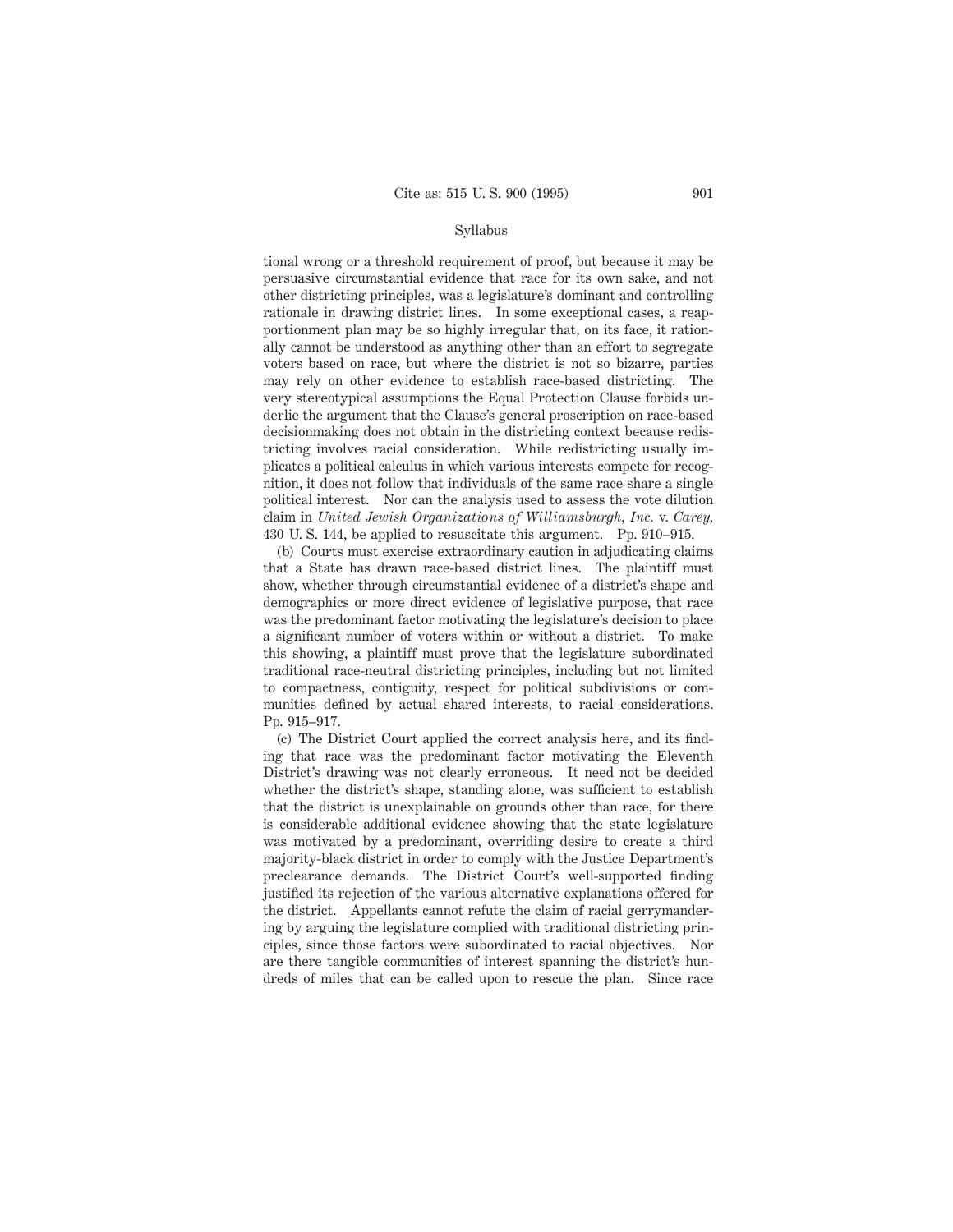#### Syllabus

was the predominant, overriding factor behind the Eleventh District's drawing, the State's plan is subject to strict scrutiny and can be sustained only if it is narrowly tailored to achieve a compelling state interest. Pp. 917–920.

(d) While there is a significant state interest in eradicating the effects of past racial discrimination, there is little doubt that Georgia's true interest was to satisfy the Justice Department's preclearance demands. Even if compliance with the Act, standing alone, could provide a compelling interest, it cannot do so here, where the district was not reasonably necessary under a constitutional reading and application of the Act. To say that the plan was required in order to obtain preclearance is not to say that it was required by the Act's substantive requirements. Georgia's two earlier plans were ameliorative and could not have violated § 5 unless they so discriminated on the basis of race or color as to violate the Constitution. However, instead of grounding its objections on evidence of a discriminatory purpose, the Justice Department appears to have been driven by its maximization policy. In utilizing § 5 to require States to create majority-minority districts whenever possible, the Department expanded its statutory authority beyond Congress' intent for § 5: to insure that no voting-procedure changes would be made that would lead to a retrogression in the position of racial minorities with respect to their effective exercise of the electoral franchise. The policy also raises serious constitutional concerns because its implicit command that States may engage in presumptive unconstitutional race-based districting brings the Act, once upheld as a proper exercise of Congress' Fifteenth Amendment authority, into tension with the Fourteenth Amendment. Pp. 920–927.

864 F. Supp. 1354, affirmed and remanded.

KENNEDY, J., delivered the opinion of the Court, in which REHNQUIST, C. J., and O'Connor, Scalia, and Thomas, JJ., joined. O'Connor, J., filed a concurring opinion, *post,* p. 928. Stevens, J., filed a dissenting opinion, *post,* p. 929. Ginsburg, J., filed a dissenting opinion, in which Stevens and BREYER, JJ., joined, and in which SOUTER, J., joined except as to Part III–B, *post,* p. 934.

*David F. Walbert,* Special Assistant Attorney General of Georgia, argued the cause for the state and private appellants. With him on the briefs for appellants Miller et al. were *Michael J. Bowers,* Attorney General, and *Dennis R. Dunn,* Senior Assistant Attorney General. *Solicitor General Days* argued the cause for the United States. With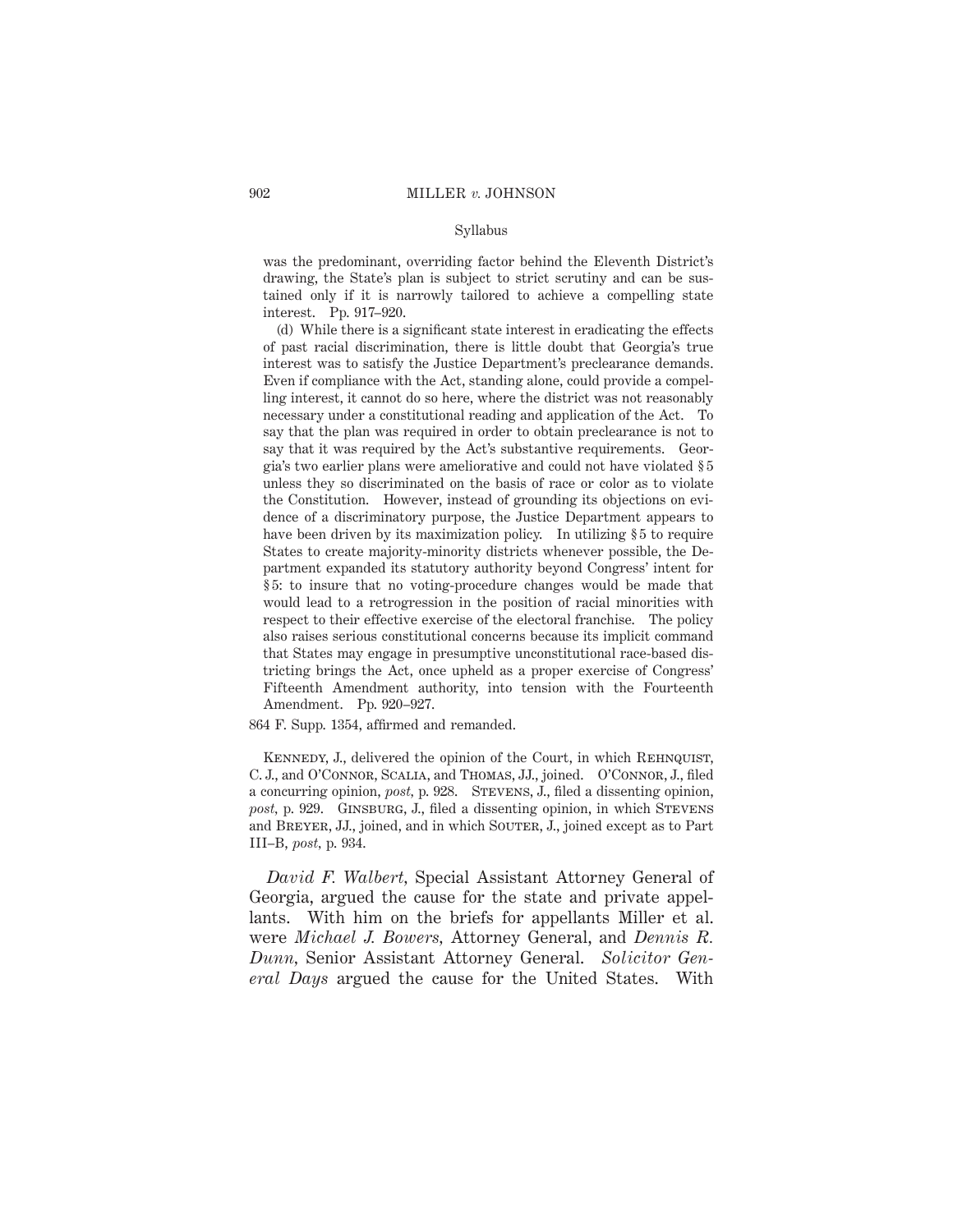him on the briefs were *Assistant Attorney General Patrick, Deputy Solicitor General Bender, James A. Feldman, Steven H. Rosenbaum,* and *Miriam R. Eisenstein. Laughlin McDonald, Neil Bradley, Elaine R. Jones, Theodore M. Shaw, Norman J. Chachkin, Jacqueline A. Berrien,* and *Gerald R. Weber* filed briefs for appellants Abrams et al.

*A. Lee Parks* argued the cause for appellees. With him on the brief was *Larry H. Chesin.*†

# JUSTICE KENNEDY delivered the opinion of the Court.

The constitutionality of Georgia's congressional redistricting plan is at issue here. In *Shaw* v. *Reno,* 509 U. S. 630 (1993), we held that a plaintiff states a claim under the Equal Protection Clause by alleging that a state redistricting plan, on its face, has no rational explanation save as an effort to separate voters on the basis of race. The question we now decide is whether Georgia's new Eleventh District gives rise to a valid equal protection claim under the principles an-

<sup>†</sup>Briefs of *amici curiae* urging reversal were filed for the State of Texas et al. by *Dan Morales,* Attorney General of Texas, *Jorge Vega,* First Assistant Attorney General, and *Renea Hicks,* State Solicitor, and *Michael F. Easley,* Attorney General of North Carolina; for the Congressional Black Caucus by *A. Leon Higginbotham, Jr.;* for the Democratic National Committee et al. by *Wayne Arden* and *Donald J. Simon;* for the Georgia Association of Black Elected Officials by *Eben Moglen* and *Pamela S. Karlan;* for the Lawyers' Committee for Civil Rights Under Law by *Michael A. Cooper, Herbert J. Hansell, Thomas J. Henderson, Brenda Wright, J. Gerald Hebert, Nicholas deB. Katzenbach,* and *Alan E. Kraus;* for the Mexican American Legal Defense and Educational Fund et al. by *Charisse R. Lillie, Karen Narasaki, Wade Henderson, Dennis Courtland Hayes, Kim Gandy, Deborah Ellis, Rodney G. Gregory, Elliot Mincberg,* and *Donna R. Lenhoff;* and for the National Voting Rights Institute by *Jamin Raskin.*

Briefs of *amici curiae* urging affirmance were filed for the Anti-Defamation League by *F. Peter Phillips, Jeffrey P. Sinensky, Steven M. Freeman, Debbie N. Kaminer,* and *Martin E. Karlinsky;* for the Washington Legal Foundation et al. by *Daniel J. Popeo* and *Richard A. Samp;* and for Ruth O. Shaw et al. by *Robinson O. Everett* and *Clifford Dougherty.*

*William C. Owens, Jr.,* filed a brief for A. J. Pate as *amicus curiae.*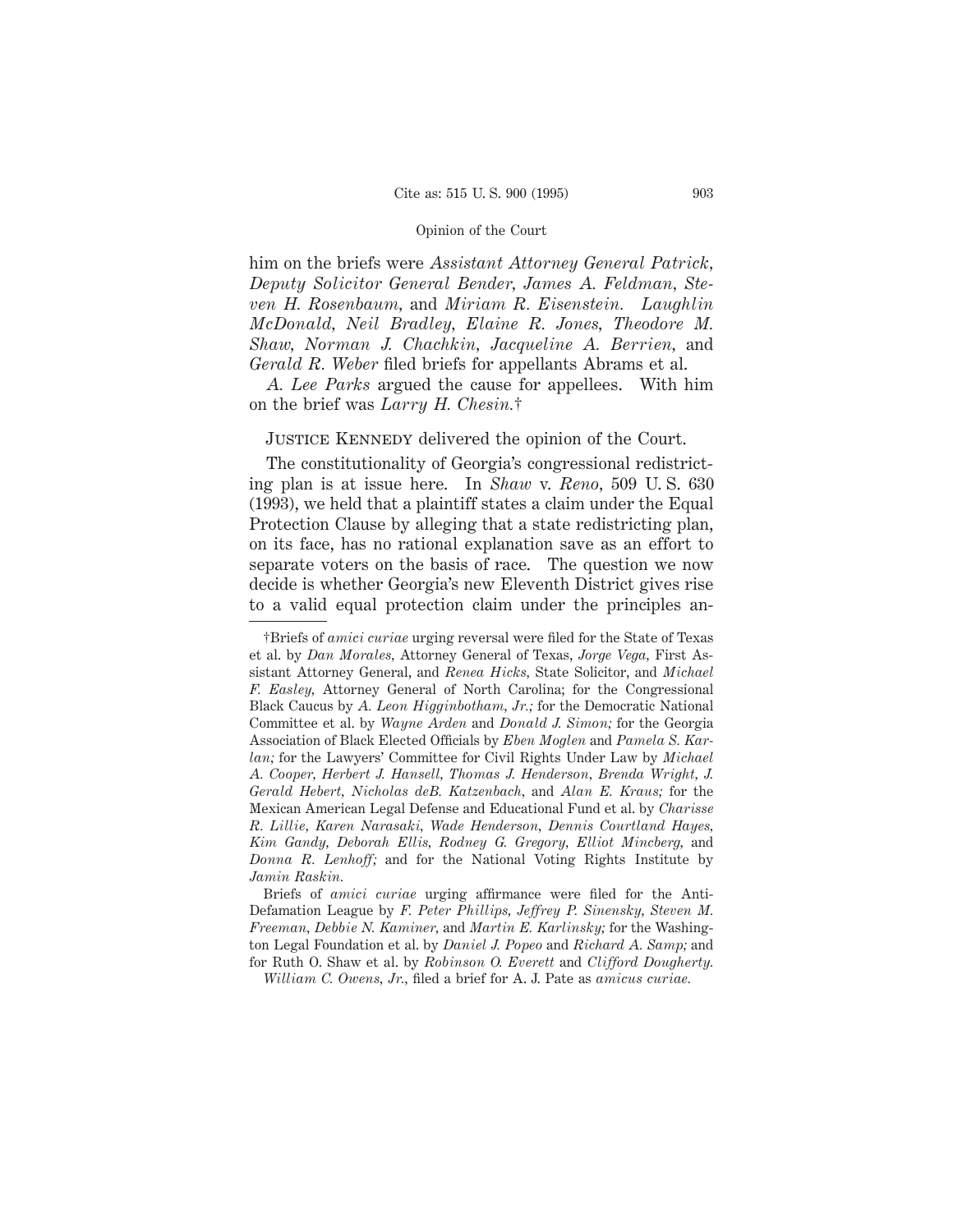nounced in *Shaw,* and, if so, whether it can be sustained nonetheless as narrowly tailored to serve a compelling governmental interest.

# I A

The Equal Protection Clause of the Fourteenth Amendment provides that no State shall "deny to any person within its jurisdiction the equal protection of the laws." U. S. Const., Amdt. 14, § 1. Its central mandate is racial neutrality in governmental decisionmaking. See, *e. g., Loving* v. *Virginia,* 388 U. S. 1, 11 (1967); *McLaughlin* v. *Florida,* 379 U. S. 184, 191–192 (1964); see also *Brown* v. *Board of Education,* 347 U. S. 483 (1954). Though application of this imperative raises difficult questions, the basic principle is straightforward: "Racial and ethnic distinctions of any sort are inherently suspect and thus call for the most exacting judicial examination. . . . This perception of racial and ethnic distinctions is rooted in our Nation's constitutional and demographic history." *Regents of Univ. of Cal.* v. *Bakke,* 438 U. S. 265, 291 (1978) (opinion of Powell, J.). This rule obtains with equal force regardless of "the race of those burdened or benefited by a particular classification." *Richmond* v. *J. A. Croson Co.,* 488 U. S. 469, 494 (1989) (plurality opinion) (citations omitted); *id.,* at 520 (Scalia, J., concurring in judgment) ("I agree ... with JUSTICE O'CONNOR's conclusion that strict scrutiny must be applied to all governmental classification by race"); see also *Adarand Constructors, Inc.* v. *Pen˜a, ante,* at 224; *Bakke, supra,* at 289–291 (opinion of Powell, J.). Laws classifying citizens on the basis of race cannot be upheld unless they are narrowly tailored to achieving a compelling state interest. See, *e. g., Adarand, ante,* at 227; *Croson, supra,* at 494 (plurality opinion); *Wygant* v. *Jackson Bd. of Ed.,* 476 U. S. 267, 274, 280, and n. 6 (1986) (plurality opinion).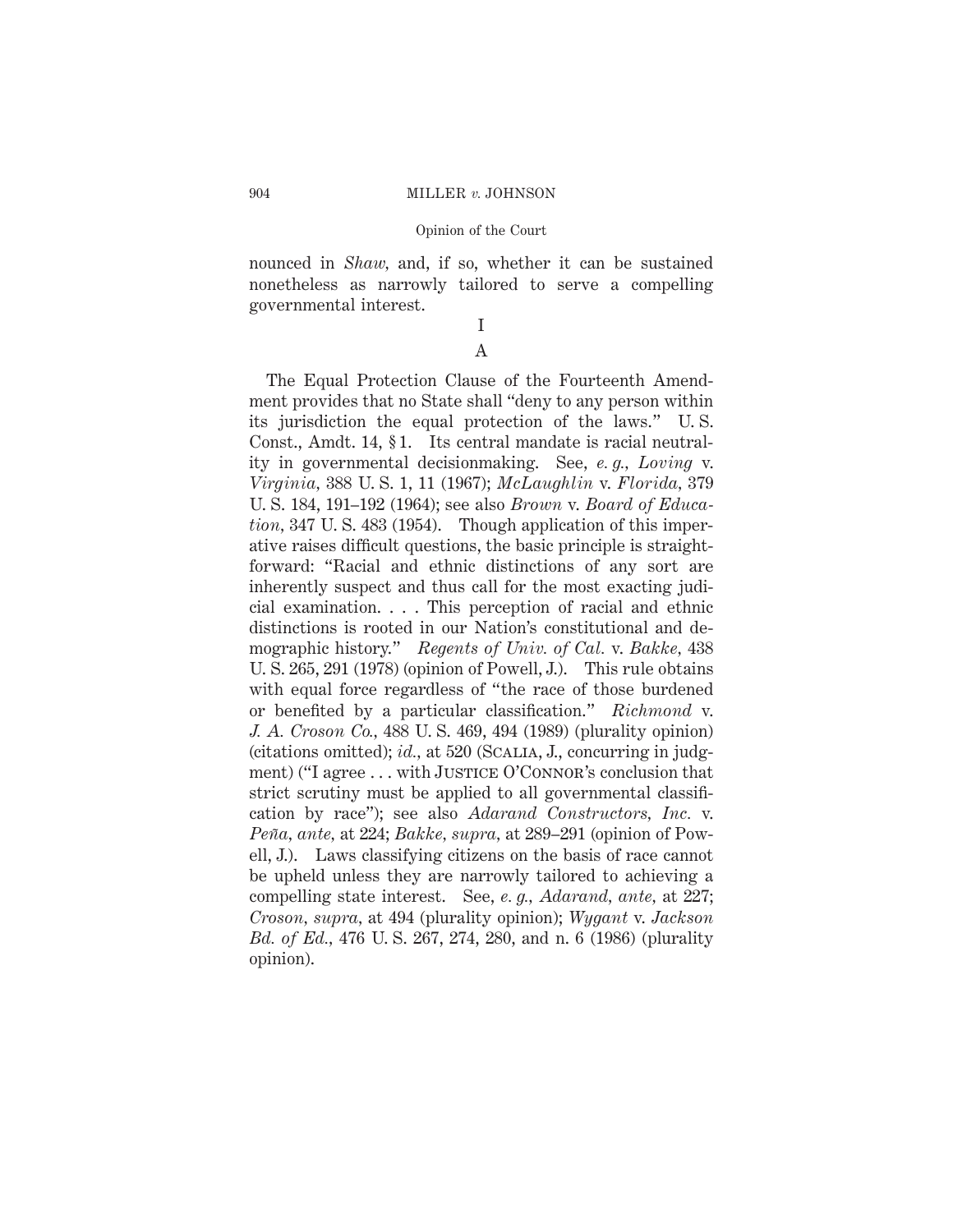In *Shaw* v. *Reno, supra,* we recognized that these equal protection principles govern a State's drawing of congressional districts, though, as our cautious approach there discloses, application of these principles to electoral districting is a most delicate task. Our analysis began from the premise that "[l]aws that explicitly distinguish between individuals on racial grounds fall within the core of [the Equal Protection Clause's] prohibition." *Id.,* at 642. This prohibition extends not just to explicit racial classifications, but also to laws neutral on their face but "'unexplainable on grounds other than race.'" *Id.*, at 644 (quoting *Arlington Heights* v. *Metropolitan Housing Development Corp.*, 429 U. S. 252, 266 (1977)). Applying this basic equal protection analysis in the voting rights context, we held that "redistricting legislation that is so bizarre on its face that it is 'unexplainable on grounds other than race,' . . . demands the same close scrutiny that we give other state laws that classify citizens by race." 509 U. S., at 644 (quoting *Arlington Heights, supra,* at 266).

This litigation requires us to apply the principles articulated in *Shaw* to the most recent congressional redistricting plan enacted by the State of Georgia.

B

In 1965, the Attorney General designated Georgia a covered jurisdiction under § 4(b) of the Voting Rights Act (Act), 79 Stat. 438, as amended, 42 U. S. C. § 1973b(b). 30 Fed. Reg. 9897 (1965); see 28 CFR pt. 51, App.; see also *City of Rome* v. *United States,* 446 U. S. 156, 161 (1980). In consequence, § 5 of the Act requires Georgia to obtain either administrative preclearance by the Attorney General or approval by the United States District Court for the District of Columbia of any change in a "standard, practice, or procedure with respect to voting" made after November 1, 1964. 42 U. S. C. § 1973c. The preclearance mechanism applies to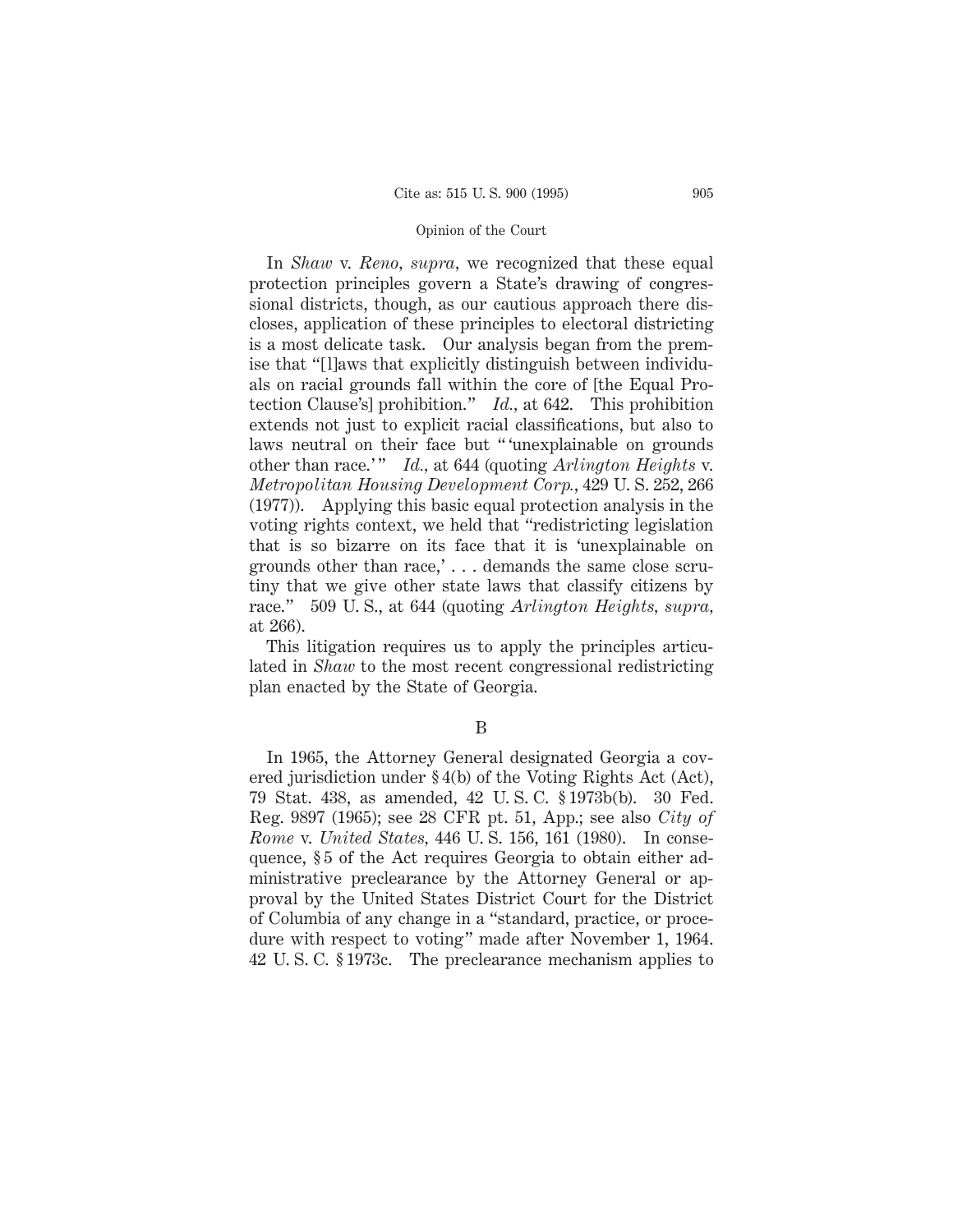congressional redistricting plans, see, *e. g., Beer* v. *United States,* 425 U. S. 130, 133 (1976), and requires that the proposed change "not have the purpose and will not have the effect of denying or abridging the right to vote on account of race or color." 42 U. S. C. § 1973c. "[T]he purpose of § 5 has always been to insure that no voting-procedure changes would be made that would lead to a retrogression in the position of racial minorities with respect to their effective exercise of the electoral franchise." *Beer, supra,* at 141.

Between 1980 and 1990, one of Georgia's 10 congressional districts was a majority-black district, that is, a majority of the district's voters were black. The 1990 Decennial Census indicated that Georgia's population of 6,478,216 persons, 27% of whom are black, entitled it to an additional eleventh congressional seat, App. 9, prompting Georgia's General Assembly to redraw the State's congressional districts. Both the House and the Senate adopted redistricting guidelines which, among other things, required single-member districts of equal population, contiguous geography, nondilution of minority voting strength, fidelity to precinct lines where possible, and compliance with §§ 2 and 5 of the Act, 42 U. S. C. §§ 1973, 1973c. See App. 11–12. Only after these requirements were met did the guidelines permit drafters to consider other ends, such as maintaining the integrity of political subdivisions, preserving the core of existing districts, and avoiding contests between incumbents. *Id.,* at 12.

A special session opened in August 1991, and the General Assembly submitted a congressional redistricting plan to the Attorney General for preclearance on October 1, 1991. The legislature's plan contained two majority-minority districts, the Fifth and Eleventh, and an additional district, the Second, in which blacks comprised just over 35% of the voting age population. Despite the plan's increase in the number of majority-black districts from one to two and the absence of any evidence of an intent to discriminate against minority voters, 864 F. Supp. 1354, 1363, and n. 7 (SD Ga. 1994), the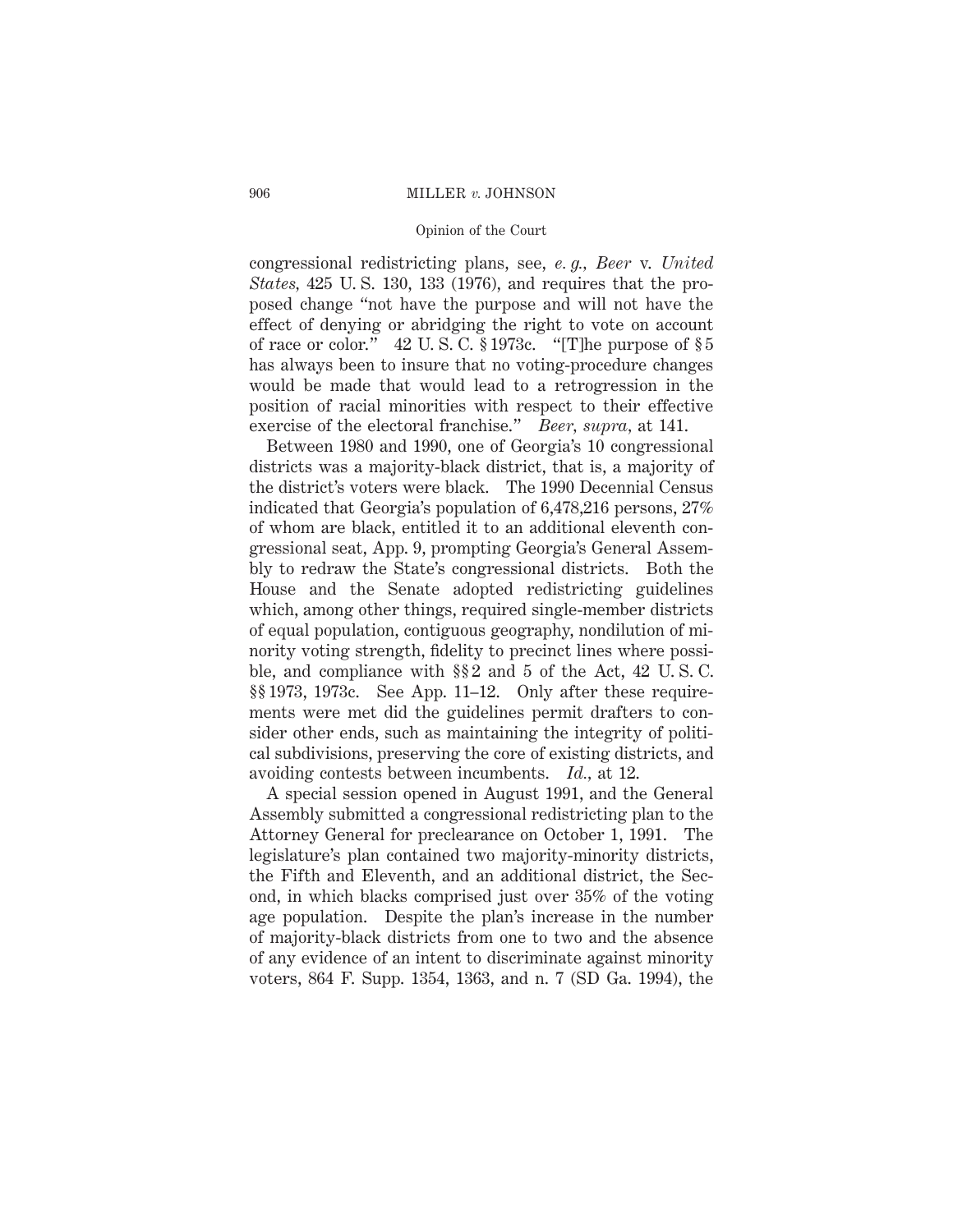Department of Justice refused preclearance on January 21, 1992. App. 99–107. The Department's objection letter noted a concern that Georgia had created only two majorityminority districts, and that the proposed plan did not "recognize" certain minority populations by placing them in a majority-black district. *Id.,* at 105, 105–106.

The General Assembly returned to the drawing board. A new plan was enacted and submitted for preclearance. This second attempt assigned the black population in Central Georgia's Baldwin County to the Eleventh District and increased the black populations in the Eleventh, Fifth, and Second Districts. The Justice Department refused preclearance again, relying on alternative plans proposing three majority-minority districts. *Id.,* at 120–126. One of the alternative schemes relied on by the Department was the so-called "max-black" plan, 864 F. Supp., at 1360, 1362–1363, drafted by the American Civil Liberties Union (ACLU) for the General Assembly's black caucus. The key to the ACLU's plan was the "Macon/Savannah trade." The dense black population in the Macon region would be transferred from the Eleventh District to the Second, converting the Second into a majority-black district, and the Eleventh District's loss in black population would be offset by extending the Eleventh to include the black populations in Savannah. *Id.,* at 1365–1366. Pointing to the General Assembly's refusal to enact the Macon/Savannah swap into law, the Justice Department concluded that Georgia had "failed to explain adequately" its failure to create a third majority-minority district. App. 125. The State did not seek a declaratory judgment from the District Court for the District of Columbia. 864 F. Supp., at 1366, n. 11.

Twice spurned, the General Assembly set out to create three majority-minority districts to gain preclearance. *Id.,* at 1366. Using the ACLU's "max-black" plan as its benchmark, *id.,* at 1366–1367, the General Assembly enacted a plan that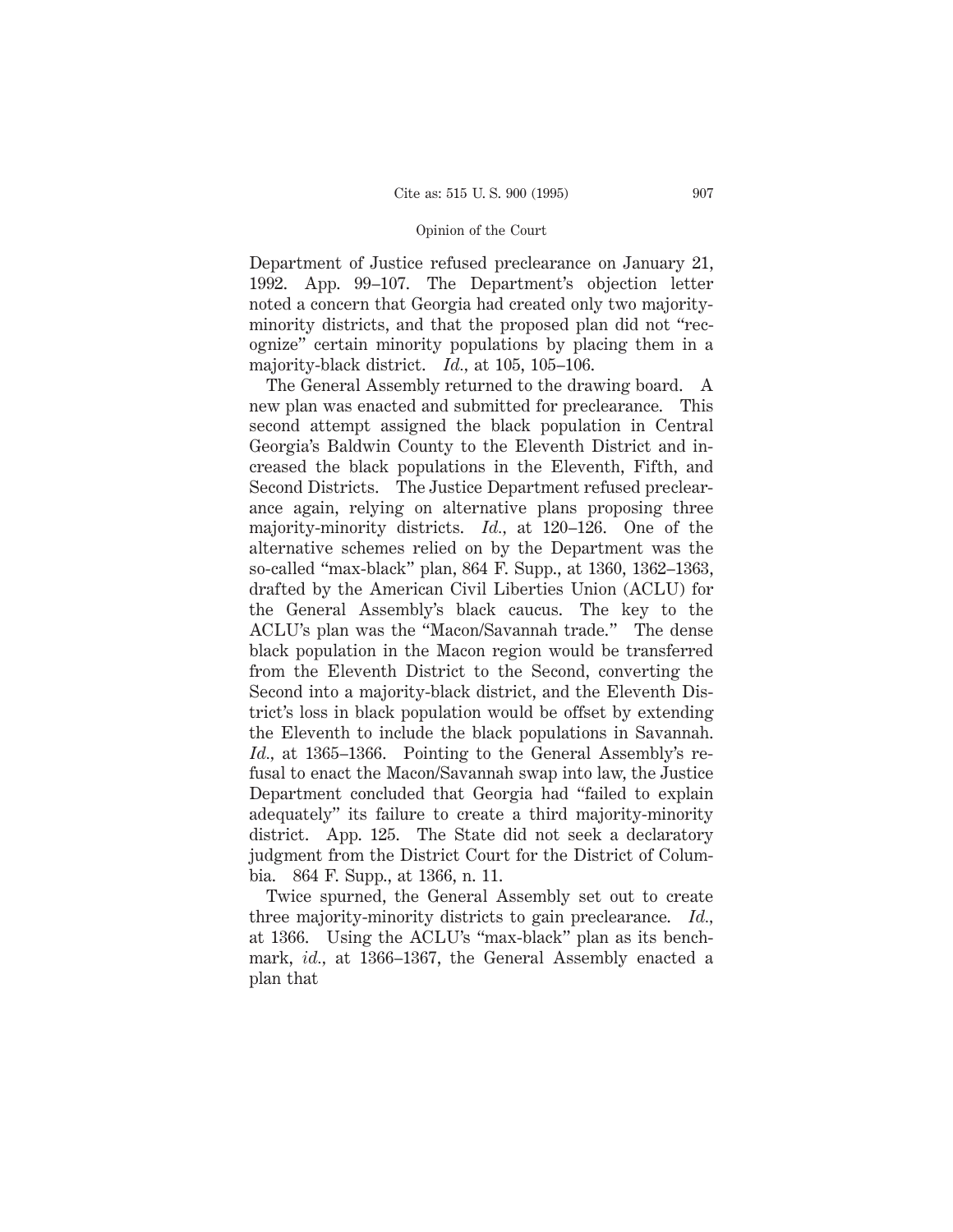"bore all the signs of [the Justice Department's] involvement: The black population of Meriwether County was gouged out of the Third District and attached to the Second District by the narrowest of land bridges; Effingham and Chatham Counties were split to make way for the Savannah extension, which itself split the City of Savannah; and the plan as a whole split 26 counties, 23 more than the existing congressional districts." *Id.,* at 1367.

See Appendix A, *infra,* following p. 928. The new plan also enacted the Macon/Savannah swap necessary to create a third majority-black district. The Eleventh District lost the black population of Macon, but picked up Savannah, thereby connecting the black neighborhoods of metropolitan Atlanta and the poor black populace of coastal Chatham County, though 260 miles apart in distance and worlds apart in culture. In short, the social, political, and economic makeup of the Eleventh District tells a tale of disparity, not community. See 864 F. Supp., at 1376–1377, 1389–1390; Plaintiff's Exh. No. 85, pp. 10–27 (report of Timothy G. O'Rourke, Ph.D.). As the appendices to this opinion attest,

"[t]he populations of the Eleventh are centered around four discrete, widely spaced urban centers that have absolutely nothing to do with each other, and stretch the district hundreds of miles across rural counties and narrow swamp corridors." 864 F. Supp., at 1389 (footnote omitted).

"The dense population centers of the approved Eleventh District were all majority-black, all at the periphery of the district, and in the case of Atlanta, Augusta and Savannah, all tied to a sparsely populated rural core by even less populated land bridges. Extending from Atlanta to the Atlantic, the Eleventh covered 6,784.2 square miles, splitting eight counties and five municipalities along the way." *Id.,* at 1367 (footnote omitted).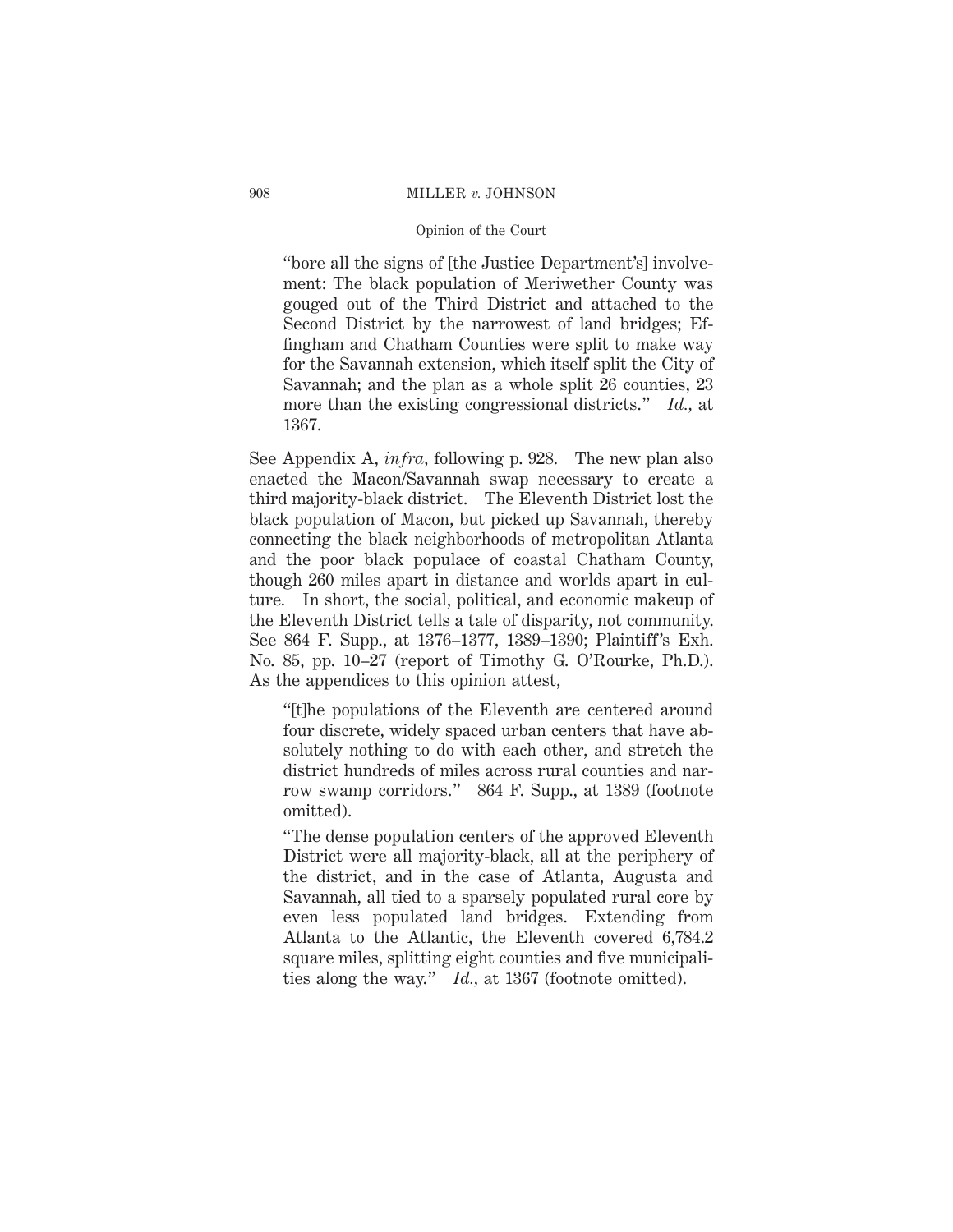The Almanac of American Politics has this to say about the Eleventh District: "Geographically, it is a monstrosity, stretching from Atlanta to Savannah. Its core is the plantation country in the center of the state, lightly populated, but heavily black. It links by narrow corridors the black neighborhoods in Augusta, Savannah and southern DeKalb County." M. Barone & G. Ujifusa, Almanac of American Politics 356 (1994). Georgia's plan included three majorityblack districts, though, and received Justice Department preclearance on April 2, 1992. Plaintiff's Exh. No. 6; see 864 F. Supp., at 1367.

Elections were held under the new congressional redistricting plan on November 4, 1992, and black candidates were elected to Congress from all three majority-black districts. *Id.,* at 1369. On January 13, 1994, appellees, five white voters from the Eleventh District, filed this action against various state officials (Miller Appellants) in the United States District Court for the Southern District of Georgia. *Id.,* at 1369, 1370. As residents of the challenged Eleventh District, all appellees had standing. See *United States* v. *Hays, ante,* at 744–745. Their suit alleged that Georgia's Eleventh District was a racial gerrymander and so a violation of the Equal Protection Clause as interpreted in *Shaw* v. *Reno.* A three-judge court was convened pursuant to 28 U. S. C. § 2284, and the United States and a number of Georgia residents intervened in support of the defendant-state officials.

A majority of the District Court panel agreed that the Eleventh District was invalid under *Shaw,* with one judge dissenting. 864 F. Supp. 1354 (1994). After sharp criticism of the Justice Department for its use of partisan advocates in its dealings with state officials and for its close cooperation with the ACLU's vigorous advocacy of minority district maximization, the majority turned to a careful interpretation of our opinion in *Shaw.* It read *Shaw* to require strict scrutiny whenever race is the "overriding, predominant force" in the redistricting process. 864 F. Supp., at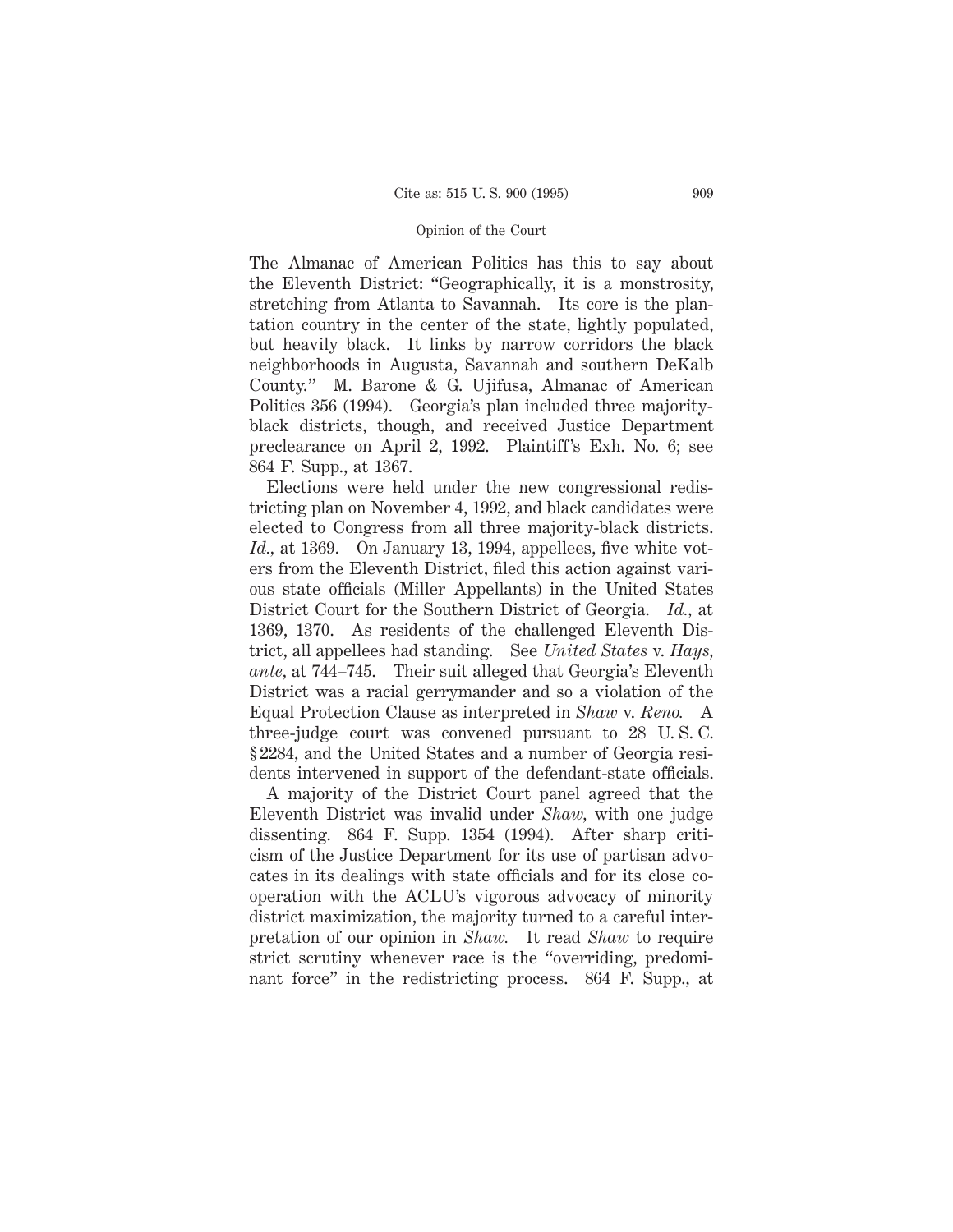#### 910 MILLER *v.* JOHNSON

#### Opinion of the Court

1372 (emphasis deleted). Citing much evidence of the legislature's purpose and intent in creating the final plan, as well as the irregular shape of the district (in particular several appendages drawn for the obvious purpose of putting black populations into the district), the court found that race was the overriding and predominant force in the districting determination. *Id.,* at 1378. The court proceeded to apply strict scrutiny. Though rejecting proportional representation as a compelling interest, it was willing to assume that compliance with the Act would be a compelling interest. *Id.,* at 1381–1382. As to the latter, however, the court found that the Act did not require three majority-black districts, and that Georgia's plan for that reason was not narrowly tailored to the goal of complying with the Act. *Id.,* at 1392–1393.

Appellants filed notices of appeal and requested a stay of the District Court's judgment, which we granted pending the filing and disposition of the appeals in this litigation, *Miller* v. *Johnson,* 512 U. S. 1283 (1994). We later noted probable jurisdiction. 513 U. S. 1071 (1995); see 28 U. S. C. § 1253.

# II

# A

Finding that the "evidence of the General Assembly's intent to racially gerrymander the Eleventh District is overwhelming, and practically stipulated by the parties involved," the District Court held that race was the predominant, overriding factor in drawing the Eleventh District. 864 F. Supp., at 1374; see *id.,* at 1374–1378. Appellants do not take issue with the court's factual finding of this racial motivation. Rather, they contend that evidence of a legislature's deliberate classification of voters on the basis of race cannot alone suffice to state a claim under *Shaw.* They argue that, regardless of the legislature's purposes, a plaintiff must demonstrate that a district's shape is so bizarre that it is unexplainable other than on the basis of race, and that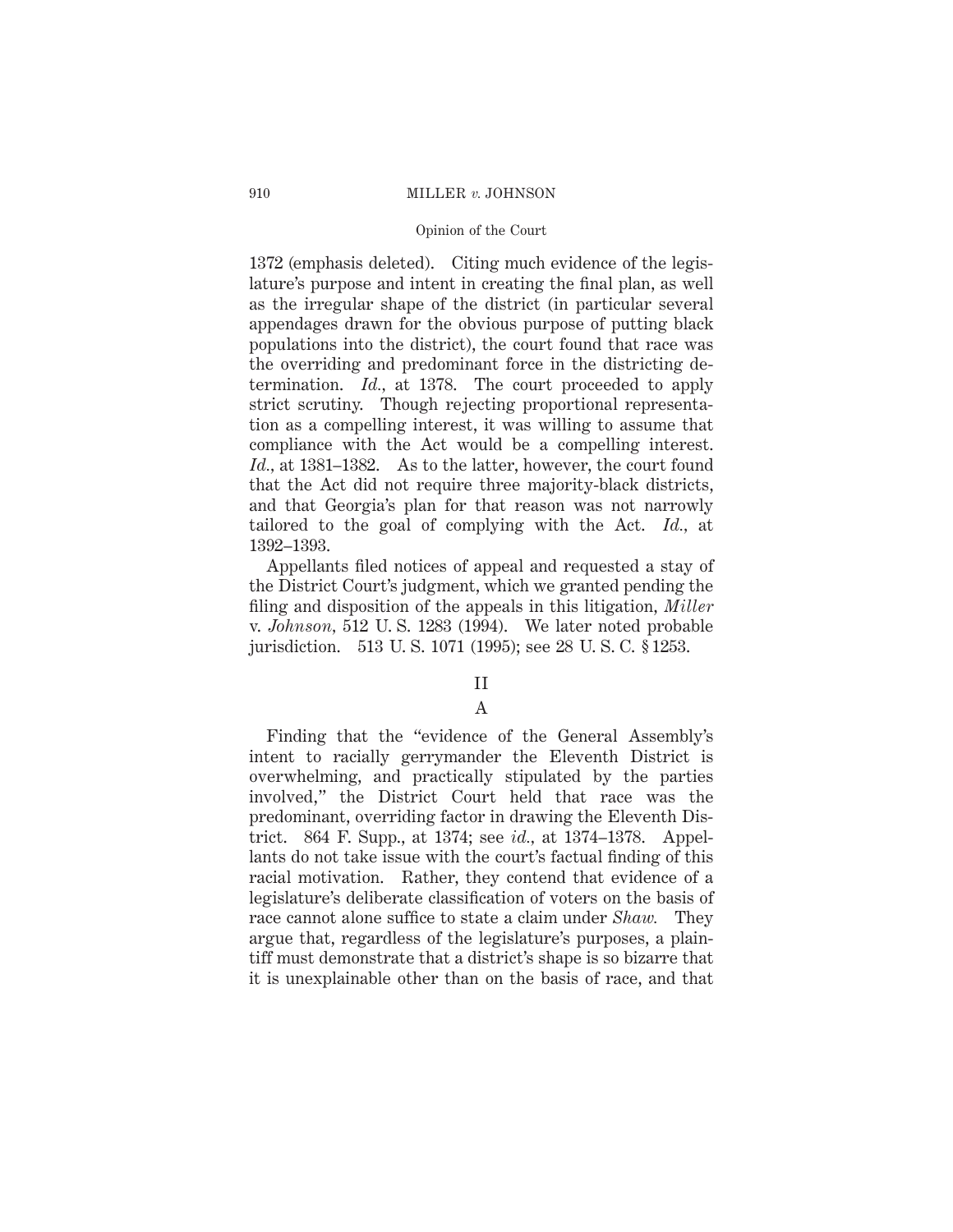appellees failed to make that showing here. Appellants' conception of the constitutional violation misapprehends our holding in *Shaw* and the equal protection precedent upon which *Shaw* relied.

*Shaw* recognized a claim "analytically distinct" from a vote dilution claim. 509 U. S., at 652; see *id.,* at 649–650. Whereas a vote dilution claim alleges that the State has enacted a particular voting scheme as a purposeful device "to minimize or cancel out the voting potential of racial or ethnic minorities," *Mobile* v. *Bolden,* 446 U. S. 55, 66 (1980) (citing cases), an action disadvantaging voters of a particular race, the essence of the equal protection claim recognized in *Shaw* is that the State has used race as a basis for separating voters into districts. Just as the State may not, absent extraordinary justification, segregate citizens on the basis of race in its public parks, *New Orleans City Park Improvement Assn.* v. *Detiege,* 358 U. S. 54 (1958) *(per curiam),* buses, *Gayle* v. *Browder,* 352 U. S. 903 (1956) *(per curiam),* golf courses, *Holmes* v. *Atlanta,* 350 U. S. 879 (1955) *(per curiam),* beaches, *Mayor of Baltimore* v. *Dawson,* 350 U. S. 877 (1955) *(per curiam),* and schools, *Brown* v. *Board of Education*, 347 U. S. 483 (1954), so did we recognize in *Shaw* that it may not separate its citizens into different voting districts on the basis of race. The idea is a simple one: "At the heart of the Constitution's guarantee of equal protection lies the simple command that the Government must treat citizens 'as individuals, not "as simply components of a racial, religious, sexual or national class." ' " *Metro Broadcasting, Inc.* v. *FCC,* 497 U. S. 547, 602 (1990) (O'Connor, J., dissenting) (quoting *Arizona Governing Comm. for Tax Deferred Annuity and Deferred Compensation Plans* v. *Norris,* 463 U. S. 1073, 1083 (1983)); cf. *Northeastern Fla. Chapter, Associated Gen. Contractors of America* v. *Jacksonville,* 508 U. S. 656, 666 (1993) (" 'injury in fact' " was "denial of equal treatment . . . , not the ultimate inability to obtain the benefit"). When the State assigns voters on the basis of race, it engages in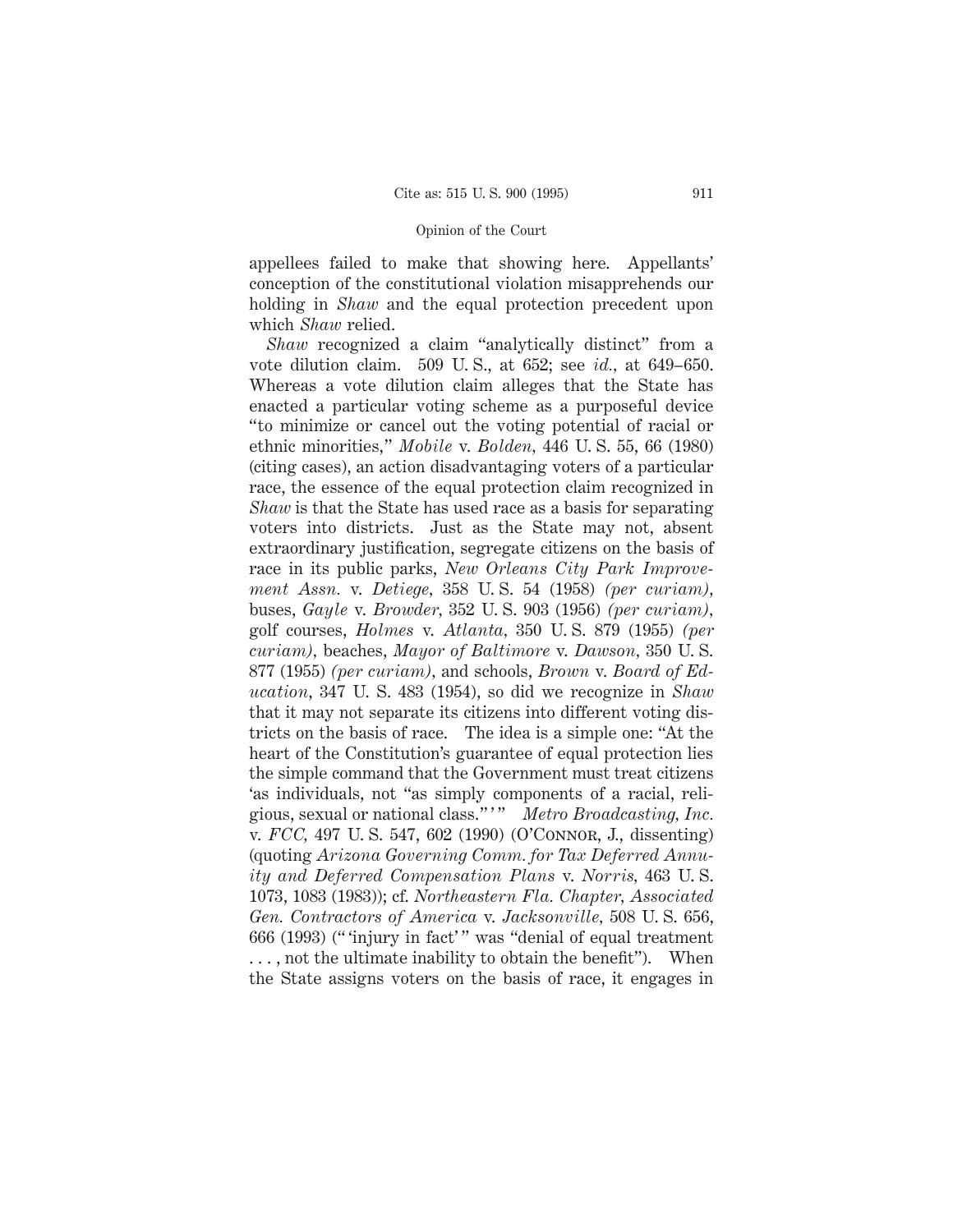the offensive and demeaning assumption that voters of a particular race, because of their race, "think alike, share the same political interests, and will prefer the same candidates at the polls." *Shaw, supra,* at 647; see *Metro Broadcasting, supra*, at 636 (KENNEDY, J., dissenting). Race-based assignments "embody stereotypes that treat individuals as the product of their race, evaluating their thoughts and efforts their very worth as citizens—according to a criterion barred to the Government by history and the Constitution." *Metro Broadcasting, supra, at 604 (O'CONNOR, J., dissenting)* (citation omitted); see *Powers* v. *Ohio,* 499 U. S. 400, 410 (1991) ("Race cannot be a proxy for determining juror bias or competence"); *Palmore* v. *Sidoti,* 466 U. S. 429, 432 (1984) ("Classifying persons according to their race is more likely to reflect racial prejudice than legitimate public concerns; the race, not the person, dictates the category"). They also cause society serious harm. As we concluded in *Shaw:*

"Racial classifications with respect to voting carry particular dangers. Racial gerrymandering, even for remedial purposes, may balkanize us into competing racial factions; it threatens to carry us further from the goal of a political system in which race no longer matters a goal that the Fourteenth and Fifteenth Amendments embody, and to which the Nation continues to aspire. It is for these reasons that race-based districting by our state legislatures demands close judicial scrutiny." *Shaw, supra,* at 657.

Our observation in *Shaw* of the consequences of racial stereotyping was not meant to suggest that a district must be bizarre on its face before there is a constitutional violation. Nor was our conclusion in *Shaw* that in certain instances a district's appearance (or, to be more precise, its appearance in combination with certain demographic evidence) can give rise to an equal protection claim, 509 U. S., at 649, a holding that bizarreness was a threshold showing, as appellants be-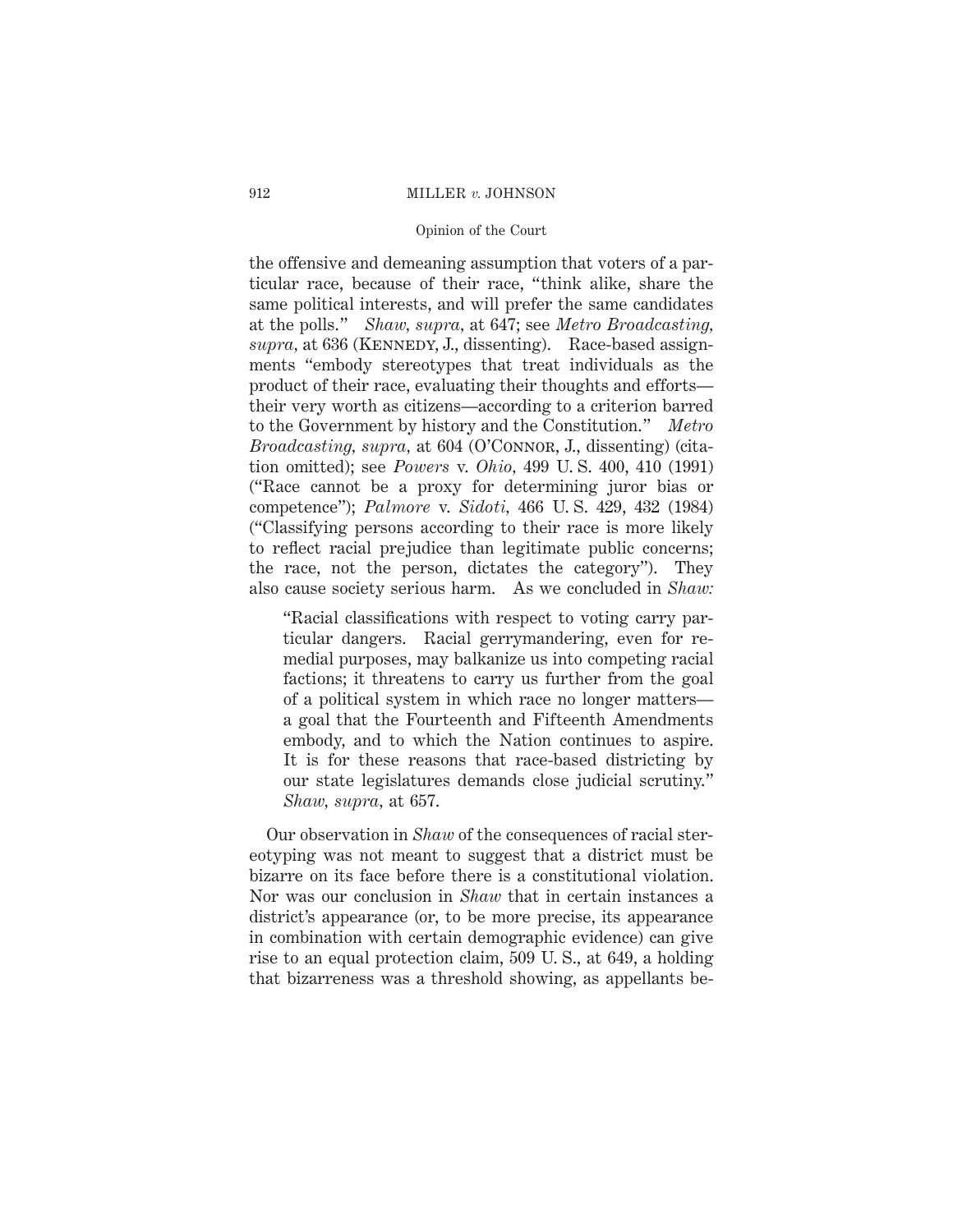lieve it to be. Our circumspect approach and narrow holding in *Shaw* did not erect an artificial rule barring accepted equal protection analysis in other redistricting cases. Shape is relevant not because bizarreness is a necessary element of the constitutional wrong or a threshold requirement of proof, but because it may be persuasive circumstantial evidence that race for its own sake, and not other districting principles, was the legislature's dominant and controlling rationale in drawing its district lines. The logical implication, as courts applying *Shaw* have recognized, is that parties may rely on evidence other than bizarreness to establish racebased districting. See *Shaw* v. *Hunt,* 861 F. Supp. 408, 431 (EDNC 1994); *Hays* v. *Louisiana,* 839 F. Supp. 1188, 1195 (WD La. 1993), vacated, 512 U. S. 1230 (1994); but see *DeWitt* v. *Wilson,* 856 F. Supp. 1409, 1413 (ED Cal. 1994).

Our reasoning in *Shaw* compels this conclusion. We recognized in *Shaw* that, outside the districting context, statutes are subject to strict scrutiny under the Equal Protection Clause not just when they contain express racial classifications, but also when, though race neutral on their face, they are motivated by a racial purpose or object. 509 U. S., at 644. In the rare case, where the effect of government action is a pattern "'unexplainable on grounds other than race,' " *ibid.* (quoting *Arlington Heights,* 429 U. S., at 266), "[t]he evidentiary inquiry is . . . relatively easy," *Arlington Heights, supra,* at 266 (footnote omitted). As early as *Yick Wo* v. *Hopkins,* 118 U. S. 356 (1886), the Court recognized that a laundry permit ordinance was administered in a deliberate way to exclude all Chinese from the laundry business; and in *Gomillion* v. *Lightfoot,* 364 U. S. 339 (1960), the Court concluded that the redrawing of Tuskegee, Alabama's municipal boundaries left no doubt that the plan was designed to exclude blacks. Even in those cases, however, it was the presumed racial purpose of state action, not its stark manifestation, that was the constitutional violation. Patterns of discrimination as conspicuous as these are rare, and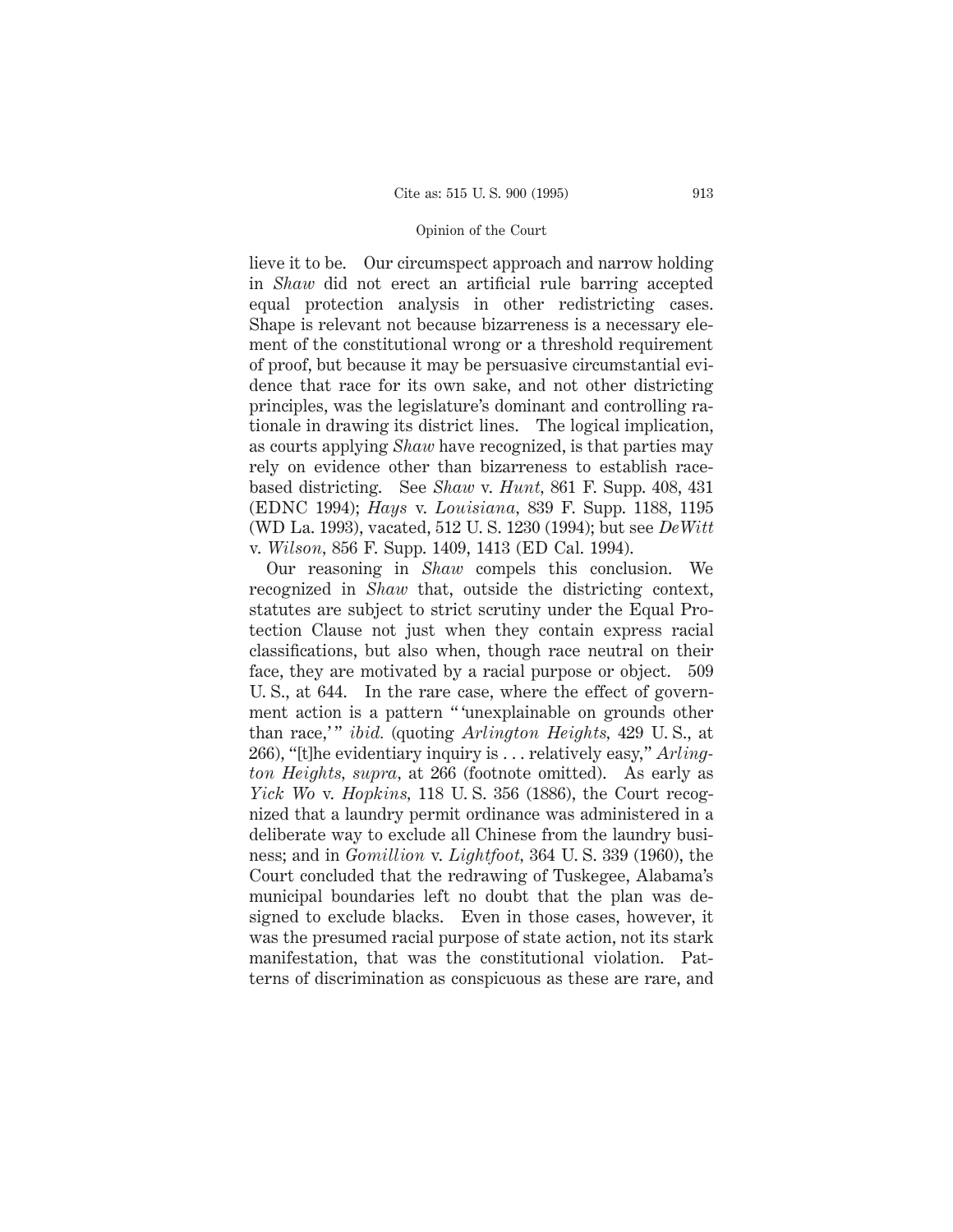are not a necessary predicate to a violation of the Equal Protection Clause. Cf. *Arlington Heights, supra,* at 266, n. 14. In the absence of a pattern as stark as those in *Yick Wo* or *Gomillion,* "impact alone is not determinative, and the Court must look to other evidence" of race-based decisionmaking. *Arlington Heights, supra,* at 266 (footnotes omitted).

*Shaw* applied these same principles to redistricting. "In some exceptional cases, a reapportionment plan may be so highly irregular that, on its face, it rationally cannot be understood as anything other than an effort to 'segregate... voters' on the basis of race." *Shaw, supra,* at 646–647 (quoting *Gomillion, supra,* at 341). In other cases, where the district is not so bizarre on its face that it discloses a racial design, the proof will be more "difficul[t]." 509 U. S., at 646. Although it was not necessary in *Shaw* to consider further the proof required in these more difficult cases, the logical import of our reasoning is that evidence other than a district's bizarre shape can be used to support the claim.

Appellants and some of their *amici* argue that the Equal Protection Clause's general proscription on race-based decisionmaking does not obtain in the districting context because redistricting by definition involves racial considerations. Underlying their argument are the very stereotypical assumptions the Equal Protection Clause forbids. It is true that redistricting in most cases will implicate a political calculus in which various interests compete for recognition, but it does not follow from this that individuals of the same race share a single political interest. The view that they do is "based on the demeaning notion that members of the defined racial groups ascribe to certain 'minority views' that must be different from those of other citizens," *Metro Broadcasting,* 497 U.S., at 636 (KENNEDY, J., dissenting), the precise use of race as a proxy the Constitution prohibits. Nor can the argument that districting cases are excepted from standard equal protection precepts be resuscitated by *United Jewish Organizations of Williamsburgh, Inc.* v. *Carey,* 430 U. S.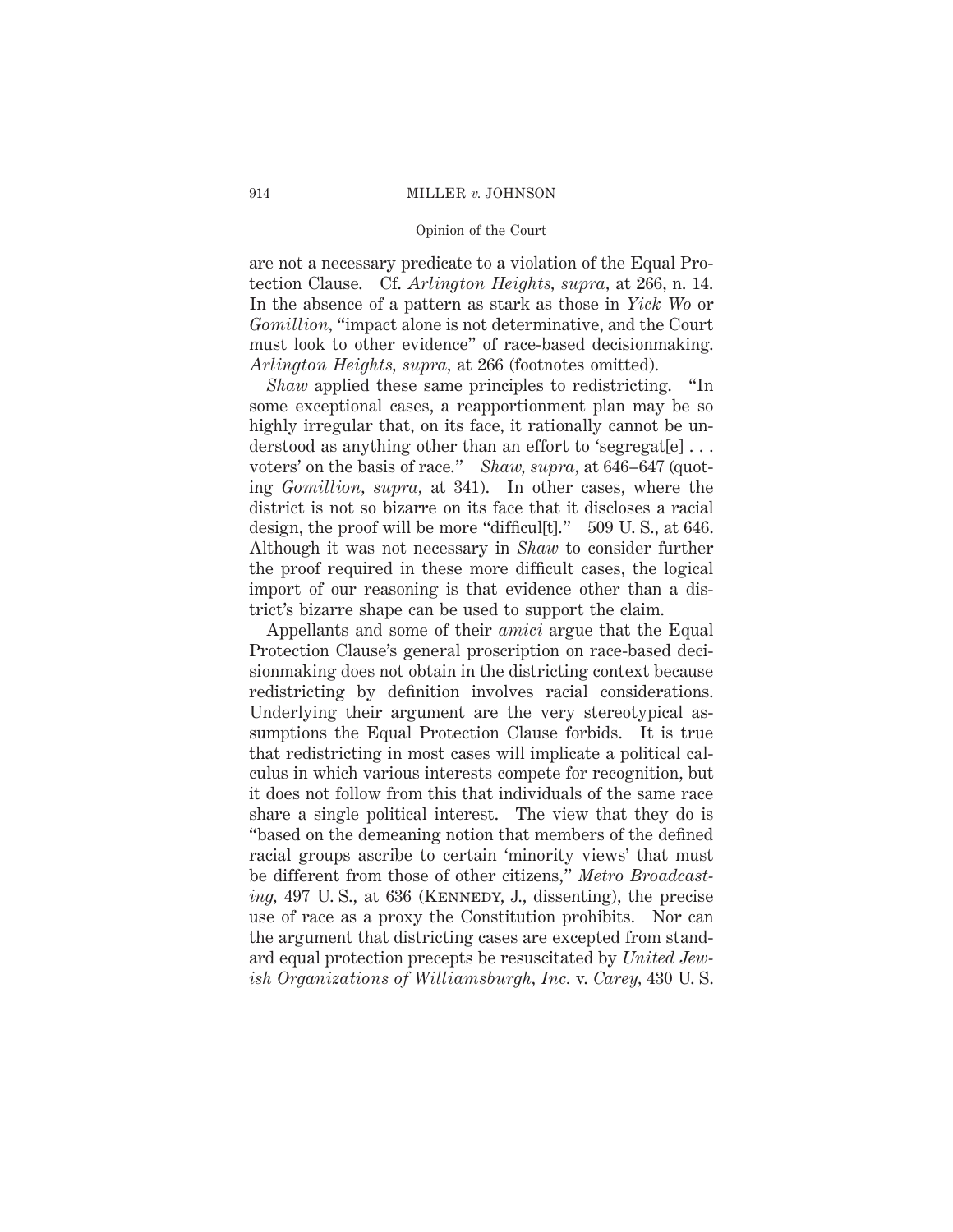144 (1977), where the Court addressed a claim that New York violated the Constitution by splitting a Hasidic Jewish community in order to include additional majority-minority districts. As we explained in *Shaw,* a majority of the Justices in *UJO* construed the complaint as stating a vote dilution claim, so their analysis does not apply to a claim that the State has separated voters on the basis of race. 509 U. S., at 652. To the extent any of the opinions in that "highly fractured decision," *id.,* at 651, can be interpreted as suggesting that a State's assignment of voters on the basis of race would be subject to anything but our strictest scrutiny, those views ought not be deemed controlling.

In sum, we make clear that parties alleging that a State has assigned voters on the basis of race are neither confined in their proof to evidence regarding the district's geometry and makeup nor required to make a threshold showing of bizarreness. Today's litigation requires us further to consider the requirements of the proof necessary to sustain this equal protection challenge.

### B

Federal-court review of districting legislation represents a serious intrusion on the most vital of local functions. It is well settled that "reapportionment is primarily the duty and responsibility of the State." *Chapman* v. *Meier,* 420 U. S. 1, 27 (1975); see, *e. g., Voinovich* v. *Quilter,* 507 U. S. 146, 156–157 (1993); *Growe* v. *Emison,* 507 U. S. 25, 34 (1993). Electoral districting is a most difficult subject for legislatures, and so the States must have discretion to exercise the political judgment necessary to balance competing interests. Although race-based decisionmaking is inherently suspect, *e. g., Adarand, ante,* at 218 (citing *Bakke,* 438 U. S., at 291 (opinion of Powell, J.)), until a claimant makes a showing sufficient to support that allegation the good faith of a state legislature must be presumed, see *id.,* at 318–319 (opinion of Powell, J.). The courts, in assessing the sufficiency of a challenge to a districting plan, must be sensitive to the com-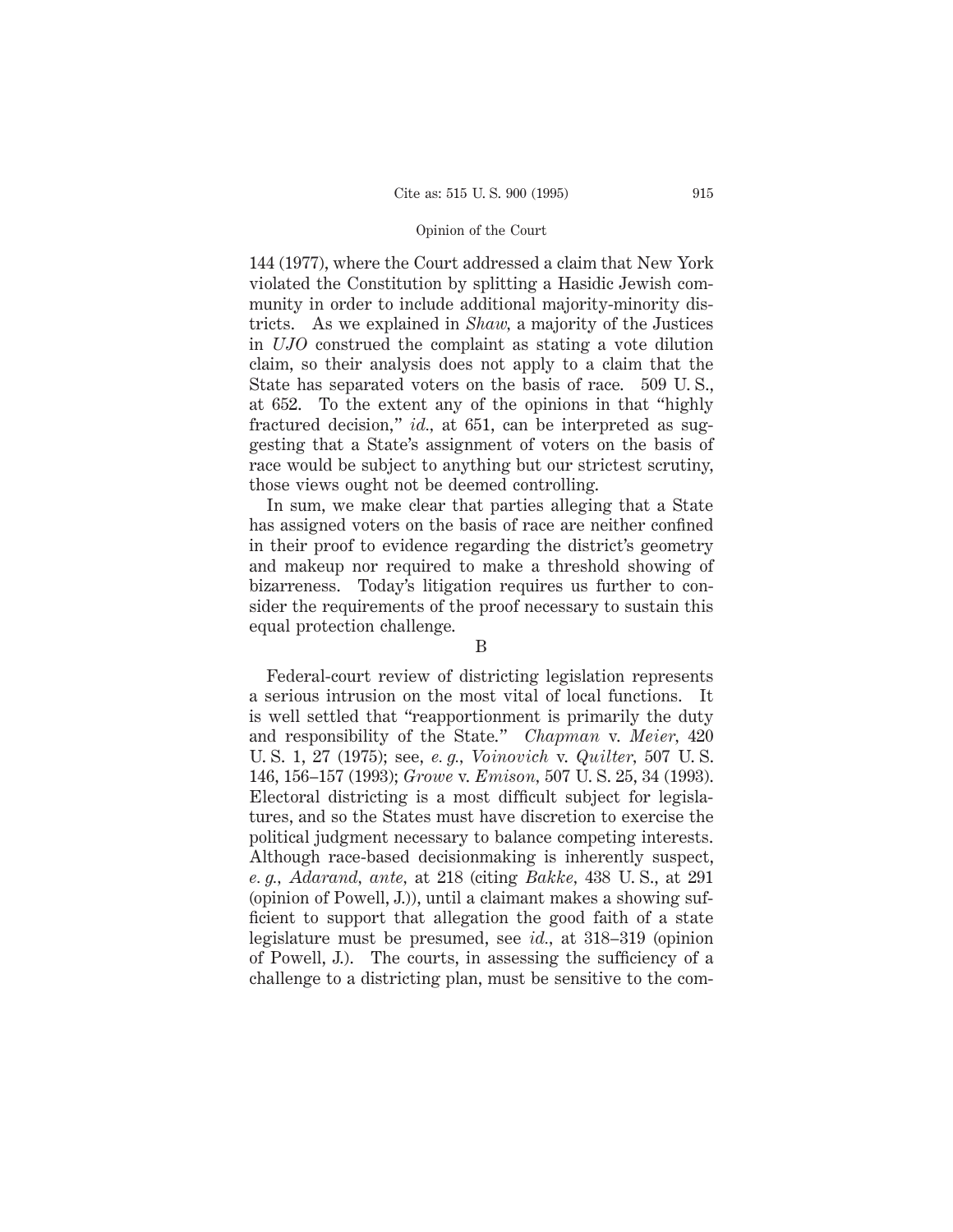#### 916 MILLER *v.* JOHNSON

### Opinion of the Court

plex interplay of forces that enter a legislature's redistricting calculus. Redistricting legislatures will, for example, almost always be aware of racial demographics; but it does not follow that race predominates in the redistricting process. *Shaw, supra,* at 646; see *Personnel Administrator of Mass.* v. *Feeney,* 442 U. S. 256, 279 (1979) (" '[D]iscriminatory' purpose' . . . implies more than intent as volition or intent as awareness of consequences. It implies that the decisionmaker . . . selected or reaffirmed a particular course of action at least in part 'because of,' not merely 'in spite of,' its adverse effects") (footnotes and citation omitted). The distinction between being aware of racial considerations and being motivated by them may be difficult to make. This evidentiary difficulty, together with the sensitive nature of redistricting and the presumption of good faith that must be accorded legislative enactments, requires courts to exercise extraordinary caution in adjudicating claims that a State has drawn district lines on the basis of race. The plaintiff's burden is to show, either through circumstantial evidence of a district's shape and demographics or more direct evidence going to legislative purpose, that race was the predominant factor motivating the legislature's decision to place a significant number of voters within or without a particular district. To make this showing, a plaintiff must prove that the legislature subordinated traditional race-neutral districting principles, including but not limited to compactness, contiguity, and respect for political subdivisions or communities defined by actual shared interests, to racial considerations. Where these or other race-neutral considerations are the basis for redistricting legislation, and are not subordinated to race, a State can "defeat a claim that a district has been gerrymandered on racial lines." *Shaw, supra,* at 647. These principles inform the plaintiff's burden of proof at trial. Of course, courts must also recognize these principles, and the intrusive potential of judicial intervention into the legislative realm, when assessing under the Federal Rules of Civil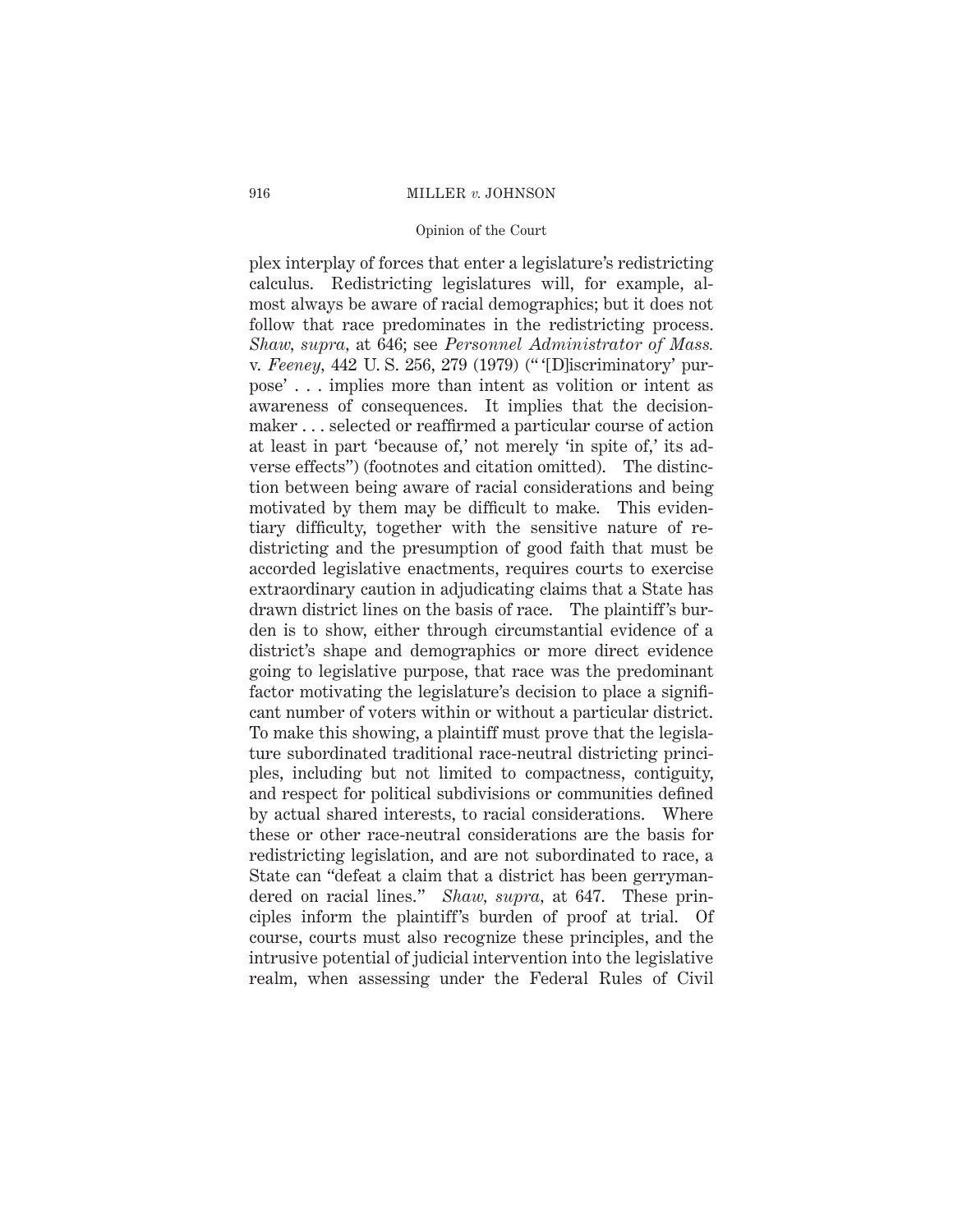Procedure the adequacy of a plaintiff's showing at the various stages of litigation and determining whether to permit discovery or trial to proceed. See, *e. g.,* Fed. Rules Civ. Proc. 12(b) and (e), 26(b)(2), 56; see also *Celotex Corp.* v. *Catrett,* 477 U. S. 317, 327 (1986).

In our view, the District Court applied the correct analysis, and its finding that race was the predominant factor motivating the drawing of the Eleventh District was not clearly erroneous. The court found it was "exceedingly obvious" from the shape of the Eleventh District, together with the relevant racial demographics, that the drawing of narrow land bridges to incorporate within the district outlying appendages containing nearly 80% of the district's total black population was a deliberate attempt to bring black populations into the district. 864 F. Supp., at 1375; see *id.,* at 1374– 1376. Although by comparison with other districts the geometric shape of the Eleventh District may not seem bizarre on its face, when its shape is considered in conjunction with its racial and population densities, the story of racial gerrymandering seen by the District Court becomes much clearer. See Appendix B, *infra,* following p. 928; see also App. 133. Although this evidence is quite compelling, we need not determine whether it was, standing alone, sufficient to establish a *Shaw* claim that the Eleventh District is unexplainable other than by race. The District Court had before it considerable additional evidence showing that the General Assembly was motivated by a predominant, overriding desire to assign black populations to the Eleventh District and thereby permit the creation of a third majority-black district in the Second. 864 F. Supp., at 1372, 1378.

The court found that "it became obvious," both from the Justice Department's objection letters and the three preclearance rounds in general, "that [the Justice Department] would accept nothing less than abject surrender to its maximization agenda." *Id.,* at 1366, n. 11; see *id.,* at 1360–1367; see also *Arlington Heights,* 429 U. S., at 267 ("historical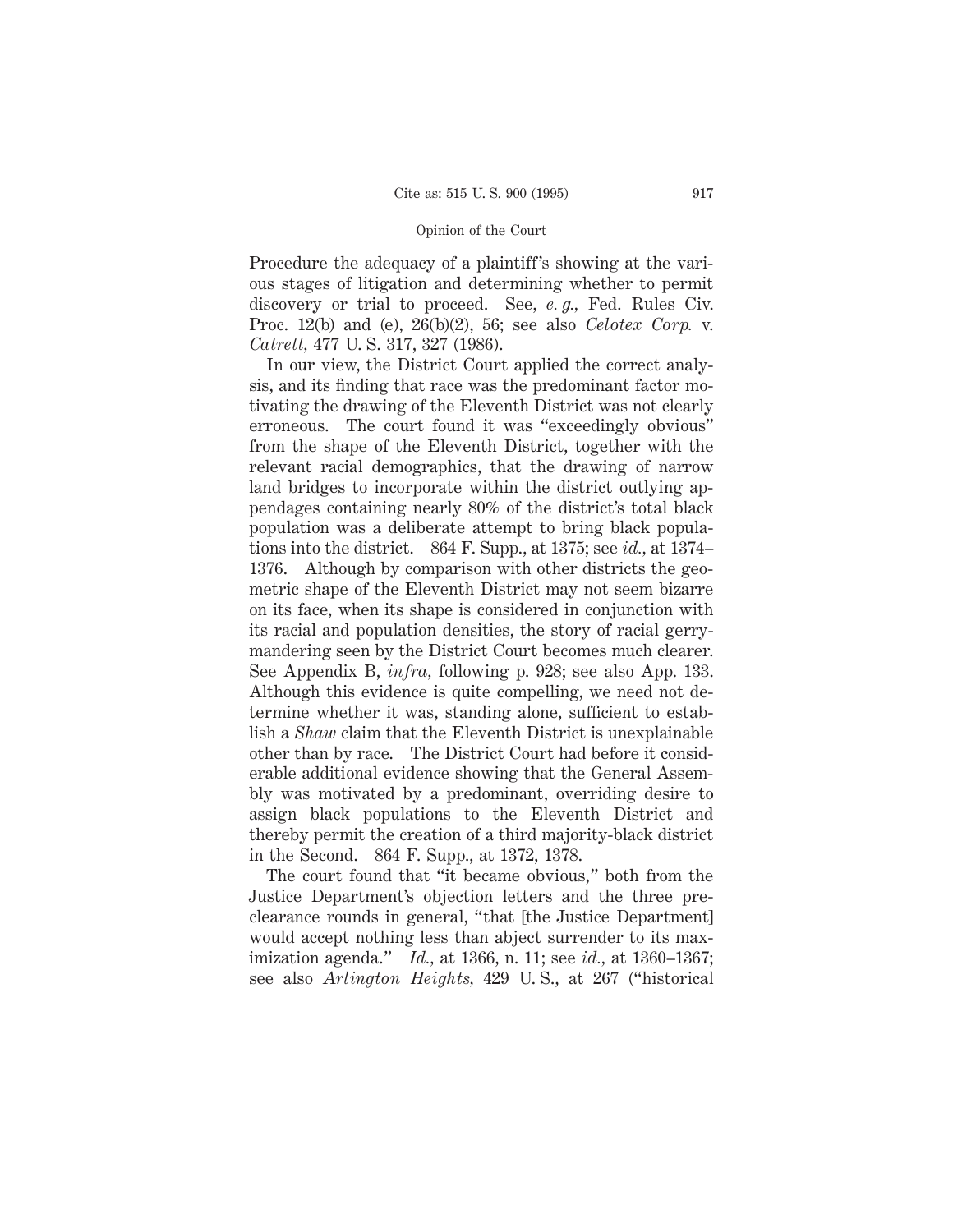background of the decision is one evidentiary source"). It further found that the General Assembly acquiesced and as a consequence was driven by its overriding desire to comply with the Department's maximization demands. The court supported its conclusion not just with the testimony of Linda Meggers, the operator of "Herschel," Georgia's reapportionment computer, and "probably the most knowledgeable person available on the subject of Georgian redistricting," 864 F. Supp., at 1361, 1363, n. 6, 1366, but also with the State's own concessions. The State admitted that it " 'would not have added those portions of Effingham and Chatham Counties that are now in the [far southeastern extension of the] present Eleventh Congressional District but for the need to include additional black population in that district to offset the loss of black population caused by the shift of predominantly black portions of Bibb County in the Second Congressional District which occurred in response to the Department of Justice's March 20th, 1992, objection letter.' " *Id.,* at 1377. It conceded further that "[t]o the extent that precincts in the Eleventh Congressional District are split, a substantial reason for their being split was the objective of increasing the black population of that district." *Ibid.* And in its brief to this Court, the State concedes that "[i]t is undisputed that Georgia's eleventh is the product of a desire by the General Assembly to create a majority black district." Brief for Miller Appellants 30. Hence the trial court had little difficulty concluding that the Justice Department "spent months demanding purely race-based revisions to Georgia's redistricting plans, and that Georgia spent months attempting to comply." 864 F. Supp., at 1377. On this record, we fail to see how the District Court could have reached any conclusion other than that race was the predominant factor in drawing Georgia's Eleventh District; and in any event we conclude the court's finding is not clearly erroneous. Cf. *Wright* v. *Rockefeller,* 376 U. S. 52, 56–57 (1964) (evidence presented "conflicting inferences" and therefore "failed to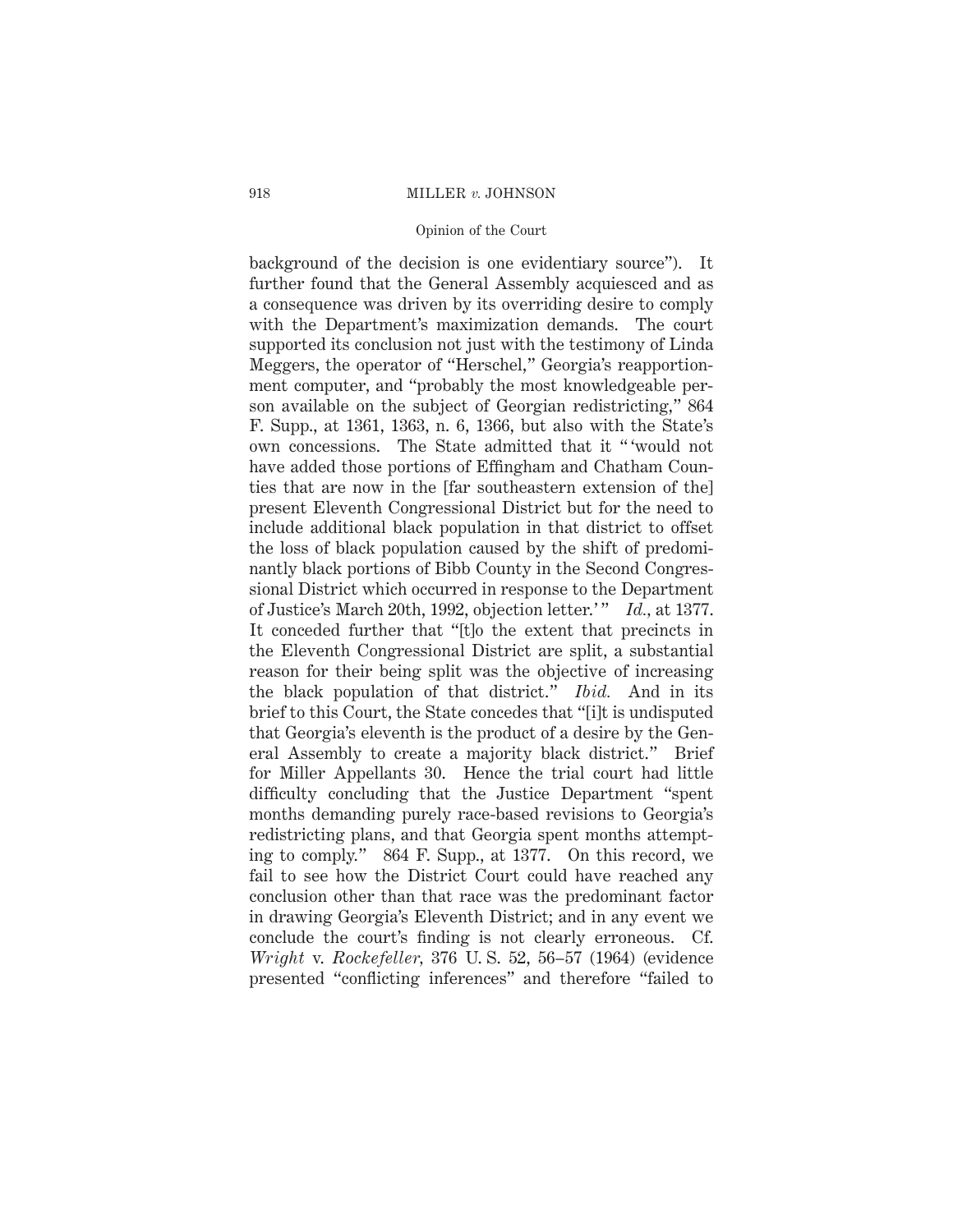prove that the New York Legislature was either motivated by racial considerations or in fact drew the districts on racial lines").

In light of its well-supported finding, the District Court was justified in rejecting the various alternative explanations offered for the district. Although a legislature's compliance with "traditional districting principles such as compactness, contiguity, and respect for political subdivisions" may well suffice to refute a claim of racial gerrymandering, *Shaw,* 509 U. S., at 647, appellants cannot make such a refutation where, as here, those factors were subordinated to racial objectives. Georgia's Attorney General objected to the Justice Department's demand for three majority-black districts on the ground that to do so the State would have to "violate all reasonable standards of compactness and contiguity." App. 118. This statement from a state official is powerful evidence that the legislature subordinated traditional districting principles to race when it ultimately enacted a plan creating three majority-black districts, and justified the District Court's finding that "every [objective districting] factor that could realistically be subordinated to racial tinkering in fact suffered that fate." 864 F. Supp., at 1384; see *id.,* at 1364, n. 8; *id.*, at 1375 ("While the boundaries of the Eleventh do indeed follow many precinct lines, this is because Ms. Meggers designed the Eleventh District along racial lines, and race data was most accessible to her at the precinct level").

Nor can the State's districting legislation be rescued by mere recitation of purported communities of interest. The evidence was compelling "that there are no tangible 'communities of interest' spanning the hundreds of miles of the Eleventh District." *Id.,* at 1389–1390. A comprehensive report demonstrated the fractured political, social, and economic interests within the Eleventh District's black population. See Plaintiff's Exh. No. 85, pp. 10–27 (report of Timothy G. O'Rourke, Ph.D.). It is apparent that it was not alleged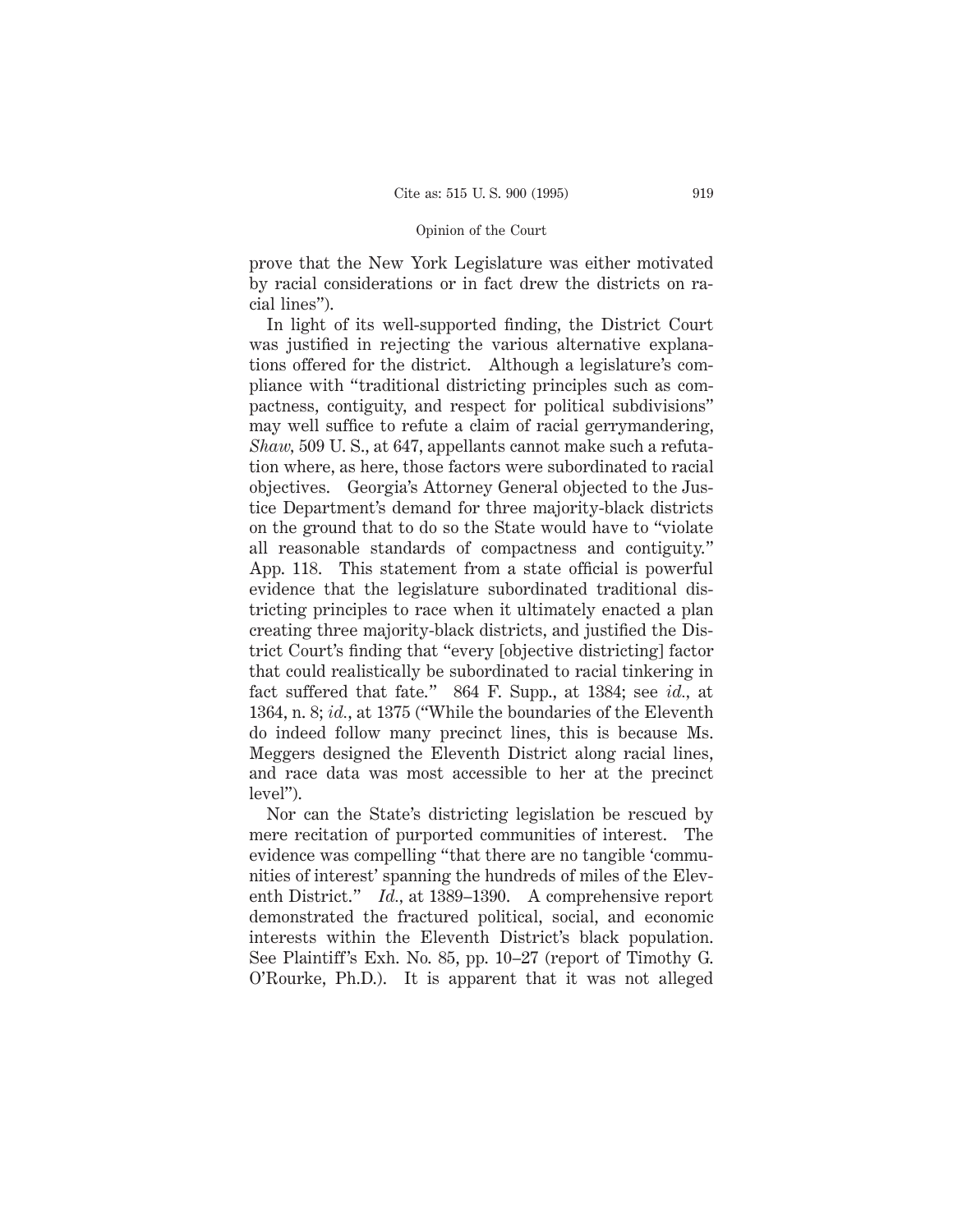shared interests but rather the object of maximizing the district's black population and obtaining Justice Department approval that in fact explained the General Assembly's actions. 864 F. Supp., at 1366, 1378, 1380. A State is free to recognize communities that have a particular racial makeup, provided its action is directed toward some common thread of relevant interests. "[W]hen members of a racial group live together in one community, a reapportionment plan that concentrates members of the group in one district and excludes them from others may reflect wholly legitimate purposes." *Shaw,* 509 U. S., at 646. But where the State assumes from a group of voters' race that they "think alike, share the same political interests, and will prefer the same candidates at the polls," it engages in racial stereotyping at odds with equal protection mandates. *Id.,* at 647; cf. *Powers* v. *Ohio,* 499 U. S. 400, 410 (1991) ("We may not accept as a defense to racial discrimination the very stereotype the law condemns").

Race was, as the District Court found, the predominant, overriding factor explaining the General Assembly's decision to attach to the Eleventh District various appendages containing dense majority-black populations. 864 F. Supp., at 1372, 1378. As a result, Georgia's congressional redistricting plan cannot be upheld unless it satisfies strict scrutiny, our most rigorous and exacting standard of constitutional review.

## III

To satisfy strict scrutiny, the State must demonstrate that its districting legislation is narrowly tailored to achieve a compelling interest. *Shaw, supra,* at 653–657; see also *Croson,* 488 U. S., at 494 (plurality opinion); *Wygant,* 476 U. S., at 274, 280, and n. 6 (plurality opinion); cf. *Adarand, ante,* at 227. There is a "significant state interest in eradicating the effects of past racial discrimination." *Shaw, supra,* at 656. The State does not argue, however, that it created the Eleventh District to remedy past discrimination, and with good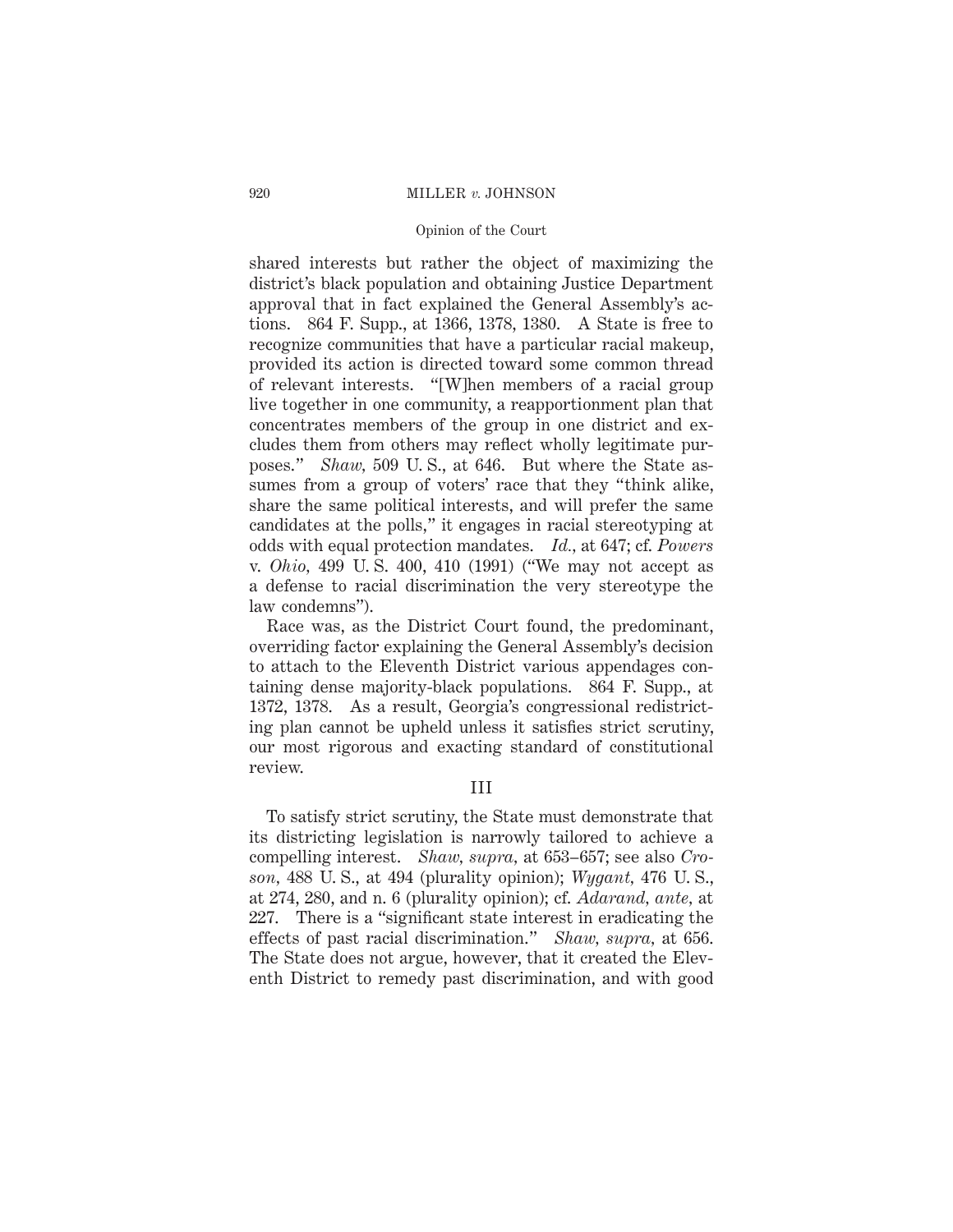reason: There is little doubt that the State's true interest in designing the Eleventh District was creating a third majority-black district to satisfy the Justice Department's preclearance demands. 864 F. Supp., at 1378 ("[T]he only interest the General Assembly had in mind when drafting the current congressional plan was satisfying [the Justice Department's] preclearance requirements"); *id.,* at 1366; compare *Wygant, supra,* at 277 (plurality opinion) (under strict scrutiny, State must have convincing evidence that remedial action is necessary before implementing affirmative action), with *Heller* v. *Doe,* 509 U. S. 312, 320 (1993) (under rationalbasis review, legislature need not " 'actually articulate at any time the purpose or rationale supporting its classification' ") (quoting *Nordlinger* v. *Hahn,* 505 U. S. 1, 15 (1992)). Whether or not in some cases compliance with the Act, standing alone, can provide a compelling interest independent of any interest in remedying past discrimination, it cannot do so here. As we suggested in *Shaw,* compliance with federal antidiscrimination laws cannot justify race-based districting where the challenged district was not reasonably necessary under a constitutional reading and application of those laws. See 509 U. S., at 653–655. The congressional plan challenged here was not required by the Act under a correct reading of the statute.

The Justice Department refused to preclear both of Georgia's first two submitted redistricting plans. The District Court found that the Justice Department had adopted a "black-maximization" policy under § 5, and that it was clear from its objection letters that the Department would not grant preclearance until the State made the "Macon/ Savannah trade" and created a third majority-black district. 864 F. Supp., at 1366, 1380. It is, therefore, safe to say that the congressional plan enacted in the end was required in order to obtain preclearance. It does not follow, however, that the plan was required by the substantive provisions of the Act.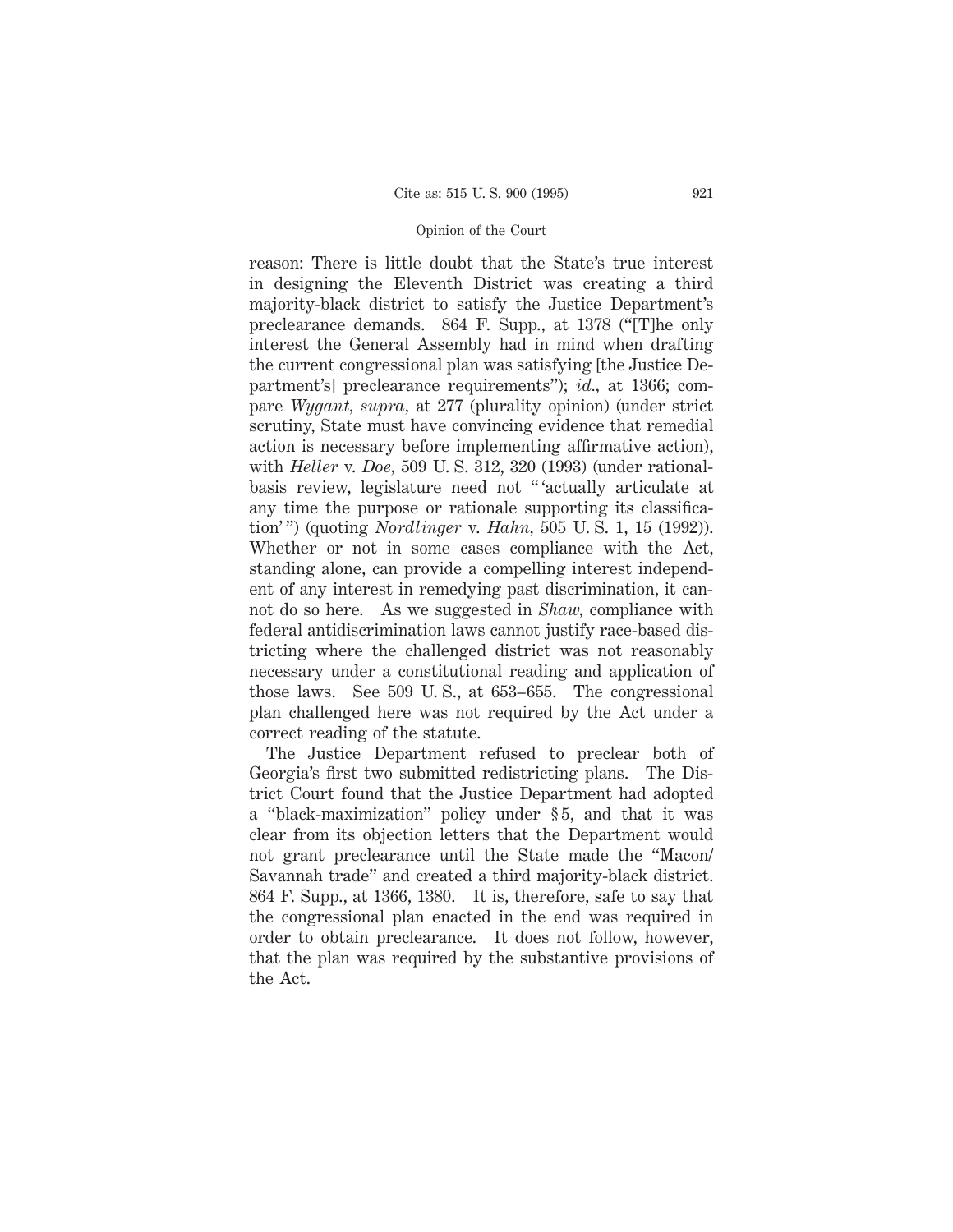#### 922 MILLER *v.* JOHNSON

#### Opinion of the Court

We do not accept the contention that the State has a compelling interest in complying with whatever preclearance mandates the Justice Department issues. When a state governmental entity seeks to justify race-based remedies to cure the effects of past discrimination, we do not accept the government's mere assertion that the remedial action is required. Rather, we insist on a strong basis in evidence of the harm being remedied. See, *e. g., Shaw, supra,* at 656; *Croson, supra,* at 500–501; *Wygant, supra,* at 276–277 (plurality opinion). "The history of racial classifications in this country suggests that blind judicial deference to legislative or executive pronouncements of necessity has no place in equal protection analysis." *Croson, supra,* at 501. Our presumptive skepticism of all racial classifications, see *Adarand, ante,* at 223–224, prohibits us as well from accepting on its face the Justice Department's conclusion that racial districting is necessary under the Act. Where a State relies on the Department's determination that race-based districting is necessary to comply with the Act, the judiciary retains an independent obligation in adjudicating consequent equal protection challenges to ensure that the State's actions are narrowly tailored to achieve a compelling interest. See *Shaw, supra,* at 654. Were we to accept the Justice Department's objection itself as a compelling interest adequate to insulate racial districting from constitutional review, we would be surrendering to the Executive Branch our role in enforcing the constitutional limits on race-based official action. We may not do so. See, *e. g., United States* v. *Nixon,* 418 U. S. 683, 704 (1974) (judicial power cannot be shared with Executive Branch); *Marbury* v. *Madison,* 1 Cranch 137, 177 (1803) ("It is emphatically the province and duty of the judicial department to say what the law is"); cf. *Baker* v. *Carr,* 369 U. S. 186, 211 (1962) (Supreme Court is "ultimate interpreter of the Constitution"); *Cooper* v. *Aaron,* 358 U. S. 1, 18 (1958) ("permanent and indispensable feature of our constitutional system" is that "the federal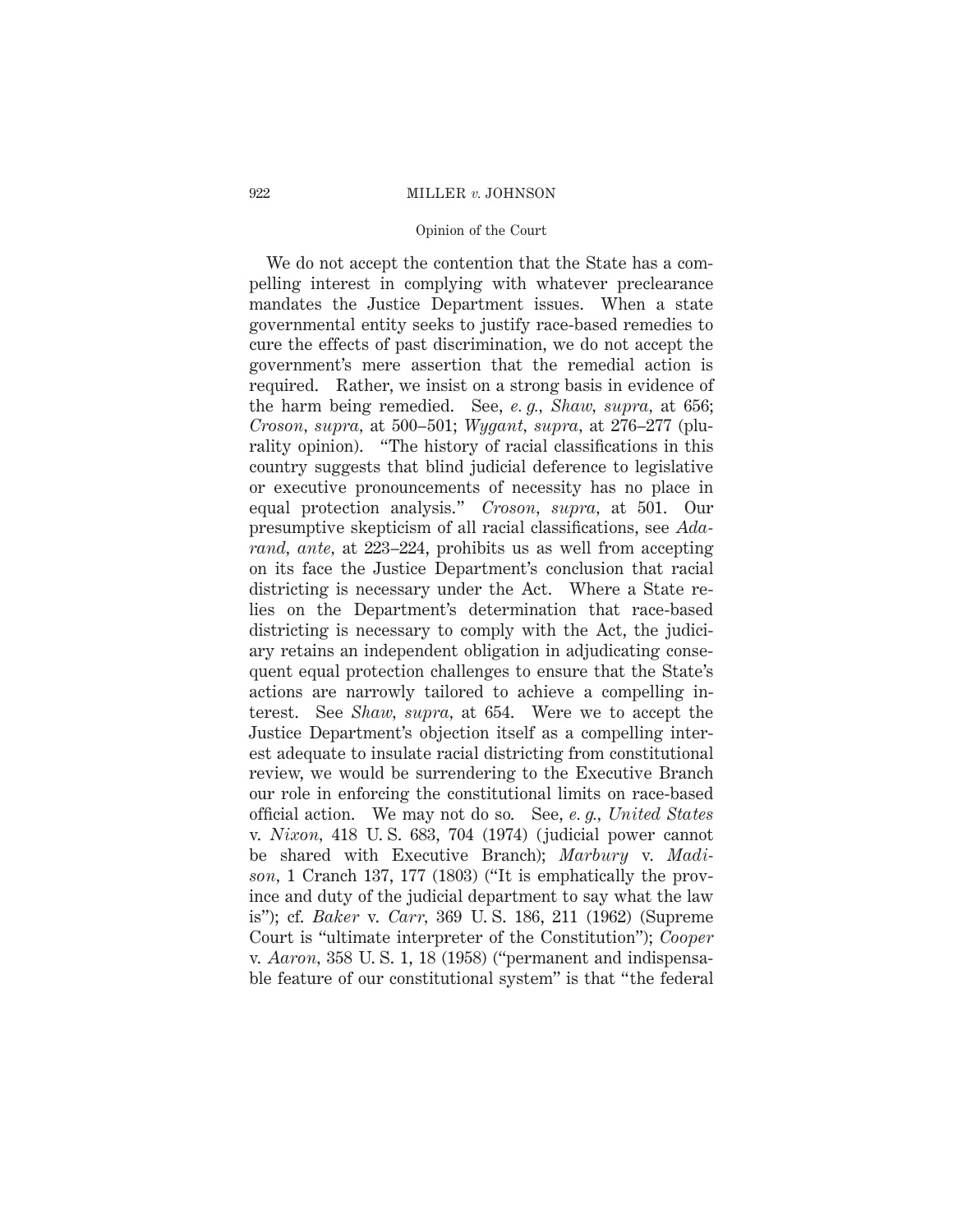judiciary is supreme in the exposition of the law of the Constitution").

For the same reasons, we think it inappropriate for a court engaged in constitutional scrutiny to accord deference to the Justice Department's interpretation of the Act. Although we have deferred to the Department's interpretation in certain statutory cases, see, *e. g., Presley* v. *Etowah County Comm'n,* 502 U. S. 491, 508–509 (1992), and cases cited therein, we have rejected agency interpretations to which we would otherwise defer where they raise serious constitutional questions. *Edward J. DeBartolo Corp.* v. *Florida Gulf Coast Building & Constr. Trades Council,* 485 U. S. 568, 574–575 (1988). When the Justice Department's interpretation of the Act compels race-based districting, it by definition raises a serious constitutional question, see, *e. g., Bakke,* 438 U. S., at 291 (opinion of Powell, J.) ("Racial and ethnic distinctions of any sort are inherently supect" under the Equal Protection Clause), and should not receive deference.

Georgia's drawing of the Eleventh District was not required under the Act because there was no reasonable basis to believe that Georgia's earlier enacted plans violated § 5. Wherever a plan is "ameliorative," a term we have used to describe plans increasing the number of majority-minority districts, it "cannot violate § 5 unless the new apportionment itself so discriminates on the basis of race or color as to violate the Constitution." *Beer,* 425 U. S., at 141. Georgia's first and second proposed plans increased the number of majority-black districts from 1 out of 10 (10%) to 2 out of 11 (18.18%). These plans were "ameliorative" and could not have violated §5's nonretrogression principle. *Ibid.* Acknowledging as much, see Brief for United States 29; 864 F. Supp., at 1384–1385, the United States now relies on the fact that the Justice Department may object to a state proposal either on the ground that it has a prohibited purpose or a prohibited effect, see, *e. g., Pleasant Grove* v. *United*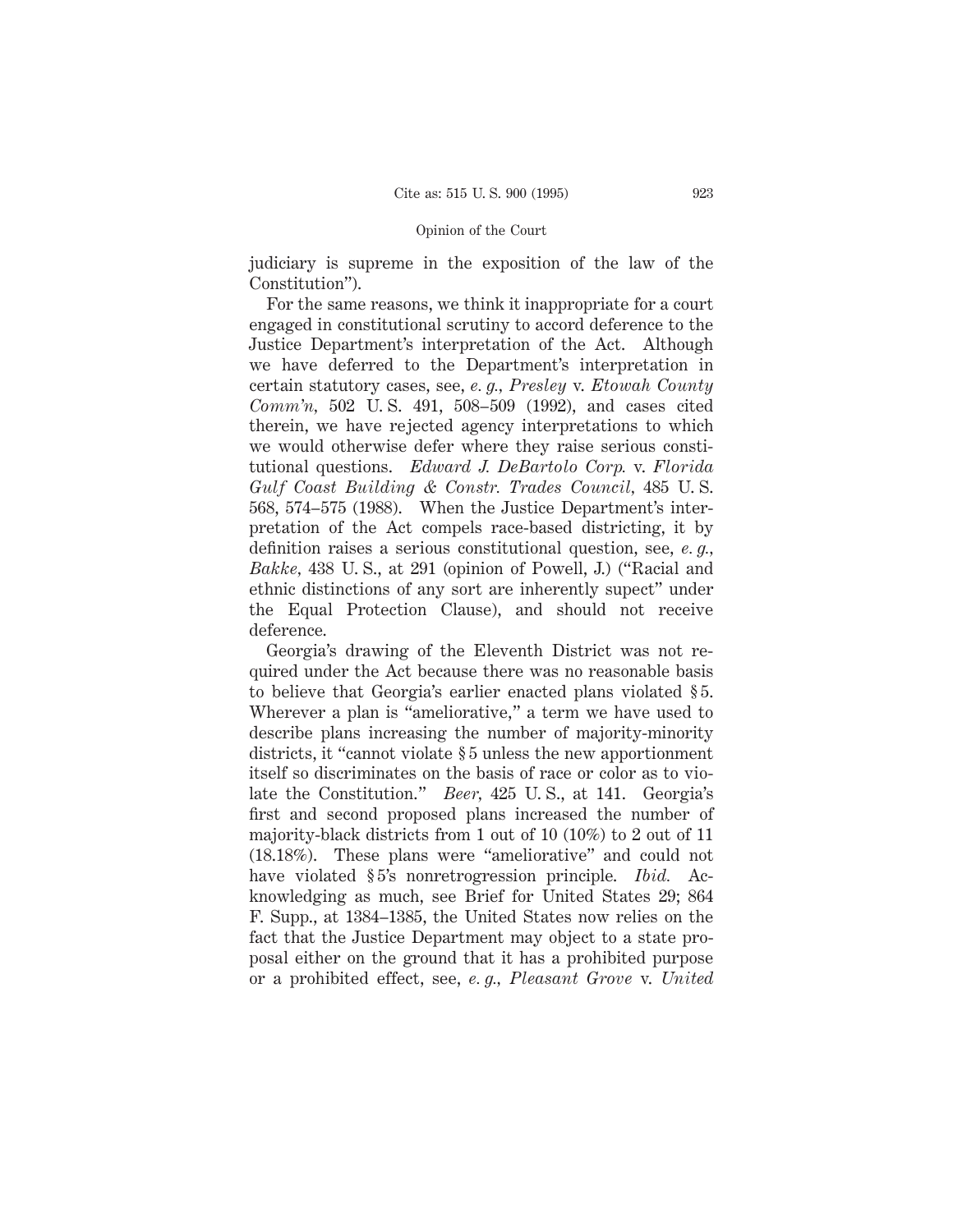*States,* 479 U. S. 462, 469 (1987). The Government justifies its preclearance objections on the ground that the submitted plans violated § 5's purpose element. The key to the Government's position, which is plain from its objection letters if not from its briefs to this Court, compare App. 105–106, 124–125 with Brief for United States 31–33, is and always has been that Georgia failed to proffer a nondiscriminatory purpose for its refusal in the first two submissions to take the steps necessary to create a third majority-minority district.

The Government's position is insupportable. "[A]meliorative changes, even if they fall short of what might be accomplished in terms of increasing minority representation, cannot be found to violate section 5 unless they so discriminate on the basis of race or color as to violate the Constitution." Days, Section 5 and the Role of the Justice Department, in B. Grofman & C. Davidson, Controversies in Minority Voting 56 (1992). Although it is true we have held that the State has the burden to prove a nondiscriminatory purpose under § 5, *e. g., Pleasant Grove, supra,* at 469, Georgia's Attorney General provided a detailed explanation for the State's initial decision not to enact the max-black plan, see App. 117–119. The District Court accepted this explanation, 864 F. Supp., at 1365, and found an absence of any discriminatory intent, *id.,* at 1363, and n. 7. The State's policy of adhering to other districting principles instead of creating as many majorityminority districts as possible does not support an inference that the plan "so discriminates on the basis of race or color as to violate the Constitution," *Beer, supra,* at 141; see *Mobile* v. *Bolden,* 446 U. S. 55 (1980) (plurality opinion), and thus cannot provide any basis under § 5 for the Justice Department's objection.

Instead of grounding its objections on evidence of a discriminatory purpose, it would appear the Government was driven by its policy of maximizing majority-black districts. Although the Government now disavows having had that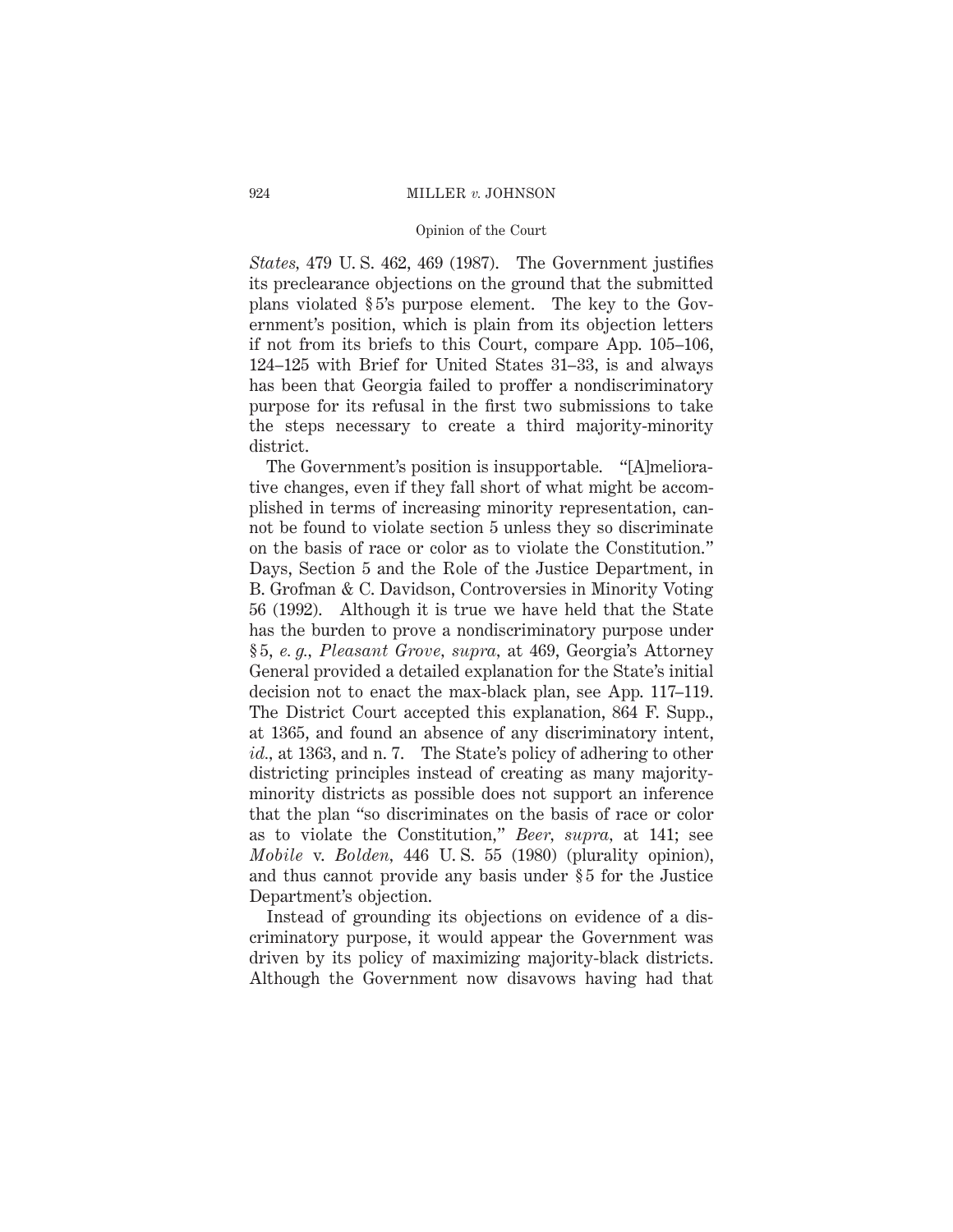policy, see Brief for United States 35, and seems to concede its impropriety, see Tr. of Oral Arg. 32–33, the District Court's well-documented factual finding was that the Department did adopt a maximization policy and followed it in objecting to Georgia's first two plans.\* One of the two Department of Justice line attorneys overseeing the Georgia preclearance process himself disclosed that " 'what we did and what I did specifically was to take a . . . map of the State of Georgia shaded for race, shaded by minority concentration, and overlay the districts that were drawn by the State of Georgia and see how well those lines adequately reflected black voting strength.'"  $864$  F. Supp., at 1362, n. 4. In utilizing § 5 to require States to create majority-minority districts wherever possible, the Department of Justice expanded its authority under the statute beyond what Congress intended and we have upheld.

Section 5 was directed at preventing a particular set of invidious practices that had the effect of "undo[ing] or defeat[ing] the rights recently won by nonwhite voters."

<sup>\*</sup>See 864 F. Supp. 1354, 1361 (SD Ga. 1994) (quoting Rep. Tyrone Brooks, who recalled on the Assembly Floor that "'the Attorney General . . . specifically told the states covered by the Act that wherever possible, you must draw majority black districts, wherever possible' "); *id.,* at 1362–1363, and n. 4 (citing 3 Tr. 23–24: Assistant Attorney General answering "Yes" to question whether "the Justice Department did take the position in a number of these cases, that if alternative plans demonstrated that more minority districts could be drawn than the state was proposing to draw . . . that did, in fact, violate Section 2 of the Voting Rights Act?"); 864 F. Supp., at 1365–1366; *id.,* at 1366, n. 11 ("It became obvious that [the Justice Department] would accept nothing less than abject surrender to its maximization agenda"); *id.,* at 1368 ("It apparently did not occur to [the Justice Department] that increased 'recognition' of minority voting strength, while perhaps admirable, is properly tempered with other districting considerations"); *id.*, at 1382–1383 (expressing doubts as to the constitutionality of [the Justice Department's] " 'maximization' policy"); *id.,* at 1383, n. 35 (citing other courts that have "criticize[d] [the Justice Department's] maximization propensities").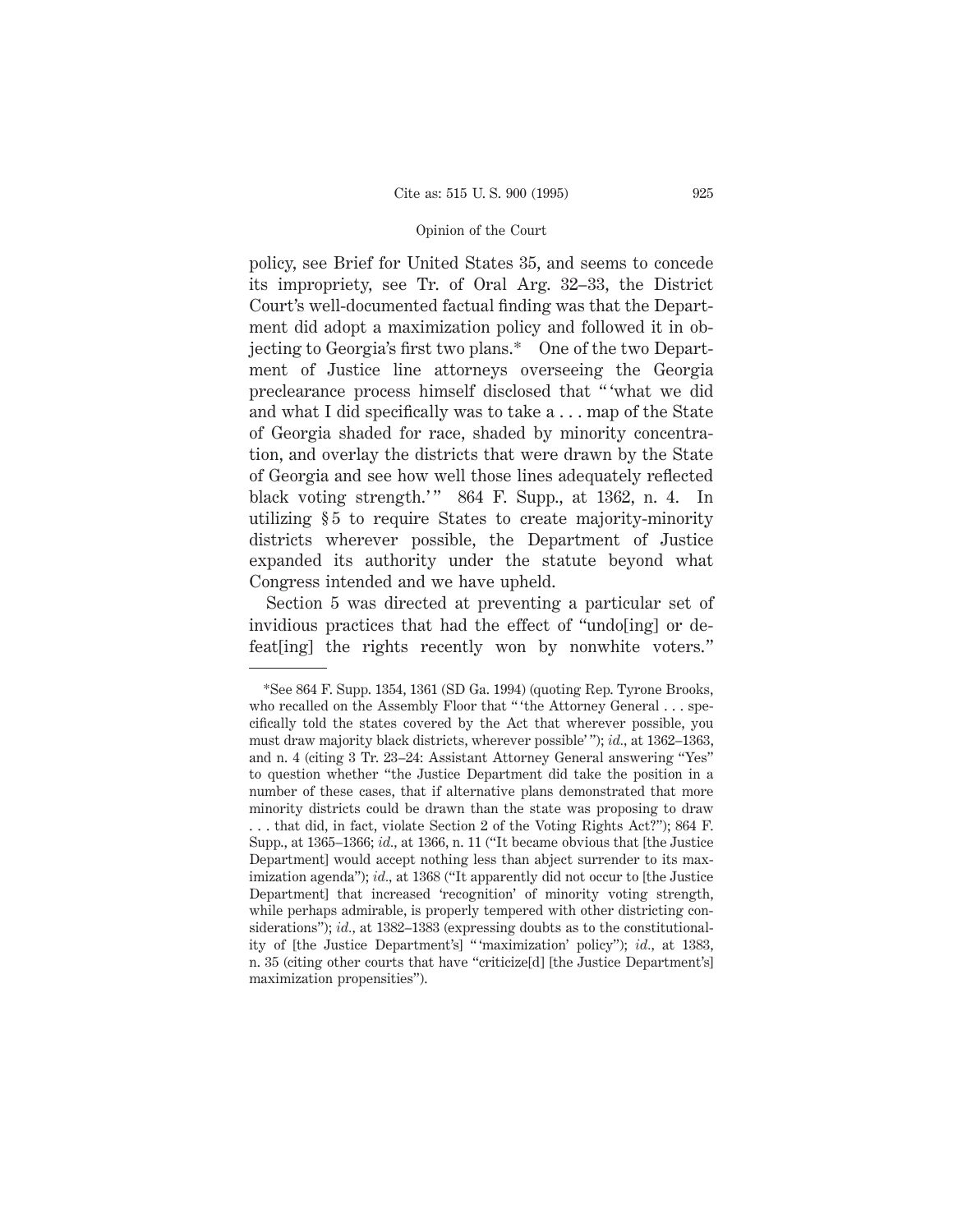H. R. Rep. No. 91–397, p. 8 (1969). As we explained in *Beer* v. *United States,*

" 'Section 5 was a response to a common practice in some jurisdictions of staying one step ahead of the federal courts by passing new discriminatory voting laws as soon as the old ones had been struck down. That practice had been possible because each new law remained in effect until the Justice Department or private plaintiffs were able to sustain the burden of proving that the new law, too, was discriminatory. . . . Congress therefore decided, as the Supreme Court held it could, "to shift the advantage of time and inertia from the perpetrators of the evil to its victim," by "freezing election procedures in the covered areas unless the changes can be shown to be nondiscriminatory." '"  $425$  U. S., at 140 (quoting H. R. Rep. No. 94–196, pp. 57–58 (1975) (footnotes omitted)).

Based on this historical understanding, we recognized in *Beer* that "the purpose of § 5 has always been to insure that no voting-procedure changes would be made that would lead to a retrogression in the position of racial minorities with respect to their effective exercise of the electoral franchise." 425 U. S., at 141. The Justice Department's maximization policy seems quite far removed from this purpose. We are especially reluctant to conclude that  $\S 5$  justifies that policy given the serious constitutional concerns it raises. In *South Carolina* v. *Katzenbach,* 383 U. S. 301 (1966), we upheld § 5 as a necessary and constitutional response to some States' "extraordinary stratagem[s] of contriving new rules of various kinds for the sole purpose of perpetuating voting discrimination in the face of adverse federal court decrees." *Id.,* at 335 (footnote omitted); see also *City of Rome* v. *United States,* 446 U. S., at 173–183. But our belief in *Katzenbach* that the federalism costs exacted by § 5 preclearance could be justified by those extraordinary circumstances does not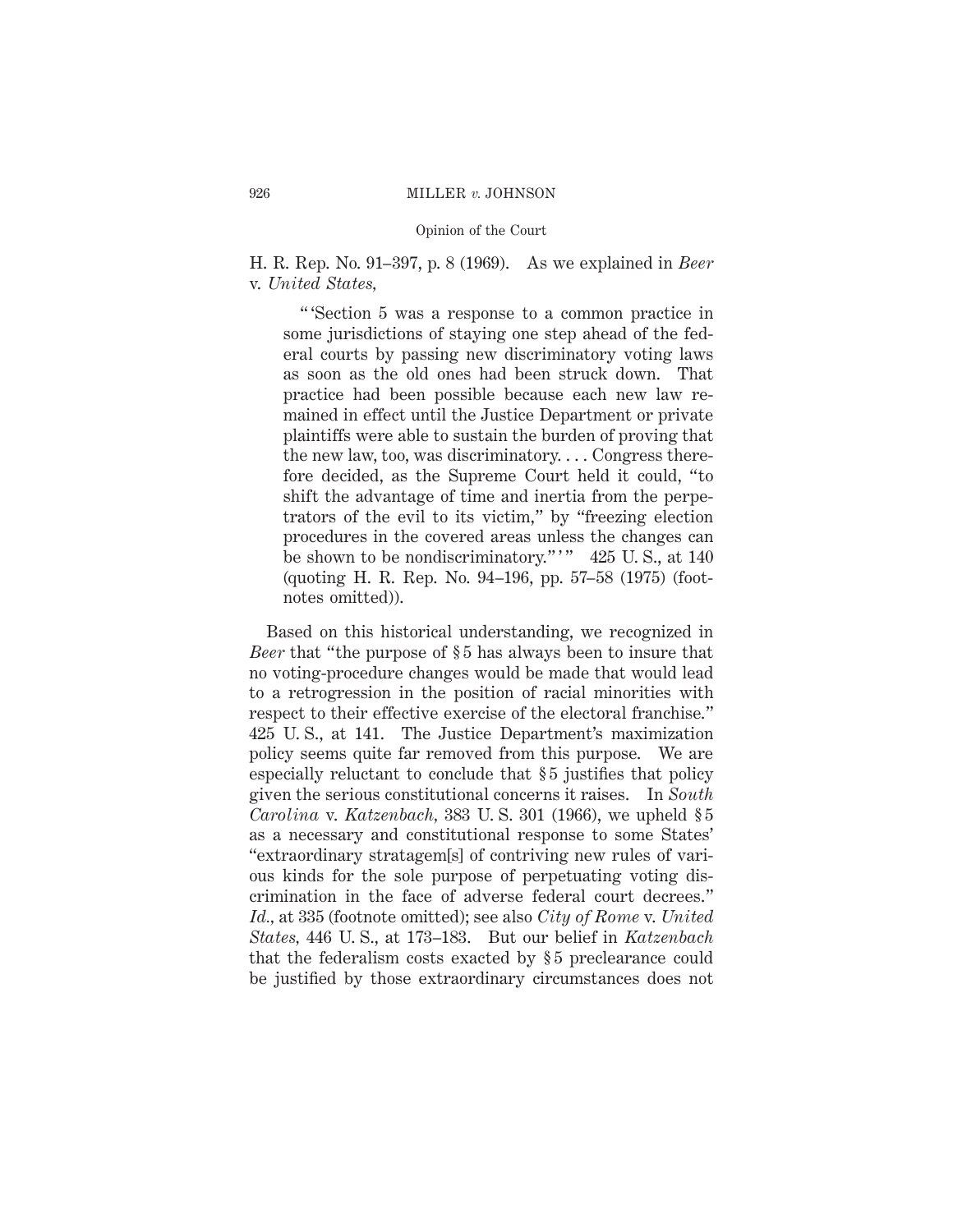mean they can be justified in the circumstances of this litigation. And the Justice Department's implicit command that States engage in presumptively unconstitutional race-based districting brings the Act, once upheld as a proper exercise of Congress' authority under § 2 of the Fifteenth Amendment, *Katzenbach, supra,* at 327, 337, into tension with the Fourteenth Amendment. As we recalled in *Katzenbach* itself, Congress' exercise of its Fifteenth Amendment authority even when otherwise proper still must " 'consist with the letter and spirit of the constitution.'"  $383 \text{ U.S., at } 326$ (quoting *McCulloch* v. *Maryland,* 4 Wheat. 316, 421 (1819)). We need not, however, resolve these troubling and difficult constitutional questions today. There is no indication Congress intended such a far-reaching application of § 5, so we reject the Justice Department's interpretation of the statute and avoid the constitutional problems that interpretation raises. See, *e. g., DeBartolo Corp.* v. *Florida Gulf Coast Trades Council,* 485 U. S., at 575.

### IV

The Act, and its grant of authority to the federal courts to uncover official efforts to abridge minorities' right to vote, has been of vital importance in eradicating invidious discrimination from the electoral process and enhancing the legitimacy of our political institutions. Only if our political system and our society cleanse themselves of that discrimination will all members of the polity share an equal opportunity to gain public office regardless of race. As a Nation we share both the obligation and the aspiration of working toward this end. The end is neither assured nor well served, however, by carving electorates into racial blocs. "If our society is to continue to progress as a multiracial democracy, it must recognize that the automatic invocation of race stereotypes retards that progress and causes continued hurt and injury." *Edmondson* v. *Leesville Concrete Co.,* 500 U. S. 614, 630–631 (1991). It takes a shortsighted and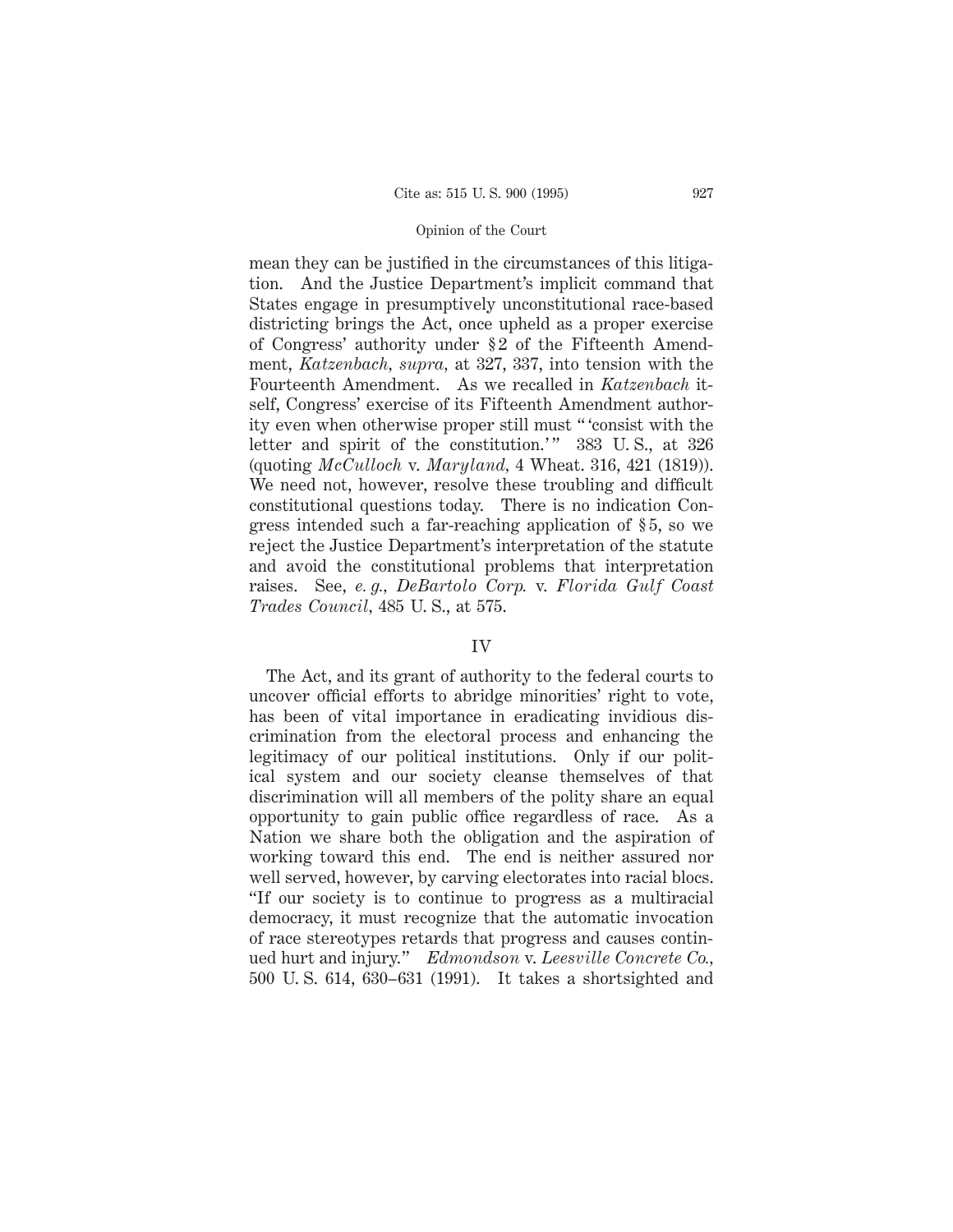## O'CONNOR, J., concurring

unauthorized view of the Voting Rights Act to invoke that statute, which has played a decisive role in redressing some of our worst forms of discrimination, to demand the very racial stereotyping the Fourteenth Amendment forbids.

\*\*\*

The judgment of the District Court is affirmed, and the cases are remanded for further proceedings consistent with this decision.

*It is so ordered.*

[Appendices A and B, containing a map of Georgia congressional districts and a population density map of the 11th Congressional District of Georgia, follow this page.]

#### JUSTICE O'CONNOR, concurring.

I understand the threshold standard the Court adopts that "the legislature subordinated traditional race-neutral districting principles . . . to racial considerations," *ante,* at 916—to be a demanding one. To invoke strict scrutiny, a plaintiff must show that the State has relied on race in substantial disregard of customary and traditional districting practices. Those practices provide a crucial frame of reference and therefore constitute a significant governing principle in cases of this kind. The standard would be no different if a legislature had drawn the boundaries to favor some other ethnic group; certainly the standard does not treat efforts to create majority-minority districts *less* favorably than similar efforts on behalf of other groups. Indeed, the driving force behind the adoption of the Fourteenth Amendment was the desire to end legal discrimination against blacks.

Application of the Court's standard does not throw into doubt the vast majority of the Nation's 435 congressional districts, where presumably the States have drawn the boundaries in accordance with their customary districting principles. That is so even though race may well have been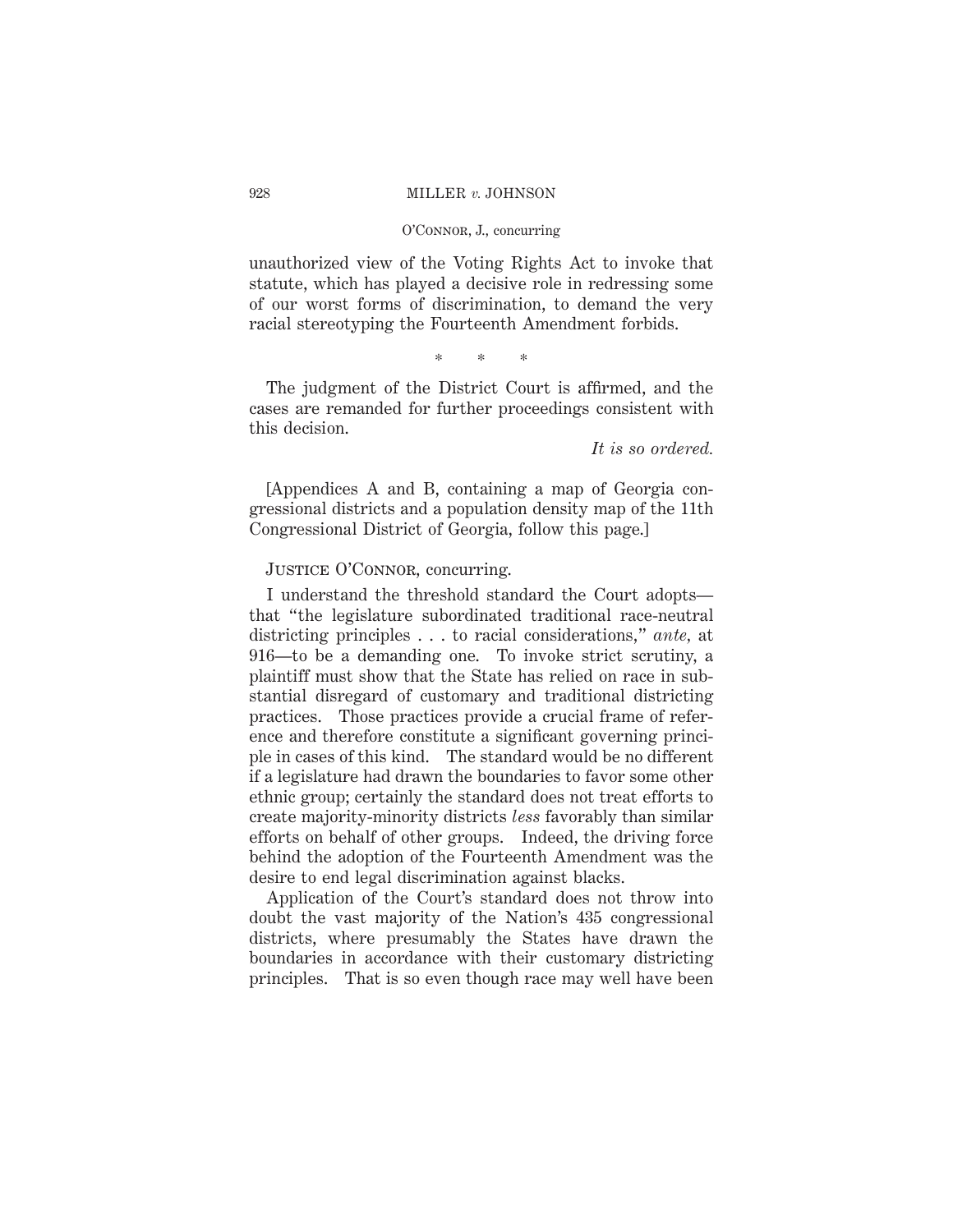considered in the redistricting process. See *Shaw* v. *Reno,* 509 U. S. 630, 646 (1993); *ante,* at 916. But application of the Court's standard helps achieve *Shaw*'s basic objective of making extreme instances of gerrymandering subject to meaningful judicial review. I therefore join the Court's opinion.

### Justice Stevens, dissenting.

Justice Ginsburg has explained why the District Court's opinion on the merits was erroneous and why this Court's law-changing decision will breed unproductive litigation. I join her excellent opinion without reservation. I add these comments because I believe the appellees in these cases, like the appellees in *United States* v. *Hays, ante,* p. 737, have not suffered any legally cognizable injury.

In *Shaw* v. *Reno,* 509 U. S. 630 (1993), the Court crafted a new cause of action with two novel, troubling features. First, the Court misapplied the term "gerrymander," previously used to describe grotesque line-drawing by a dominant group to maintain or enhance its political power at a minority's expense, to condemn the efforts of a majority (whites) to share its power with a minority (African-Americans). Second, the Court dispensed with its previous insistence in vote dilution cases on a showing of injury to an identifiable group of voters, but it failed to explain adequately what showing a plaintiff must make to establish standing to litigate the newly minted *Shaw* claim. Neither in *Shaw* itself nor in the cases decided today has the Court coherently articulated what injury this cause of action is designed to redress. Because appellees have alleged no legally cognizable injury, they lack standing, and these cases should be dismissed. See *Hays, ante*, at 750–751 (STEVENS, J., concurring in judgment).

Even assuming the validity of *Shaw,* I cannot see how appellees in these cases could assert the injury the Court attributes to them. Appellees, plaintiffs below, are white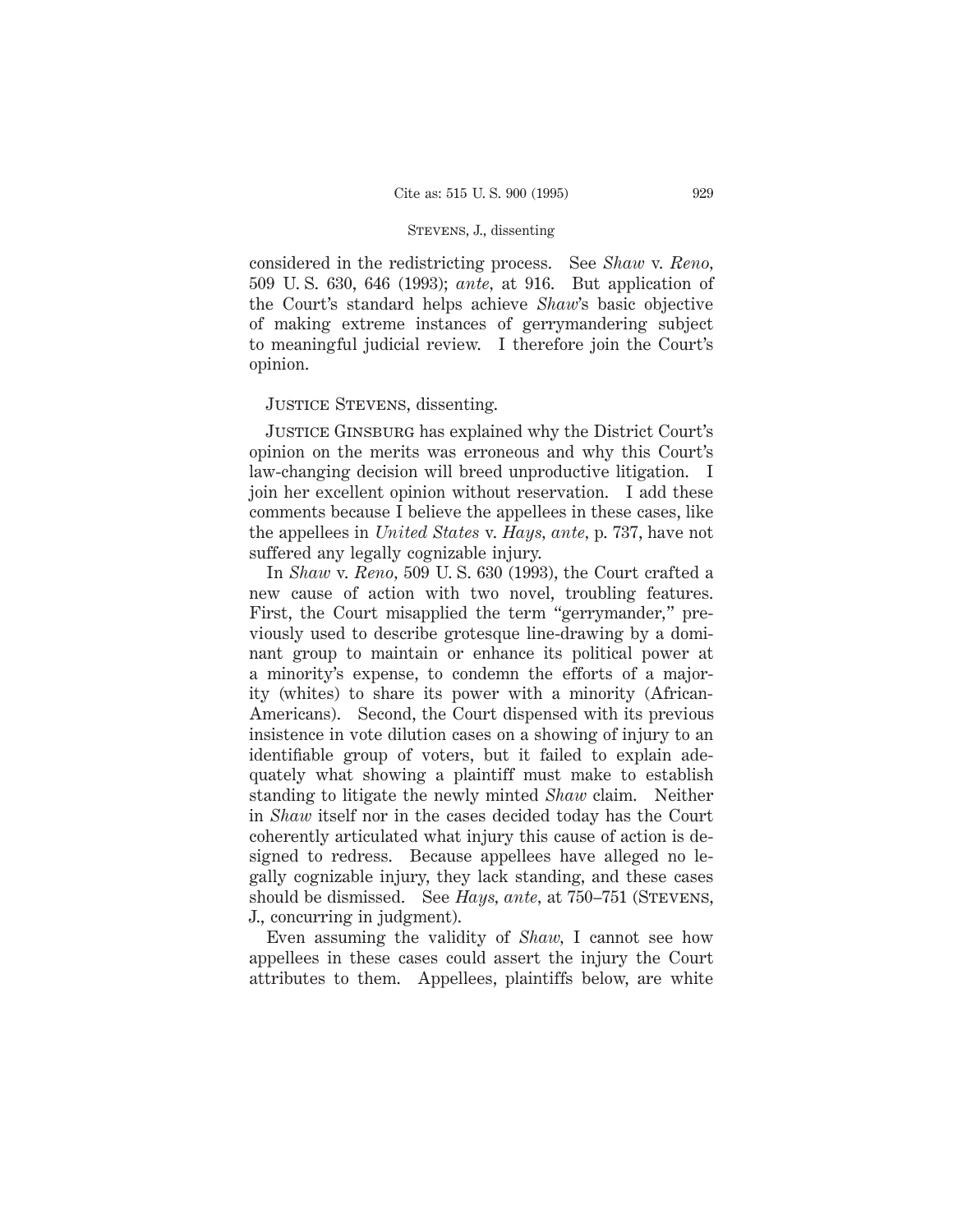## STEVENS, J., dissenting

voters in Georgia's Eleventh Congressional District. The Court's conclusion that they have standing to maintain a *Shaw* claim appears to rest on a theory that their placement in the Eleventh District caused them " 'representational harms.' " *Hays, ante,* at 744, cited *ante,* at 909. The *Shaw* Court explained the concept of "representational harms" as follows: "When a district obviously is created solely to effectuate the perceived common interests of one racial group, elected officials are more likely to believe that their primary obligation is to represent only the members of that group, rather than their constituency as a whole." *Shaw,* 509 U. S., at 648. Although the *Shaw* Court attributed representational harms solely to a message sent by the legislature's action, those harms can only come about if the message is received—that is, first, if all or most black voters support the same candidate, and, second, if the successful candidate ignores the interests of her white constituents. Appellees' standing, in other words, ultimately depends on the very premise the Court purports to abhor: that voters of a particular race " 'think alike, share the same political interests, and will prefer the same candidates at the polls.'" *Ante*, at 912 (quoting *Shaw,* 509 U. S., at 647). This generalization, as the Court recognizes, is "offensive and demeaning." *Ante,* at 912.

In particular instances, of course, members of one race may vote by an overwhelming margin for one candidate, and in some cases that candidate will be of the same race. "Racially polarized voting" is one of the circumstances plaintiffs must prove to advance a vote dilution claim. *Thornburg* v. *Gingles,* 478 U. S. 30, 56–58 (1986). Such a claim allows voters to allege that gerrymandered district lines have impaired their ability to elect a candidate of their own race. The Court emphasizes, however, that a so-called *Shaw* claim is " 'analytically distinct' from a vote dilution claim," *ante,* at 911 (quoting *Shaw,* 509 U. S., at 652). Neither in *Shaw,* nor in *Hays,* nor in the instant cases has the Court answered the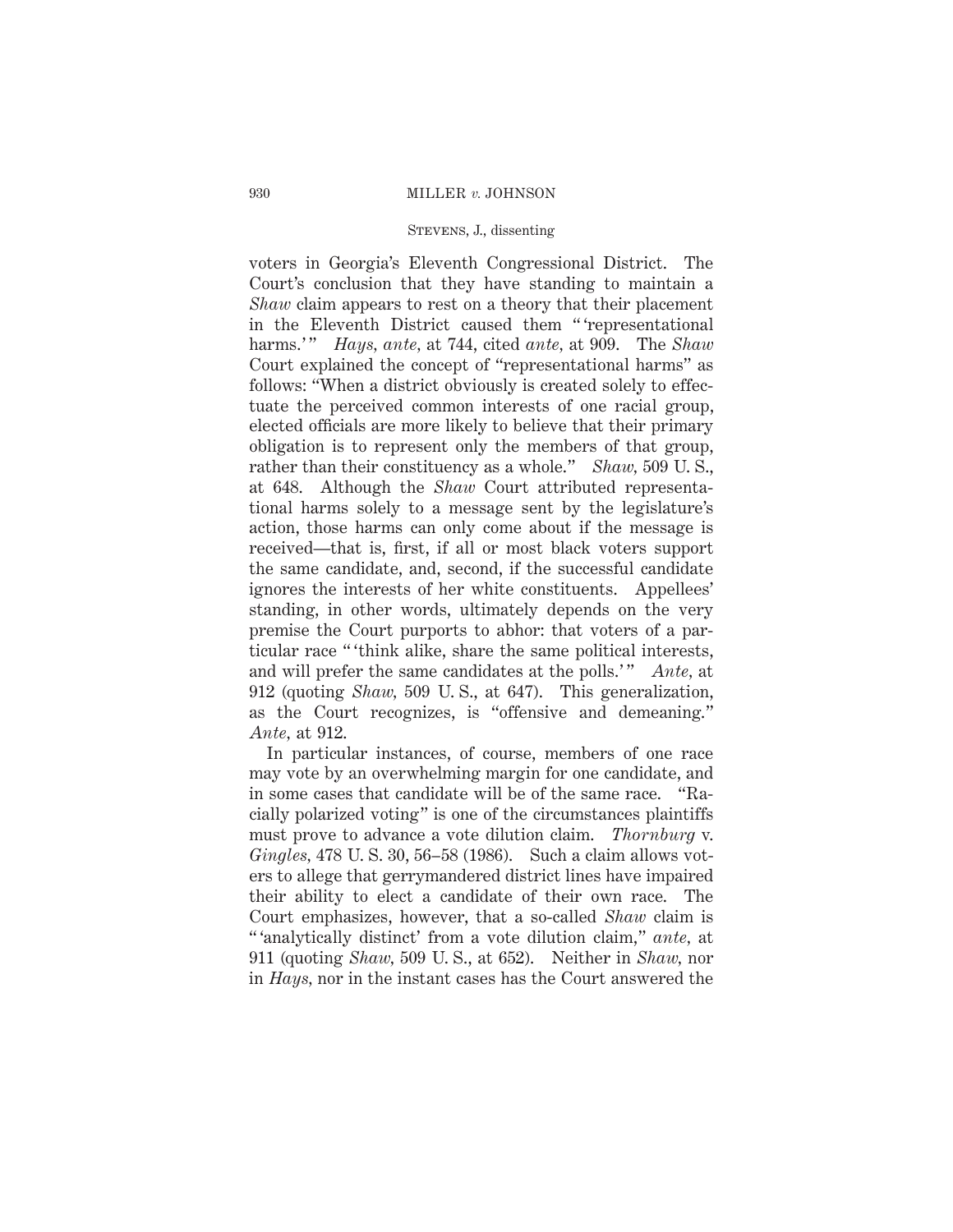question its analytic distinction raises: If the *Shaw* injury does not flow from an increased probability that white candidates will lose, then how can the increased probability that black candidates will win cause white voters, such as appellees, cognizable harm? <sup>1</sup>

The Court attempts an explanation in these cases by equating the injury it imagines appellees have suffered with the injuries African-Americans suffered under segregation. The heart of appellees' claim, by the Court's account, is that "a State's assignment of voters on the basis of race," *ante,* at 915, violates the Equal Protection Clause for the same reason a State may not "segregate citizens on the basis of race in its public parks, *New Orleans City Park Improvement Assn.* v. *Detiege,* 358 U. S. 54 (1958) *(per curiam),* buses, *Gayle* v. *Browder,* 352 U. S. 903 (1956) *(per curiam),* golf courses, *Holmes* v. *Atlanta,* 350 U. S. 879 (1955) *(per curiam),* beaches, *Mayor of Baltimore* v. *Dawson,* 350 U. S. 877 (1955) *(per curiam),* and schools, *Brown* v. *Board of Education,* 347 U. S. 483 (1954)." *Ante,* at 911. This equation, however, fails to elucidate the elusive *Shaw* injury. Our desegregation cases redressed the *exclusion* of black citizens from public facilities reserved for whites. In these cases, in contrast, any voter, black or white, may live in the Eleventh District. What appellees contest is the *inclusion* of too many black voters in the district as drawn. In my view, if appellees allege no vote dilution, that inclusion can cause them no conceivable injury.

The Court's equation of *Shaw* claims with our desegregation decisions is inappropriate for another reason. In each of those cases, legal segregation frustrated the public interest in diversity and tolerance by barring African-Americans

<sup>&</sup>lt;sup>1</sup>White voters obviously lack standing to complain of the other injury the Court has recognized under *Shaw:* the stigma blacks supposedly suffer when assigned to a district because of their race. See *Hays, ante,* at 744; cf. *Adarand Constructors, Inc.* v. *Pen˜ a, ante,* at 247–248, n. 5 (Stevens, J., dissenting).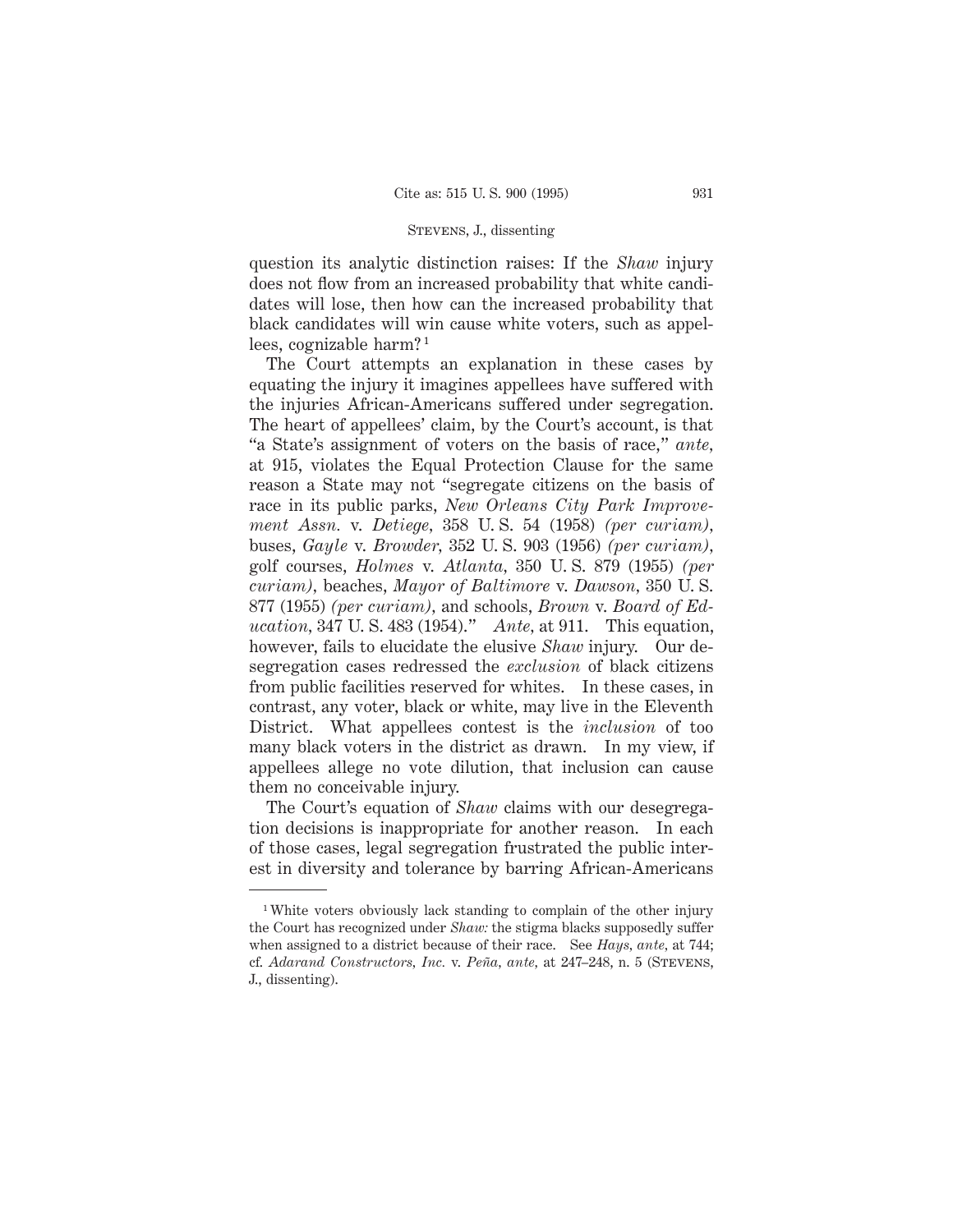from joining whites in the activities at issue. The districting plan here, in contrast, serves the interest in diversity and tolerance by increasing the likelihood that a meaningful number of black representatives will add their voices to legislative debates. See *post*, at 947–948 (GINSBURG, J., dissenting). "There is no moral or constitutional equivalence between a policy that is designed to perpetuate a caste system and one that seeks to eradicate racial subordination." *Adarand Constructors, Inc.* v. *Pen˜a*, *ante,* at 243 (Stevens, J., dissenting); see also *Adarand, ante,* at 247–248, n. 5 (Stevens, J., dissenting). That racial integration of the sort attempted by Georgia now appears more vulnerable to judicial challenge than some policies alleged to perpetuate racial bias, cf. *Allen* v. *Wright,* 468 U. S. 737 (1984), is anomalous, to say the least.

Equally distressing is the Court's equation of traditional gerrymanders, designed to maintain or enhance a dominant group's power, with a dominant group's decision to share its power with a previously underrepresented group. In my view, districting plans violate the Equal Protection Clause when they "serve no purpose other than to favor one segment—whether racial, ethnic, religious, economic, or political—that may occupy a position of strength at a particular point in time, or to disadvantage a politically weak segment of the community." *Karcher* v. *Daggett,* 462 U. S. 725, 748 (1983) (Stevens, J., concurring). In contrast, I do not see how a districting plan that favors a politically weak group can violate equal protection. The Constitution does not mandate any form of proportional representation, but it certainly permits a State to adopt a policy that promotes fair representation of different groups. Indeed, this Court squarely so held in *Gaffney* v. *Cummings,* 412 U. S. 735 (1973):

"[N]either we nor the district courts have a constitutional warrant to invalidate a state plan, otherwise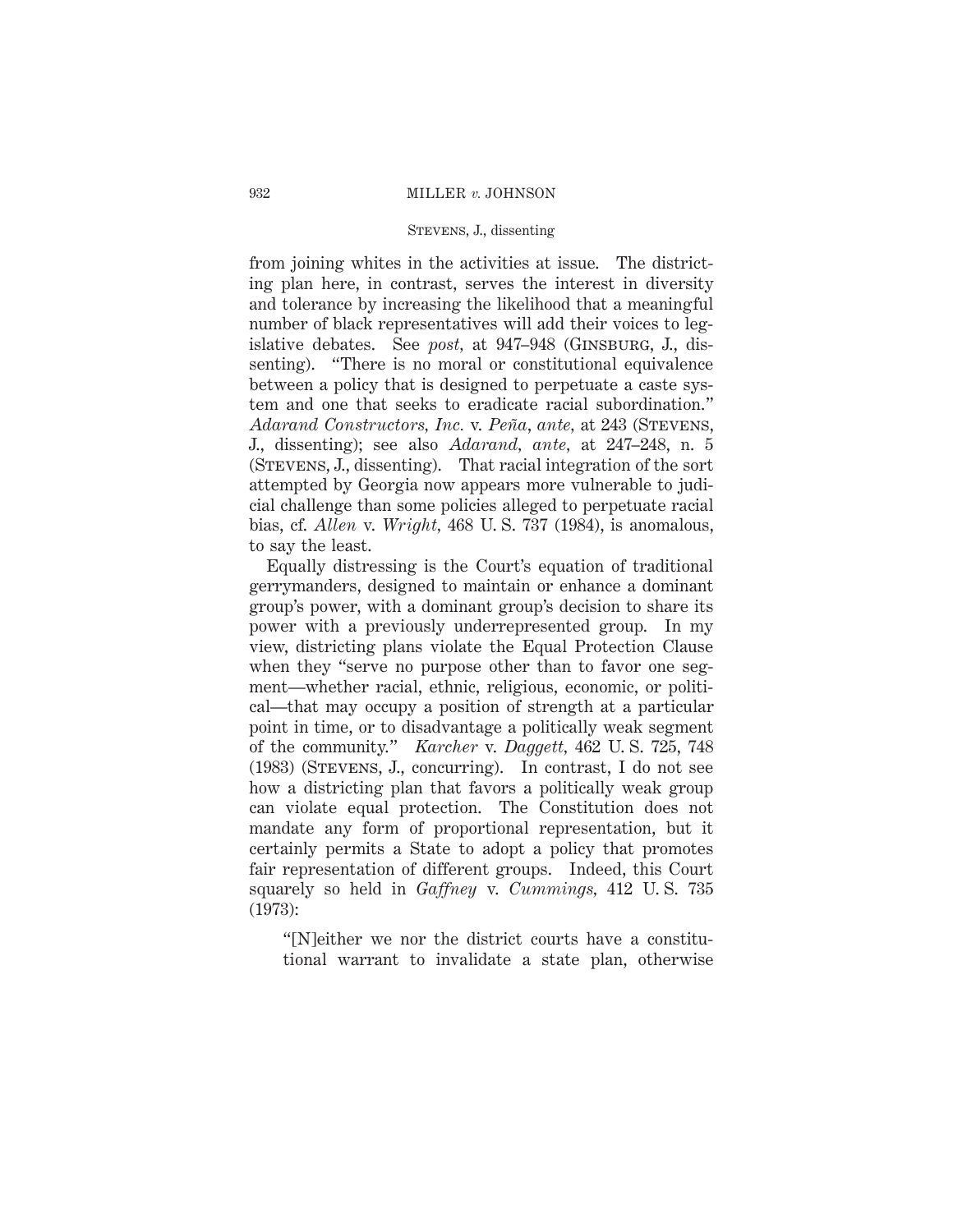within tolerable population limits, because it undertakes, not to minimize or eliminate the political strength of any group or party, but to recognize it and, through districting, provide a rough sort of proportional representation in the legislative halls of the State." *Id.,* at 754.

The Court's refusal to distinguish an enactment that helps a minority group from enactments that cause it harm is especially unfortunate at the intersection of race and voting, given that African-Americans and other disadvantaged groups have struggled so long and so hard for inclusion in that most central exercise of our democracy. See *post,* at 936–938 (Ginsburg, J., dissenting). I have long believed that treating racial groups differently from other identifiable groups of voters, as the Court does today, is itself an invidious racial classification. Racial minorities should receive neither more nor less protection than other groups against gerrymanders.2 *A fortiori,* racial minorities should not be less eligible than other groups to benefit from districting plans the majority designs to aid them.

I respectfully dissent.

<sup>&</sup>lt;sup>2</sup> "In my opinion an interpretation of the Constitution which afforded one kind of political protection to blacks and another kind to members of other identifiable groups would itself be invidious. Respect for the citizenry in the black community compels acceptance of the fact that in the long run there is no more certainty that these individuals will vote alike than will individual members of any other ethnic, economic, or social group. The probability of parallel voting fluctuates as the blend of political issues affecting the outcome of an election changes from time to time to emphasize one issue, or a few, rather than others, as dominant. The facts that a political group has its own history, has suffered its own special injustices, and has its own congeries of special political interests, do not make one such group different from any other in the eyes of the law. The members of each go to the polls with equal dignity and with an equal right to be protected from invidious discrimination." *Cousins* v. *City Council of Chicago,* 466 F. 2d 830, 852 (CA7 1972) (Stevens, J., dissenting).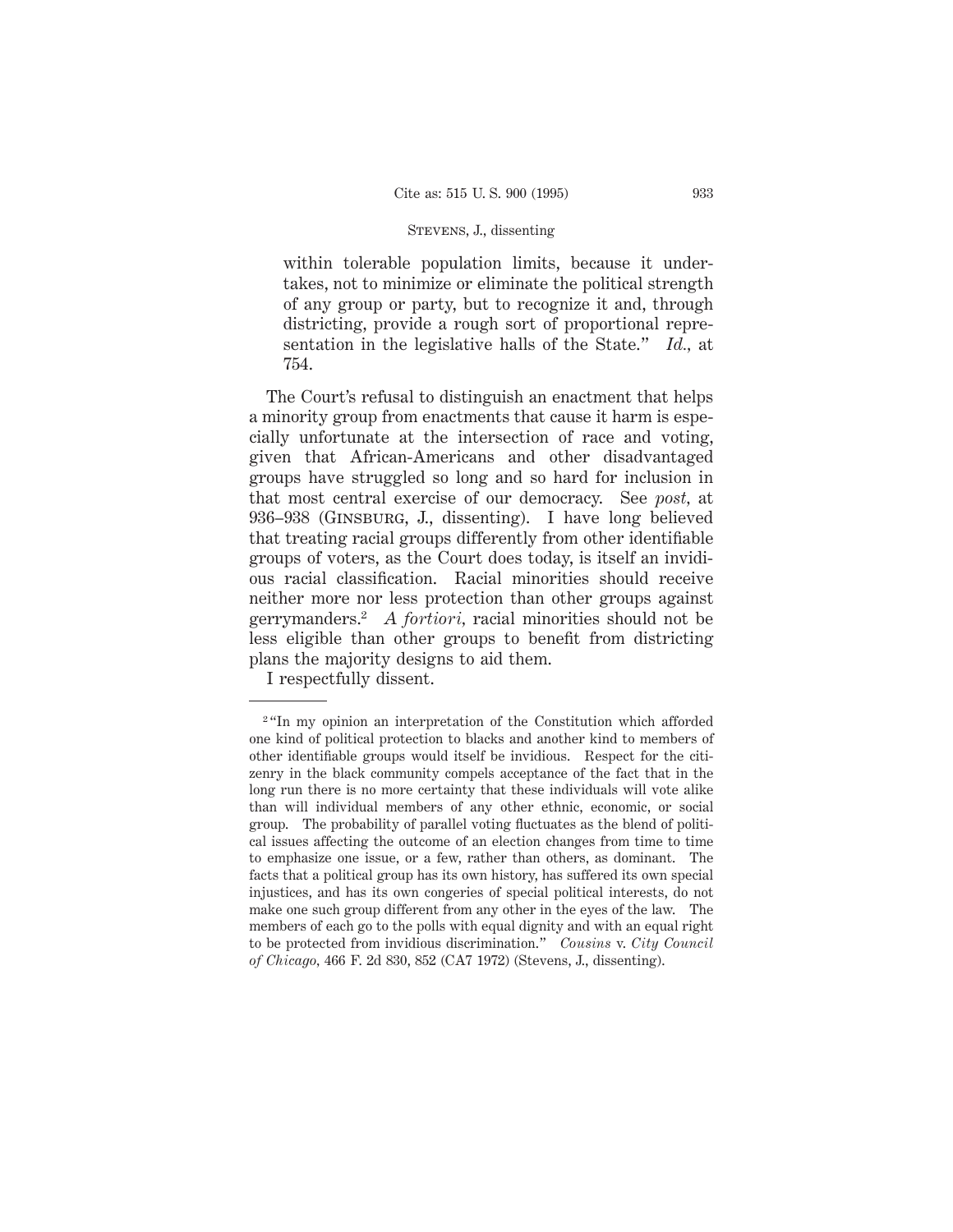Justice Ginsburg, with whom Justice Stevens and JUSTICE BREYER join, and with whom JUSTICE SOUTER joins except as to Part III–B, dissenting.

Legislative districting is highly political business. This Court has generally respected the competence of state legislatures to attend to the task. When race is the issue, however, we have recognized the need for judicial intervention to prevent dilution of minority voting strength. Generations of rank discrimination against African-Americans, as citizens and voters, account for that surveillance.

Two Terms ago, in *Shaw* v. *Reno,* 509 U. S. 630 (1993), this Court took up a claim "analytically distinct" from a vote dilution claim. *Id.,* at 652. *Shaw* authorized judicial intervention in "extremely irregular" apportionments, *id.,* at 642, in which the legislature cast aside traditional districting practices to consider race alone—in the *Shaw* case, to create a district in North Carolina in which African-Americans would compose a majority of the voters.

Today the Court expands the judicial role, announcing that federal courts are to undertake searching review of any district with contours "predominant[ly] motivat[ed]" by race: "[S]trict scrutiny" will be triggered not only when traditional districting practices are abandoned, but also when those practices are "subordinated to"—given less weight than—race. See *ante,* at 916. Applying this new "raceas-predominant-factor" standard, the Court invalidates Georgia's districting plan even though Georgia's Eleventh District, the focus of today's dispute, bears the imprint of familiar districting practices. Because I do not endorse the Court's new standard and would not upset Georgia's plan, I dissent.

I

At the outset, it may be useful to note points on which the Court does not divide. First, we agree that federalism and the slim judicial competence to draw district lines weigh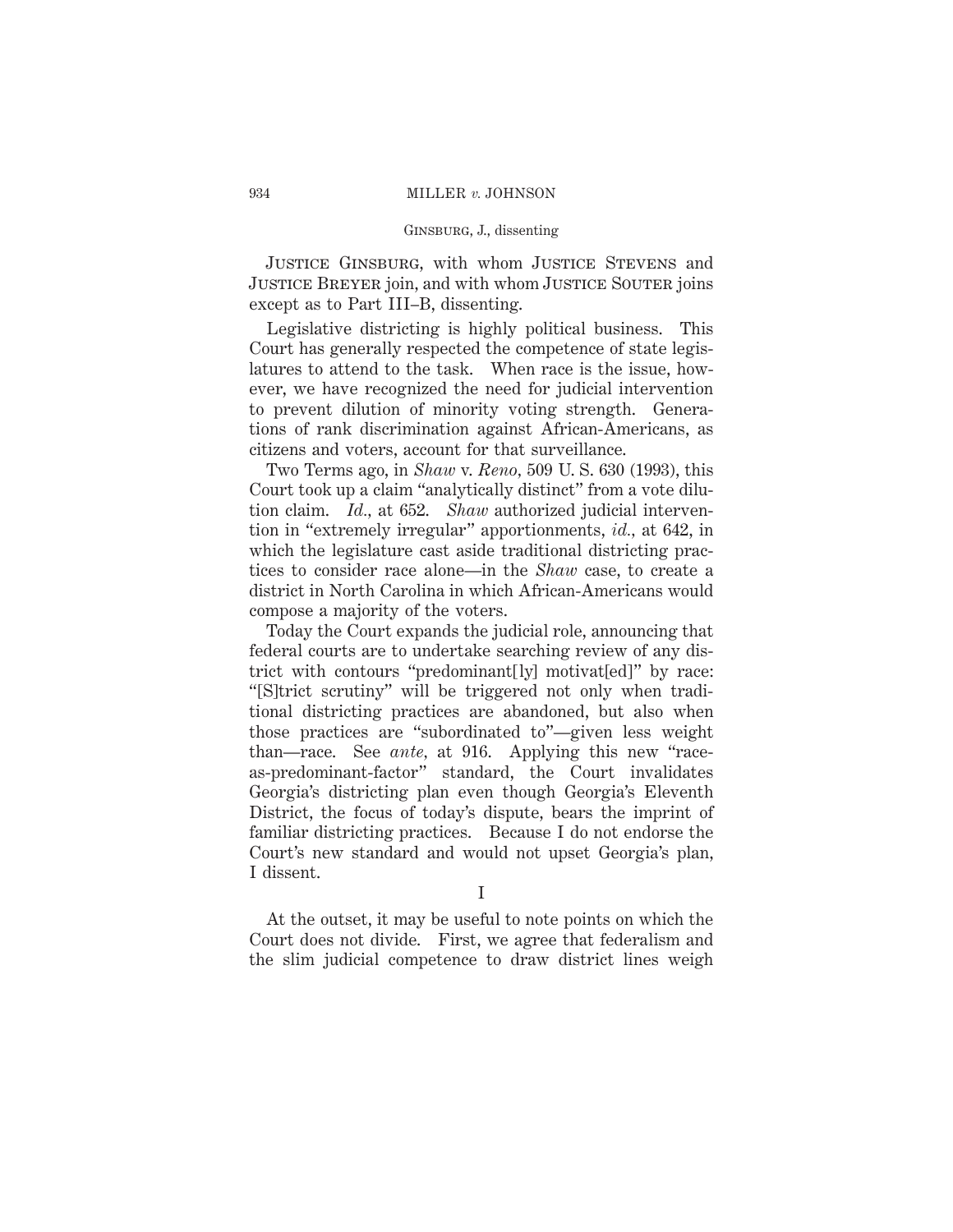heavily against judicial intervention in apportionment decisions; as a rule, the task should remain within the domain of state legislatures. See *ante,* at 915; *Reynolds* v. *Sims,* 377 U. S. 533, 586 (1964) ("[L]egislative reapportionment is primarily a matter for legislative consideration and determination . . . ."). Second, for most of our Nation's history, the franchise has not been enjoyed equally by black citizens and white voters. To redress past wrongs and to avert any recurrence of exclusion of blacks from political processes, federal courts now respond to Equal Protection Clause and Voting Rights Act complaints of state action that dilutes minority voting strength. See, *e. g., Thornburg* v. *Gingles,* 478 U. S. 30 (1986); *White* v. *Regester,* 412 U. S. 755 (1973). Third, to meet statutory requirements, state legislatures must sometimes consider race as a factor highly relevant to the drawing of district lines. See Pildes & Niemi, Expressive Harms, "Bizarre Districts," and Voting Rights: Evaluating Election-District Appearances After *Shaw* v. *Reno,* 92 Mich. L. Rev. 483, 496 (1993) ("compliance with the [Voting Rights Act] and *Gingles* necessarily requires race-conscious districting"). Finally, state legislatures may recognize communities that have a particular racial or ethnic makeup, even in the absence of any compulsion to do so, in order to account for interests common to or shared by the persons grouped together. See *Shaw,* 509 U. S., at 646 ("[W]hen members of a racial group live together in one community, a reapportionment plan that concentrates members of the group in one district and excludes them from others may reflect wholly legitimate purposes.").

Therefore, the fact that the Georgia General Assembly took account of race in drawing district lines—a fact not in dispute—does not render the State's plan invalid. To offend the Equal Protection Clause, all agree, the legislature had to do more than consider race. How much more, is the issue that divides the Court today.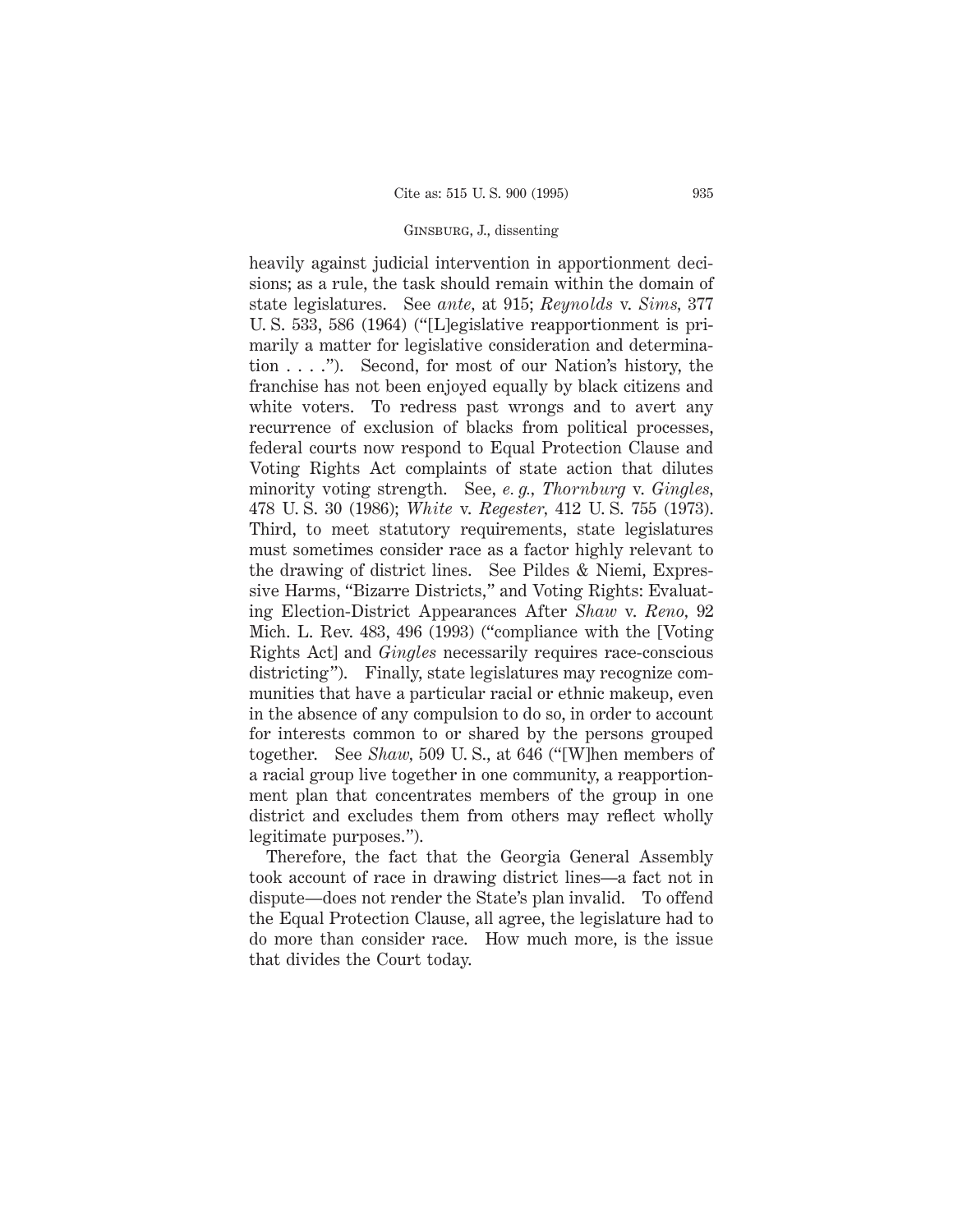# A

"We say once again what has been said on many occasions: reapportionment is primarily the duty and responsibility of the State through its legislature or other body, rather than of a federal court." *Chapman* v. *Meier,* 420 U. S. 1, 27 (1975); see also *ante,* at 915. The Constitution itself allocates this responsibility to States. U. S. Const., Art. I, § 2; *Growe* v. *Emison,* 507 U. S. 25, 34 (1993).

"Districting inevitably has sharp political impact and inevitably political decisions must be made by those charged with the task." *White* v. *Weiser,* 412 U. S. 783, 795–796 (1973). District lines are drawn to accommodate a myriad of factors—geographic, economic, historical, and political—and state legislatures, as arenas of compromise and electoral accountability, are best positioned to mediate competing claims; courts, with a mandate to adjudicate, are ill equipped for the task.

#### B

Federal courts have ventured into the political thicket of apportionment when necessary to secure to members of racial minorities equal voting rights—rights denied in many States, including Georgia, until not long ago.

The Fifteenth Amendment, ratified in 1870, declares that the right to vote "shall not be denied . . . by any State on account of race." That declaration, for generations, was often honored in the breach; it was greeted by a near century of "unremitting and ingenious defiance" in several States, including Georgia. *South Carolina* v. *Katzenbach,* 383 U. S. 301, 309 (1966). After a brief interlude of black suffrage enforced by federal troops but accompanied by rampant violence against blacks, Georgia held a constitutional convention in 1877. Its purpose, according to the convention's leader, was to ""fix it so that the people shall rule and the Negro shall never be heard from.'" McDonald, Binford, & Johnson, Georgia, in Quiet Revolution in the South 68 (C. David-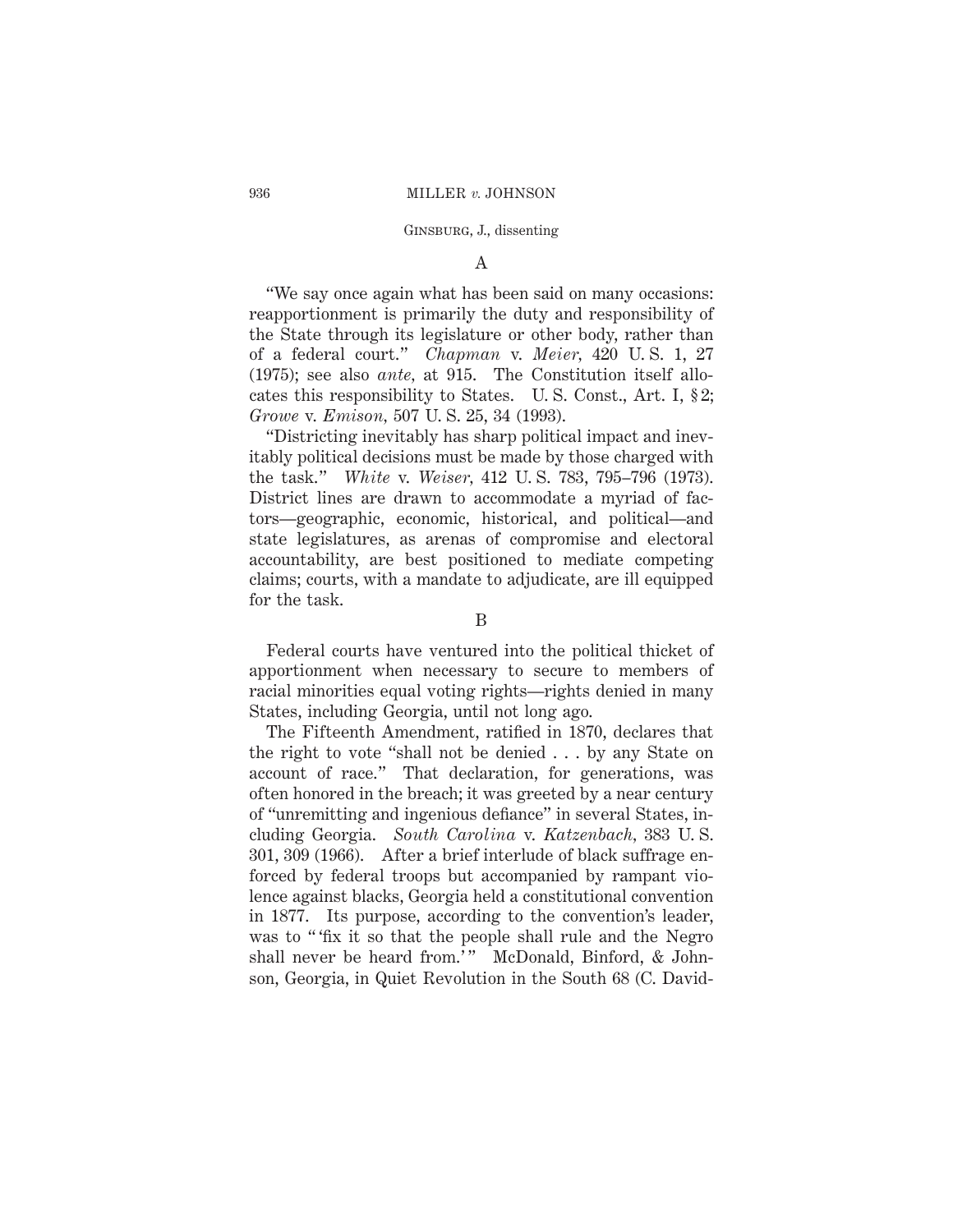son & B. Grofman eds. 1994) (quoting Robert Toombs). In pursuit of this objective, Georgia enacted a cumulative poll tax, requiring voters to show they had paid past as well as current poll taxes; one historian described this tax as the "most effective bar to Negro suffrage ever devised." A. Stone, Studies in the American Race Problem 354–355 (1908).

In 1890, the Georgia General Assembly authorized "white primaries"; keeping blacks out of the Democratic primary effectively excluded them from Georgia's political life, for victory in the Democratic primary was tantamount to election. McDonald, Binford, & Johnson, *supra,* at 68–69. Early in this century, Georgia Governor Hoke Smith persuaded the legislature to pass the "Disenfranchisement Act of 1908"; true to its title, this measure added various property, "good character," and literacy requirements that, as administered, served to keep blacks from voting. *Id.,* at 69; see also *Katzenbach,* 383 U. S., at 310 (tests of this order were "specifically designed to prevent Negroes from voting"). The result, as one commentator observed 25 years later, was an " 'almost absolute exclusion of the Negro voice in state and federal elections.'" McDonald, Binford,  $\&$ Johnson, *supra,* at 70 (quoting R. Wardlaw, Negro Suffrage in Georgia, 1867–1930, p. 69 (unpublished 1932)).

Faced with a political situation scarcely open to selfcorrection—disenfranchised blacks had no electoral influence, hence no muscle to lobby the legislature for change the Court intervened. It invalidated white primaries, see *Smith* v. *Allwright,* 321 U. S. 649 (1944), and other burdens on minority voting. See, *e. g., Schnell* v. *Davis,* 336 U. S. 933 (1949) *(per curiam)* (discriminatory application of voting tests); *Lane* v. *Wilson,* 307 U. S. 268 (1939) (procedural hurdles); *Guinn* v. *United States,* 238 U. S. 347 (1915) (grandfather clauses).

It was against this backdrop that the Court, construing the Equal Protection Clause, undertook to ensure that ap-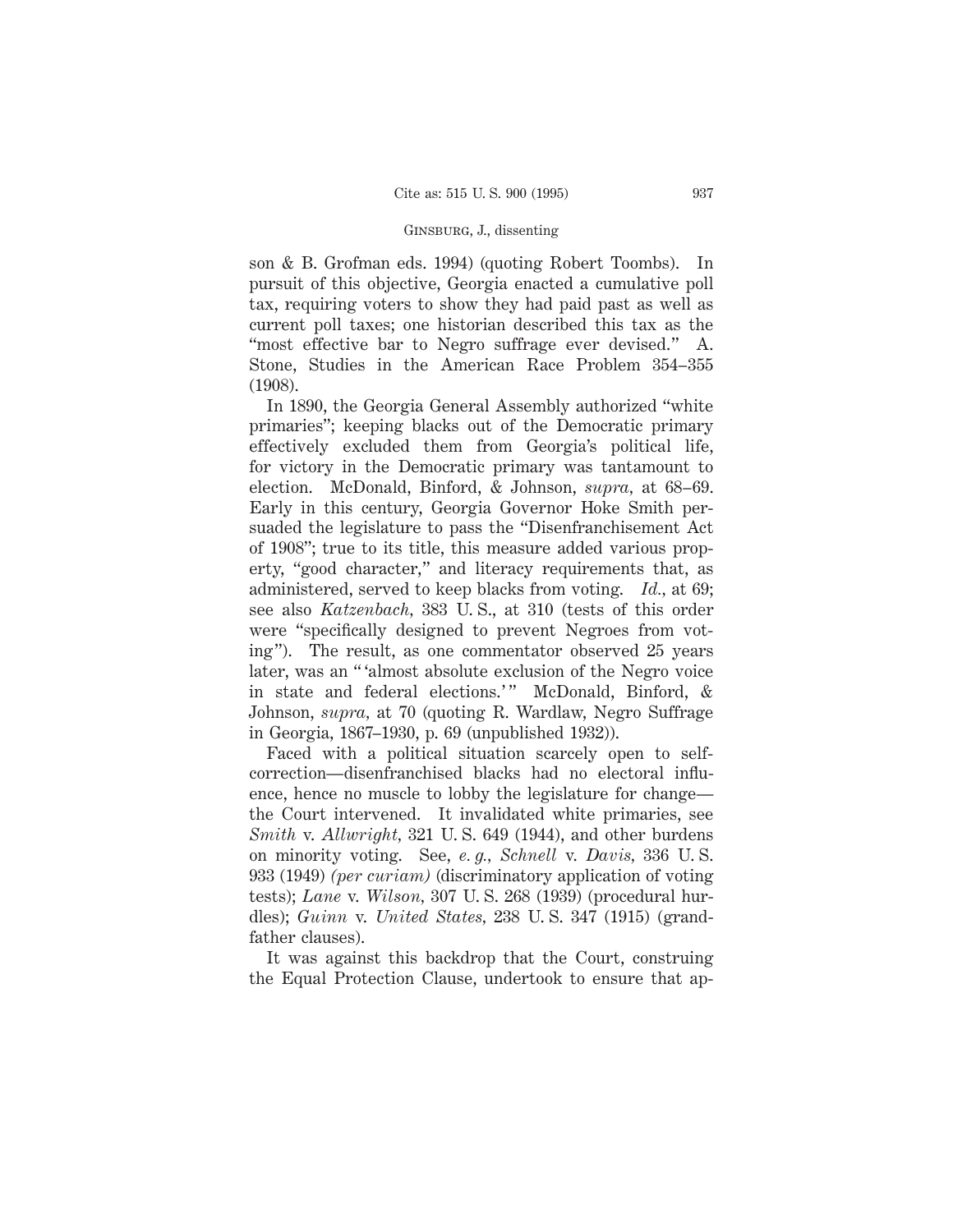portionment plans do not dilute minority voting strength. See, *e. g., Rogers* v. *Lodge,* 458 U. S. 613, 617 (1982); *Regester,* 412 U. S., at 765; *Wright* v. *Rockefeller,* 376 U. S. 52, 57 (1964). By enacting the Voting Rights Act of 1965, Congress heightened federal judicial involvement in apportionment, and also fashioned a role for the Attorney General. Section 2 creates a federal right of action to challenge vote dilution. Section 5 requires States with a history of discrimination to preclear any changes in voting practices with either a federal court (a three-judge United States District Court for the District of Columbia) or the Attorney General.

These Court decisions and congressional directions significantly reduced voting discrimination against minorities. In the 1972 election, Georgia gained its first black Member of Congress since Reconstruction, and the 1981 apportionment created the State's first majority-minority district.<sup>1</sup> This voting district, however, was not gained easily. Georgia created it only after the United States District Court for the District of Columbia refused to preclear a predecessor apportionment plan that included no such district—an omission due in part to the influence of Joe Mack Wilson, then Chairman of the Georgia House Reapportionment Committee. As Wilson put it only 14 years ago, " 'I don't want to draw nigger districts.'" *Busbee* v. *Smith*, 549 F. Supp. 494, 501 (DC 1982).

II

A

Before *Shaw* v. *Reno,* 509 U. S. 630 (1993), this Court invoked the Equal Protection Clause to justify intervention in the quintessentially political task of legislative districting in two circumstances: to enforce the one-person-one-vote requirement, see *Reynolds* v. *Sims,* 377 U. S. 533 (1964); and

<sup>1</sup> Georgia's population is approximately 27 percent black. 864 F. Supp. 1354, 1385 (SD Ga. 1994).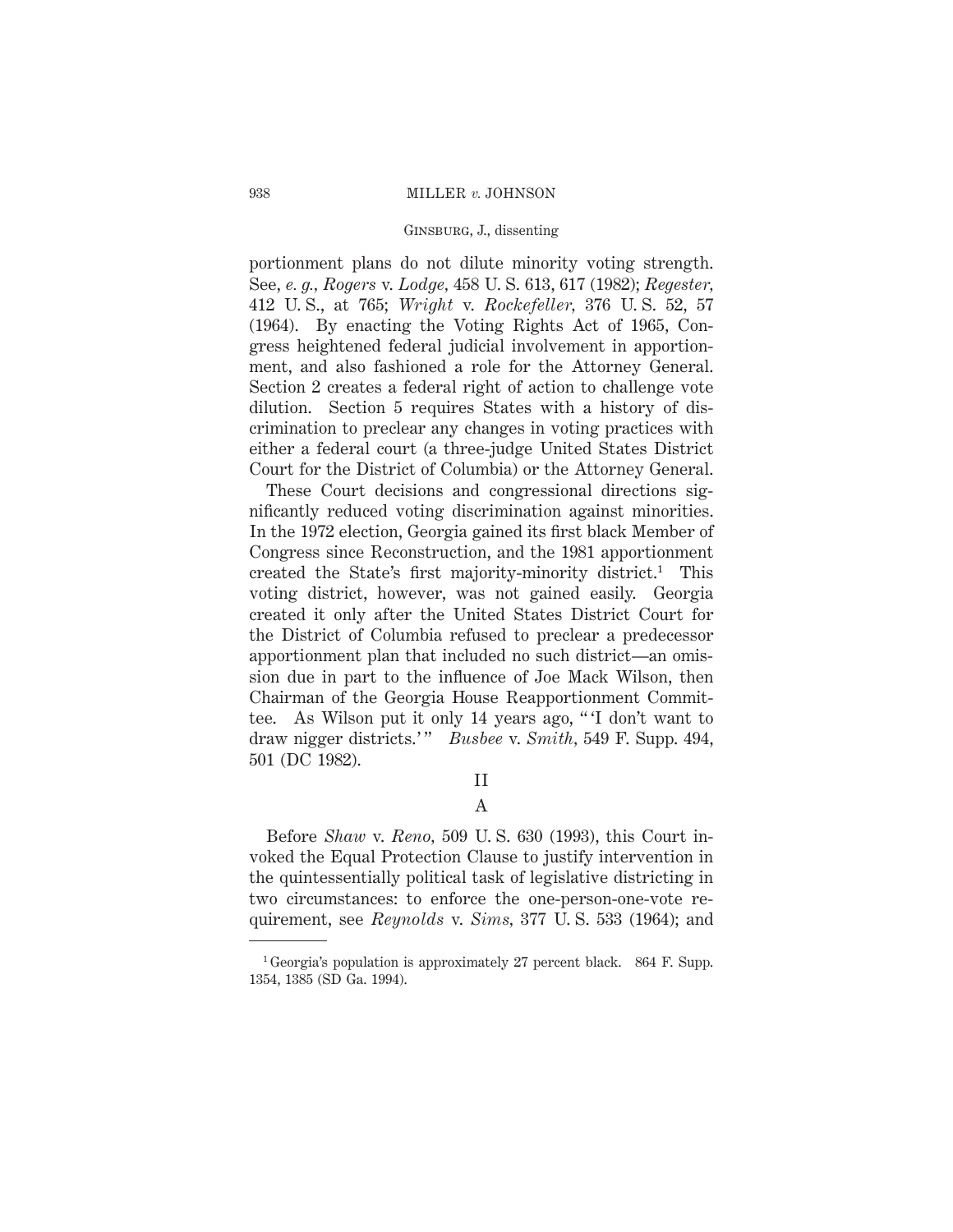to prevent dilution of a minority group's voting strength, see *Regester,* 412 U. S., at 765; *Wright*, 376 U. S., at 57.2

In *Shaw,* the Court recognized a third basis for an equal protection challenge to a State's apportionment plan. The Court wrote cautiously, emphasizing that judicial intervention is exceptional: Strict judicial scrutiny is in order, the Court declared, if a district is "so extremely irregular on its face that it rationally can be viewed only as an effort to segregate the races for purposes of voting." 509 U. S., at 642.

"[E]xtrem[e] irregular[ity]" was evident in *Shaw,* the Court explained, setting out this description of the North Carolina voting district under examination:

"It is approximately 160 miles long and, for much of its length, no wider than the I–85 corridor. It winds in snakelike fashion through tobacco country, financial centers, and manufacturing areas until it gobbles in enough enclaves of black neighborhoods. Northbound and southbound drivers on I–85 sometimes find themselves in separate districts in one county, only to 'trade' districts when they enter the next county. Of the 10 counties through which District 12 passes, 5 are cut into 3 different districts; even towns are divided. At one point the district remains contiguous only because it intersects at a single point with two other districts before crossing over them. One state legislator has remarked that ' "[i]f you drove down the interstate with both car

<sup>2</sup> In the vote dilution category, *Gomillion* v. *Lightfoot,* 364 U. S. 339 (1960), was a pathmarker. There, the city of Tuskegee redrew its boundaries to exclude black voters. This apportionment was unconstitutional not simply because it was motivated by race, but notably because it had a dilutive effect: It disenfranchised Tuskegee's black community. See *id.,* at 341 ("The essential inevitable effect of this redefinition of Tuskegee's boundaries is to remove from the city all save only four or five of its 400 Negro voters while not removing a single white voter or resident. The result of the Act is to deprive the Negro petitioners discriminatorily of the benefits of residence in Tuskegee, including, *inter alia,* the right to vote in municipal elections.").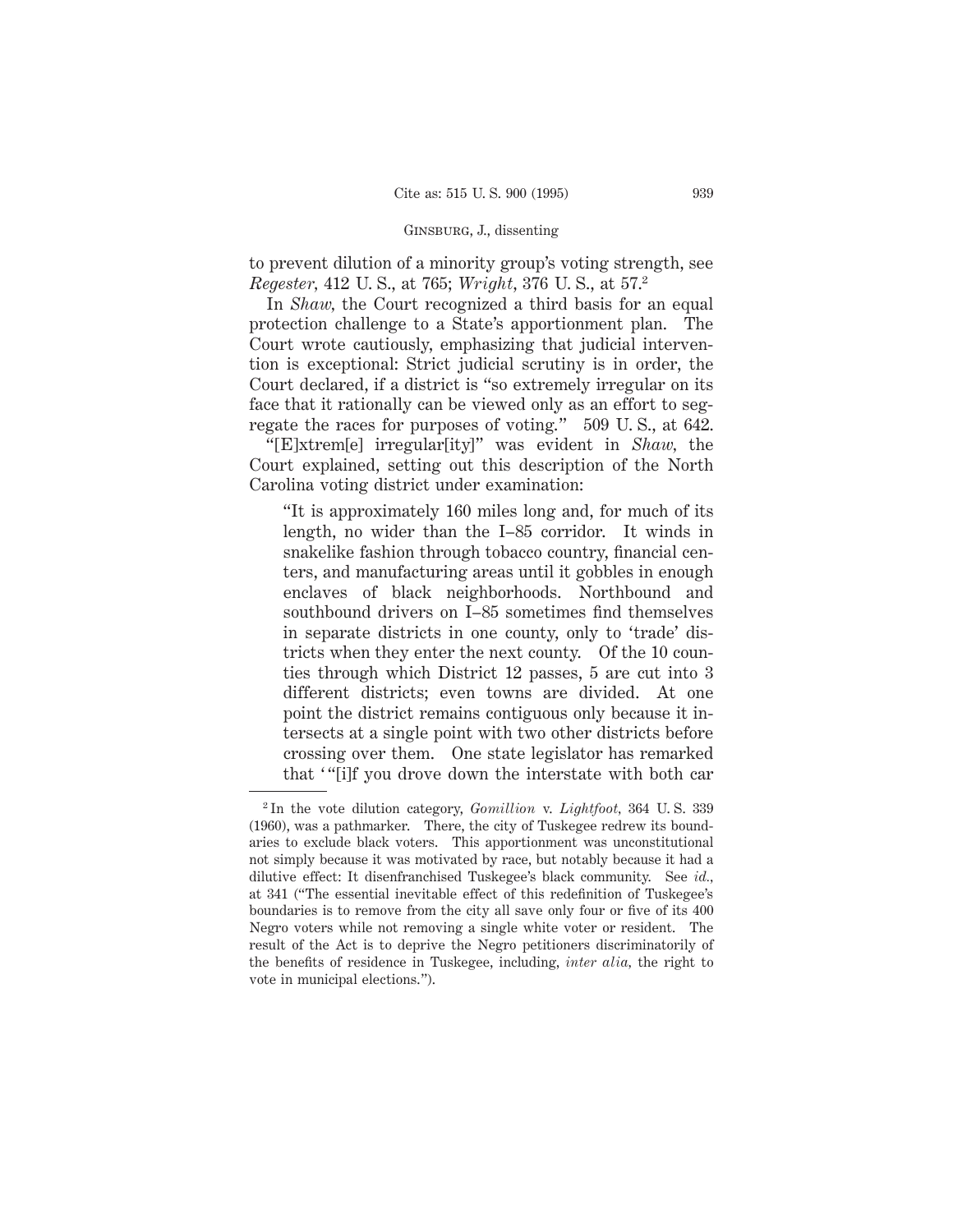doors open, you'd kill most of the people in the district." ' Washington Post, Apr. 20, 1993, p. A4. The district even has inspired poetry: 'Ask not for whom the line is drawn; it is drawn to avoid thee.' Grofman, Would Vince Lombardi Have Been Right If He Had Said: 'When It Comes to Redistricting, Race Isn't Everything, It's the *Only* Thing'?, 14 Cardozo L. Rev. 1237, 1261, n. 96 (1993) (internal quotation marks omitted)." *Id.,* at 635–636 (some citations and internal quotation marks omitted).

The problem in *Shaw* was not the plan architects' consideration of race as relevant in redistricting. Rather, in the Court's estimation, it was the virtual exclusion of other factors from the calculus. Traditional districting practices were cast aside, the Court concluded, with race alone steering placement of district lines.

#### B

The record before us does not show that race similarly overwhelmed traditional districting practices in Georgia. Although the Georgia General Assembly prominently considered race in shaping the Eleventh District, race did not crowd out all other factors, as the Court found it did in North Carolina's delineation of the *Shaw* district.

In contrast to the snake-like North Carolina district inspected in *Shaw,* Georgia's Eleventh District is hardly "bizarre," "extremely irregular," or "irrational on its face." *Id.,* at 642, 644, 658. Instead, the Eleventh District's design reflects significant consideration of "traditional districting factors (such as keeping political subdivisions intact) and the usual political process of compromise and trades for a variety of nonracial reasons." 864 F. Supp. 1354, 1397, n. 5 (SD Ga. 1994) (Edmondson, J., dissenting); cf. *ante,* at 917 ("geometric shape of the Eleventh District may not seem bizarre on its face"). The district covers a core area in central and east-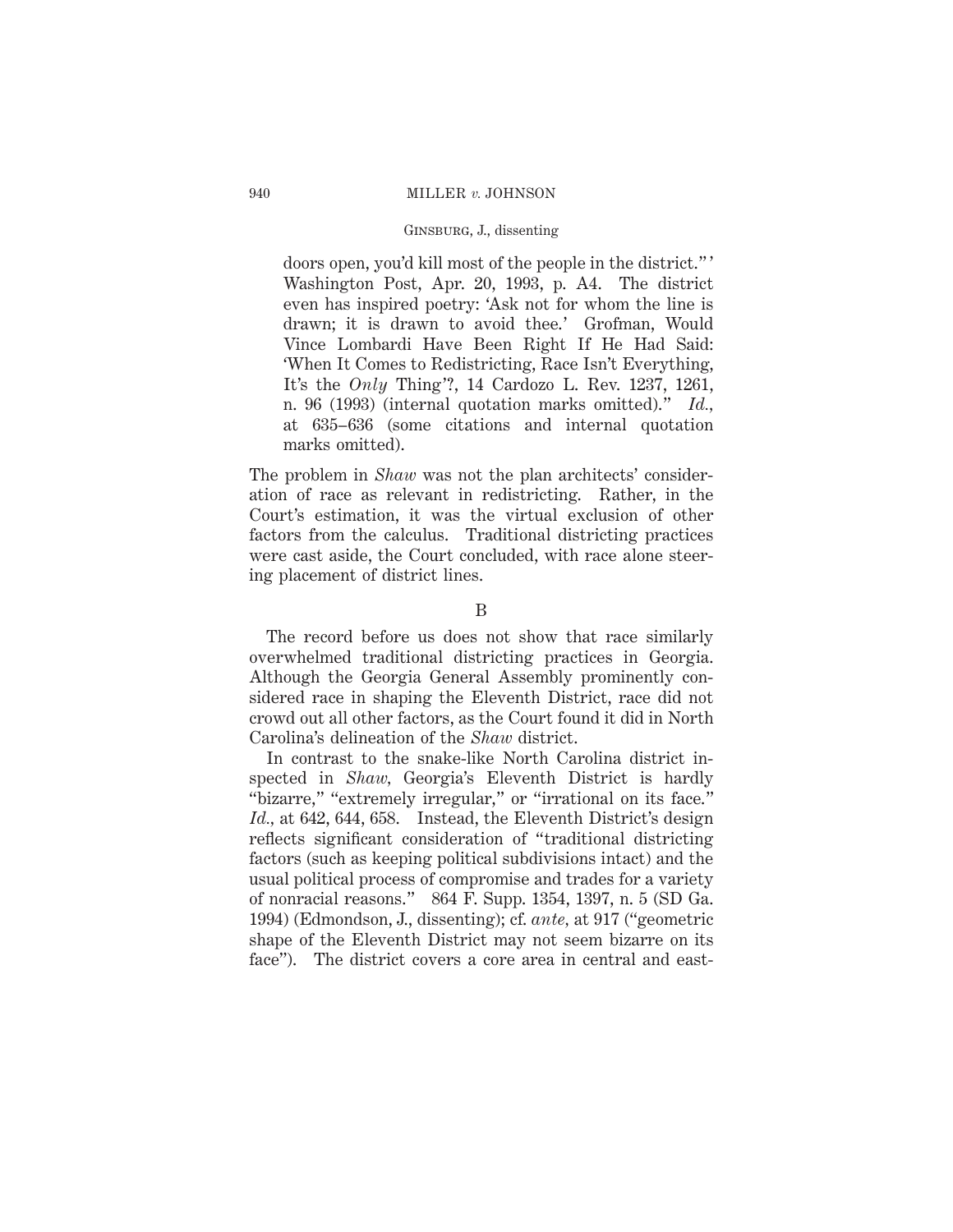ern Georgia, and its total land area of 6,780 square miles is about average for the State. Defendant's Exh. 177, p. 4.3 The border of the Eleventh District runs 1,184 miles, in line with Georgia's Second District, which has a 1,243-mile border, and the State's Eighth District, with a border running 1,155 miles. See 864 F. Supp., at 1396 (Edmondson, J., dissenting).4

Nor does the Eleventh District disrespect the boundaries of political subdivisions. Of the 22 counties in the district, 14 are intact and 8 are divided. See Joint Exh. 17. That puts the Eleventh District at about the state average in divided counties. By contrast, of the Sixth District's five counties, none are intact, *ibid.,* and of the Fourth District's four counties, just one is intact. *Ibid.*<sup>5</sup> Seventy-one percent of the Eleventh District's boundaries track the borders of political subdivisions. See 864 F. Supp., at 1396 (Edmondson, J., dissenting). Of the State's 11 districts, 5 score worse than the Eleventh District on this criterion, and 5 score bet-

<sup>3</sup> Georgia's First, Second, and Eighth Districts each have a total area of over 10,100 square miles. 864 F. Supp., at 1396 (Edmondson, J., dissenting).

<sup>4</sup> Although the Eleventh District comes within 58 miles of crossing the entire State, this is not unusual in Georgia: The Ninth District spans the State's entire northern border, and the First, Second, and Eighth Districts begin at the Florida border and stretch north to almost the middle of the State. See *ibid.* (Edmondson, J., dissenting). In the 1980's, Georgia's Eighth District extended even farther, in an irregular pattern from the southeast border with Florida to nearly the Atlanta suburbs. See App. 80.

<sup>5</sup> The First District has 20 intact counties and parts of 2 others. The Second District has 23 intact counties and parts of 12 others. The Third District has 8 intact counties and parts of 8 others. The Fifth District is composed of parts of 4 counties. The Seventh District has 10 intact counties and part of 1 county. The Eighth District has 22 intact counties and parts of 10 others. The Ninth District has 19 intact counties and part of 1 other. The Tenth District has 16 intact counties and parts of 3 others. See Joint Exh. 17.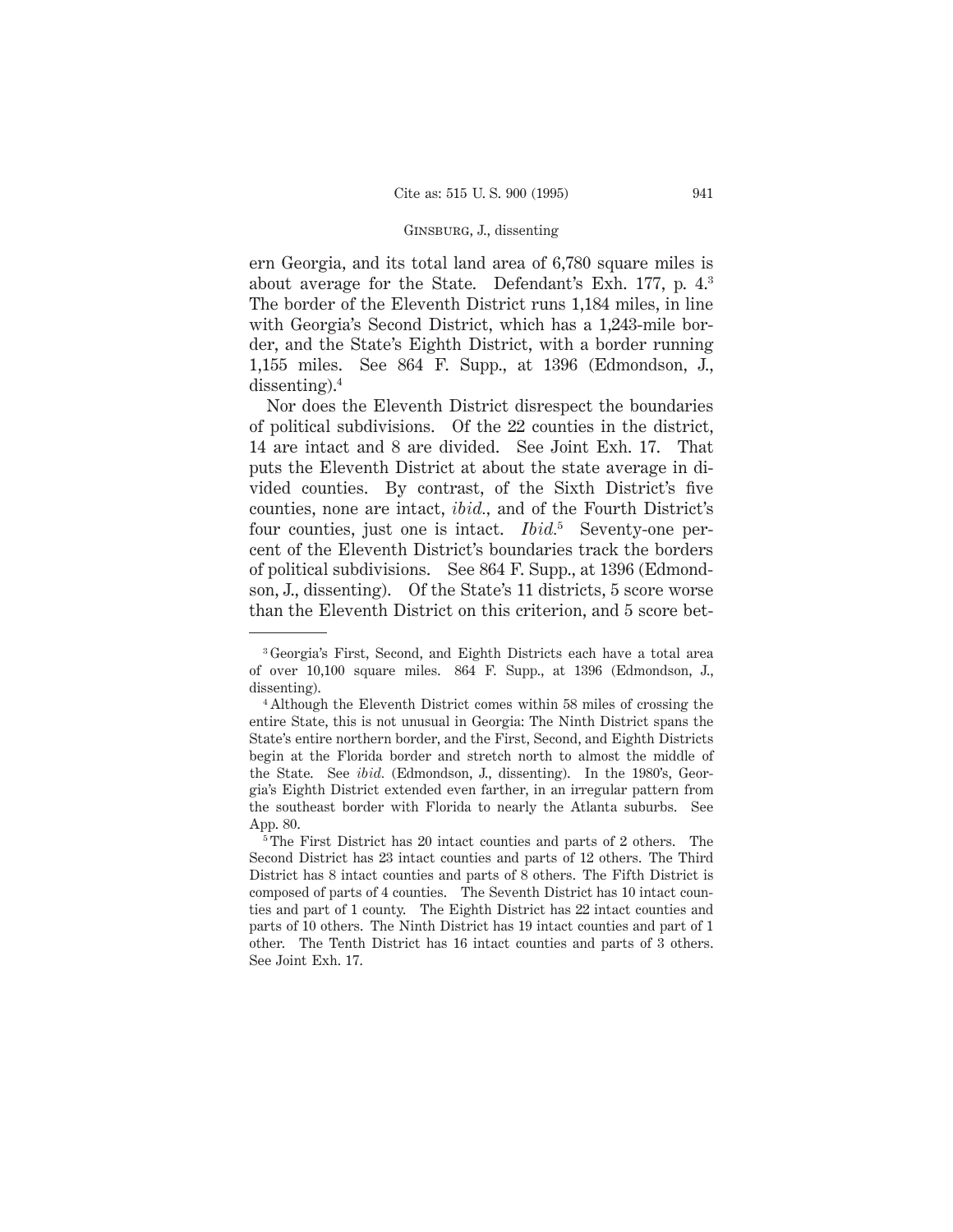ter. See Defendant's Exh. 177, p.  $4.6$  Eighty-three percent of the Eleventh District's geographic area is composed of intact counties, above average for the State's congressional districts. 864 F. Supp., at 1396 (Edmondson, J., dissenting).<sup>7</sup> And notably, the Eleventh District's boundaries largely follow precinct lines.<sup>8</sup>

Evidence at trial similarly shows that considerations other than race went into determining the Eleventh District's boundaries. For a "political reason"—to accommodate the request of an incumbent State Senator regarding the placement of the precinct in which his son lived—the DeKalb County portion of the Eleventh District was drawn to include a particular (largely white) precinct. 2 Tr. 187, 202. The corridor through Effingham County was substantially narrowed at the request of a (white) State Representative. 2 Tr. 189–190, 212–214. In Chatham County, the district was trimmed to exclude a heavily black community in Garden City because a State Representative wanted to keep the city intact inside the neighboring First District. 2 Tr. 218– 219. The Savannah extension was configured by "the narrowest means possible" to avoid splitting the city of Port Wentworth. 4 Tr. 172–174, 175–178, 181–183.

<sup>6</sup> The Sixth District scores lowest, with just 45 percent of its boundaries following political subdivision lines. The Ninth District rates highest, with 91 percent. Defendant's Exh. 177, p. 3.

<sup>7</sup> On this measure, only three districts—the First, Seventh, and Ninth rate higher than the Eleventh District. Excluding the Fifth and Sixth Districts, which contain no intact counties, the scores range from about 30 percent for the Fourth District to 97 percent for the Seventh District. *Id.,* at 4.

<sup>&</sup>lt;sup>8</sup>The Court turns the significance of this fact on its head by stating: " 'While the boundaries of the Eleventh do indeed follow many precinct lines, this is because Ms. Meggers designed the Eleventh District along racial lines, and race data was most accessible to her at the precinct level.'" *Ante*, at 919 (quoting 864 F. Supp., at 1384). To this curious comment, one can only demur. Yes, Georgia's plan considered race, but by following precinct lines, it did so in an altogether proper way, *i. e.,* without disregarding traditional districting practices.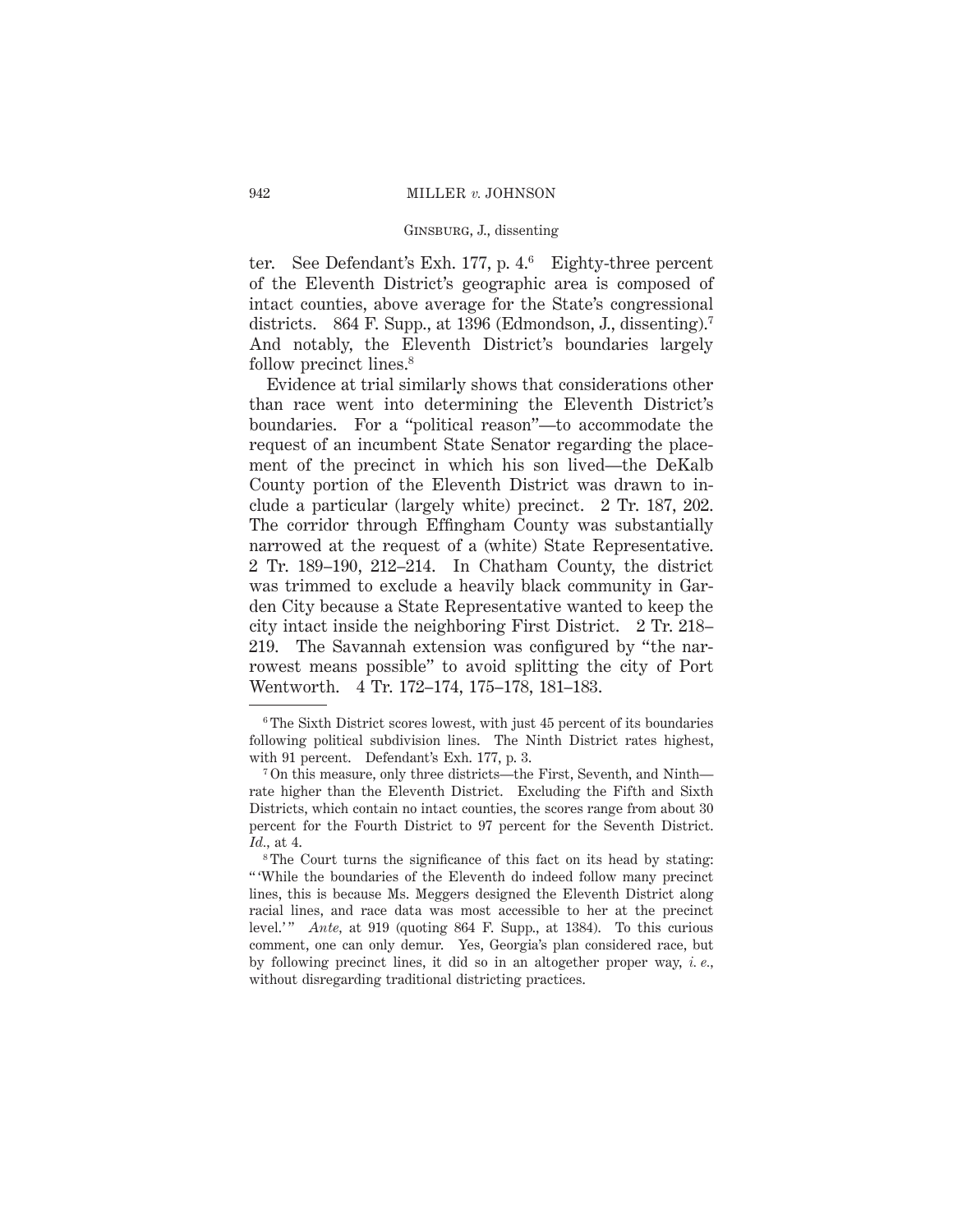Georgia's Eleventh District, in sum, is not an outlier district shaped without reference to familiar districting techniques. Tellingly, the district that the Court's decision today unsettles is not among those on a statistically calculated list of the 28 most bizarre districts in the United States, a study prepared in the wake of our decision in *Shaw.* See Pildes & Niemi, 92 Mich. L. Rev., at 565.

 $\mathcal{C}$ 

The Court suggests that it was not Georgia's Legislature, but the U. S. Department of Justice, that effectively drew the lines, and that Department officers did so with nothing but race in mind. Yet the "Max-Black" plan advanced by the Attorney General was not the plan passed by the Georgia General Assembly.9 See 864 F. Supp., at 1396–1397, n. 5 (Edmondson, J., dissenting) ("The Max-Black plan did influence to some degree the shape of the ultimate Eleventh District . . . . [But] the actual Eleventh is *not* identical to the Max-Black plan. The Eleventh, to my eye, is significantly different in shape in many ways. These differences show . . . consideration of other matters beyond race . . . .").10

And although the Attorney General refused preclearance to the first two plans approved by Georgia's Legislature, the State was not thereby disarmed; Georgia could have demanded relief from the Department's objections by instituting a civil action in the United States District Court for the District of Columbia, with ultimate review in this Court. Instead of pursuing that avenue, the State chose to adopt the plan here in controversy—a plan the State forcefully defends

<sup>9</sup> Appendixes A, B, and C to this opinion depict, respectively, the proposed Eleventh District under the "Max-Black" plan, Georgia's current congressional districts, and the district in controversy in *Shaw.*

<sup>10</sup> Indeed, a "key" feature, *ante,* at 907, of the "Max-Black" plan—placing parts of Savannah in the Eleventh District—first figured in a proposal adopted by Georgia's Senate even before the Attorney General suggested this course. 864 F. Supp., at 1394, n. 1 (Edmondson, J., dissenting).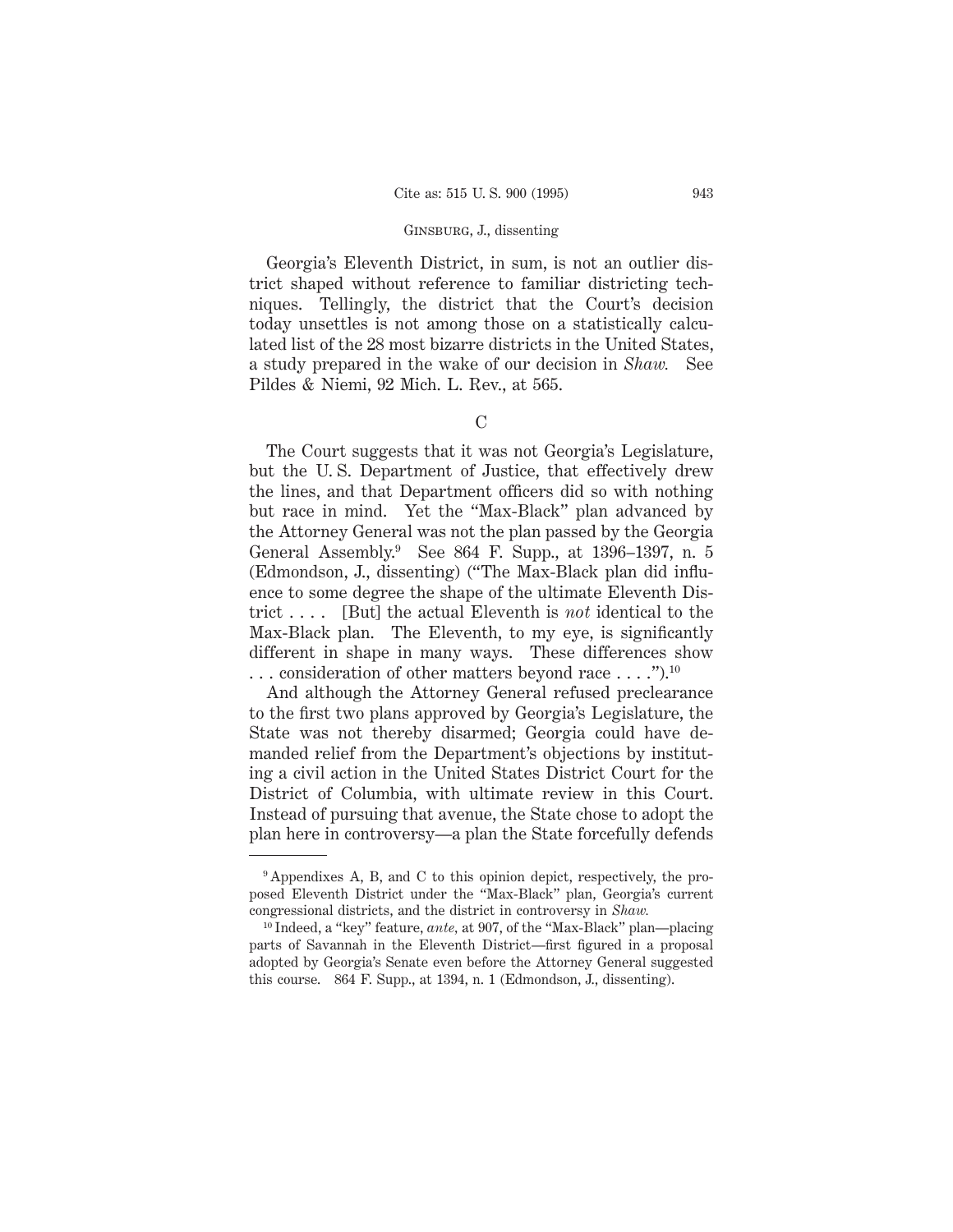before us. We should respect Georgia's choice by taking its position on brief as genuine.

D

Along with attention to size, shape, and political subdivisions, the Court recognizes as an appropriate districting principle, "respect for . . . communities defined by actual shared interests." *Ante,* at 916. The Court finds no community here, however, because a report in the record showed "fractured political, social, and economic interests within the Eleventh District's black population." *Ante,* at 919.

But ethnicity itself can tie people together, as volumes of social science literature have documented—even people with divergent economic interests. For this reason, ethnicity is a significant force in political life. As stated in a classic study of ethnicity in one city of immigrants:

"[M]any elements—history, family and feeling, interest, formal organizational life—operate to keep much of New York life channeled within the bounds of the ethnic group....

". . . The political realm . . . is least willing to consider [ethnicity] a purely private affair.... .....

"[P]olitical life itself emphasizes the ethnic character of the city, with its balanced tickets and its special appeals . . . ." N. Glazer & D. Moynihan, Beyond the Melting Pot 19–20 (1963).

See also, *e. g.,* E. Litt, Beyond Pluralism: Ethnic Politics in America 2 (1970) ("[E]thnic forces play a surprisingly persistent role in our politics."); Ethnic Group Politics, Preface ix (H. Bailey & E. Katz eds. 1969) ("[E]thnic identifications do exist and . . . one cannot really understand the American political process without giving special attention to racial, religious and national minorities.").

To accommodate the reality of ethnic bonds, legislatures have long drawn voting districts along ethnic lines. Our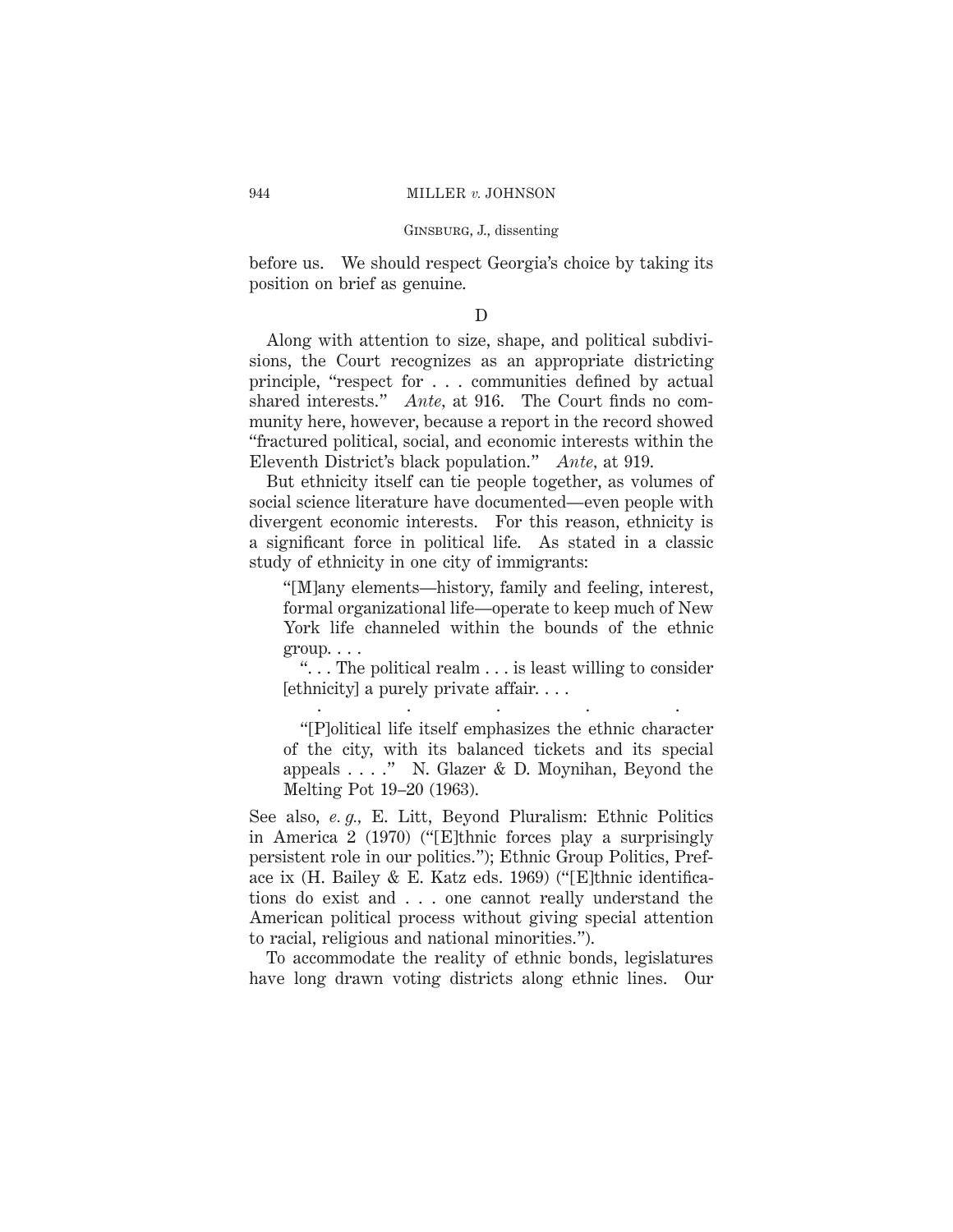Nation's cities are full of districts identified by their ethnic character—Chinese, Irish, Italian, Jewish, Polish, Russian, for example. See, *e. g.,* S. Erie, Rainbow's End: Irish-Americans and the Dilemmas of Urban Machine Politics, 1840–1985, p. 91 (1988) (describing Jersey City's "Horseshoe district" as "lumping most of the city's Irish together"); Coveted Landmarks Add a Twist to Redistricting Task, Los Angeles Times, Sept. 10, 1991, pp. A1, A24 ("In San Francisco in 1961, . . . an Irish Catholic [State Assembly member] 'wanted his district drawn following [Catholic] parish lines so all the parishes where he went to baptisms, weddings and funerals would be in his district' . . . ."); Stone, Goode: Bad and Indifferent, Washington Monthly, July–Aug. 1986, pp. 27, 28 (discussing "The Law of Ethnic Loyalty— $\ldots$  a universal law of politics," and identifying "predominantly Italian wards of South Philadelphia," a "Jewish Los Angeles district," and a "Polish district in Chicago"). The creation of ethnic districts reflecting felt identity is not ordinarily viewed as offensive or demeaning to those included in the delineation.

### III

To separate permissible and impermissible use of race in legislative apportionment, the Court orders strict scrutiny for districting plans "predominantly motivated" by race. No longer can a State avoid judicial oversight by giving—as in this case—genuine and measurable consideration to traditional districting practices. Instead, a federal case can be mounted whenever plaintiffs plausibly allege that other factors carried less weight than race. This invitation to litigate against the State seems to me neither necessary nor proper.

### A

The Court derives its test from diverse opinions on the relevance of race in contexts distinctly unlike apportionment.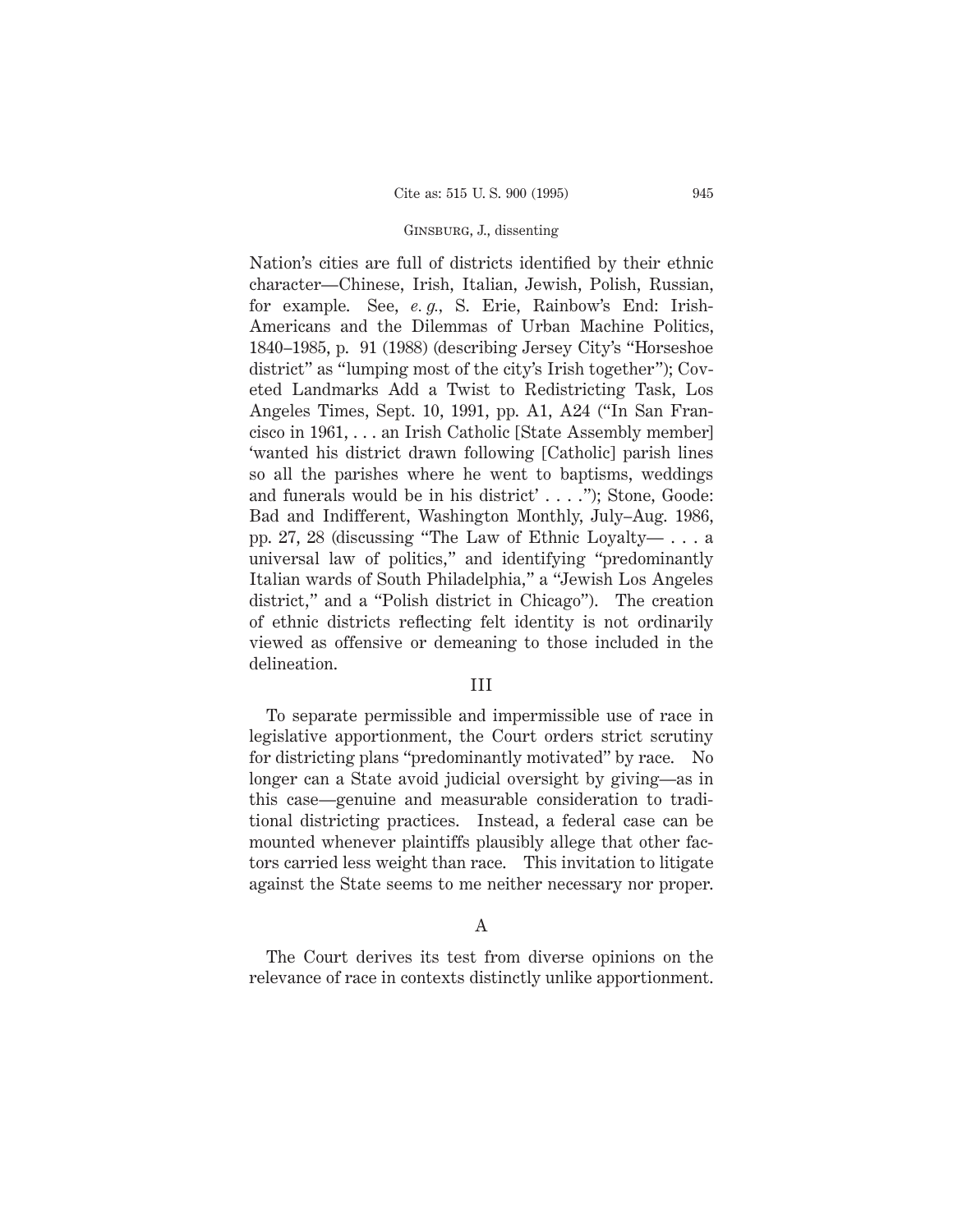See *ante*, at 911–912.<sup>11</sup> The controlling idea, the Court says, is " 'the simple command [at the heart of the Constitution's guarantee of equal protection] that the Government must treat citizens as individuals, not as simply components of a racial, religious, sexual or national class.'" See *ante*, at 911 (quoting *Metro Broadcasting, Inc.* v. *FCC,* 497 U. S. 547, 602 (1990) (O'Connor, J., dissenting)) (some internal quotation marks omitted). But cf. *Strauder* v. *West Virginia,* 100 U. S. 303, 307 (1880) (pervading purpose of post-Civil War Amendments was to bar discrimination against once-enslaved race).

<sup>11</sup> I would follow precedent directly on point. In *United Jewish Organizations of Williamsburgh, Inc.* v. *Carey,* 430 U. S. 144 (1977) *(UJO),* even though the State "deliberately used race in a purposeful manner" to create majority-minority districts, *id.,* at 165 (opinion of White, J., joined by Rehnquist and Stevens, JJ.), seven of eight Justices participating voted to uphold the State's plan without subjecting it to strict scrutiny. Five Justices specifically agreed that the intentional creation of majorityminority districts does not give rise to an equal protection claim, absent proof that the districting diluted the majority's voting strength. See *ibid.* (opinion of White, J., joined by Rehnquist and Stevens, JJ.); *id.,* at 179– 180 (Stewart, J., concurring in judgment, joined by Powell, J.).

Nor is *UJO* best understood as a vote dilution case. Petitioners' claim in *UJO* was that the State had "violated the Fourteenth and Fifteenth Amendments by *deliberately revising its reapportionment plan along racial lines.*" *Id.,* at 155 (opinion of White, J., joined by Brennan, Blackmun, and Stevens, JJ.) (emphasis added). Petitioners themselves stated: " 'Our argument is... that the history of the area demonstrates that there could be—and in fact was—*no reason other than race* to divide the community at this time.'" *Id.*, at 154, n. 14 (quoting Brief for Petitioners, O. T. 1976, No. 75–104, p. 6, n. 6) (emphasis in Brief for Petitioners).

Though much like the claim in *Shaw,* the *UJO* claim failed because the *UJO* district adhered to traditional districting practices. See 430 U. S., at 168 (opinion of White, J., joined by Rehnquist and Stevens, JJ.) ("[W]e think it . . . permissible for a State, *employing sound districting principles such as compactness and population equality,* . . . [to] creat[e] districts that will afford fair representation to the members of those racial groups who are sufficiently numerous *and whose residential patterns afford the opportunity of creating districts* in which they will be in the majority.") (emphasis added).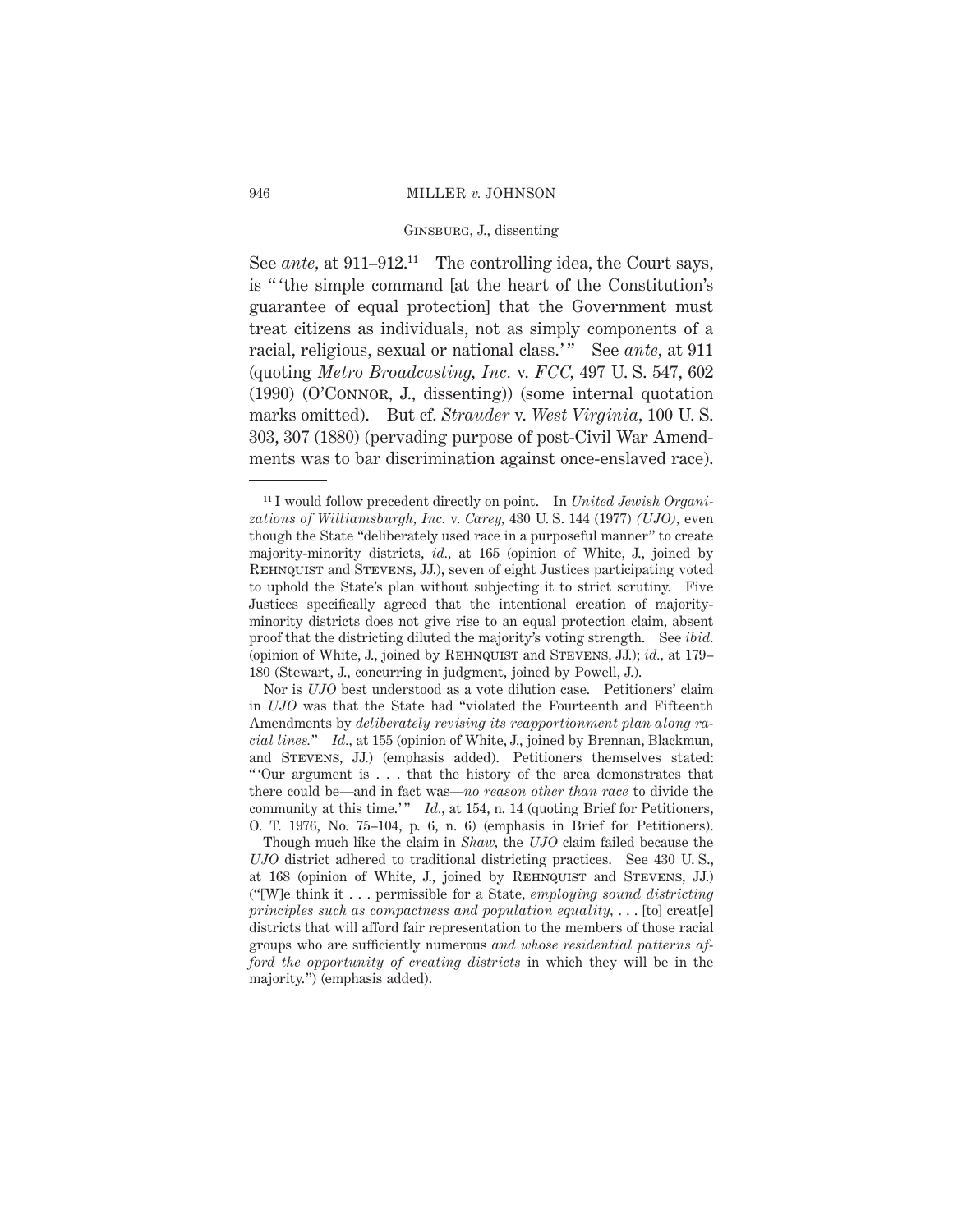In adopting districting plans, however, States do not treat people as individuals. Apportionment schemes, by their very nature, assemble people in groups. States do not assign voters to districts based on merit or achievement, standards States might use in hiring employees or engaging contractors. Rather, legislators classify voters in groups by economic, geographical, political, or social characteristics—and then "reconcile the competing claims of [these] groups." *Davis* v. *Bandemer,* 478 U. S. 109, 147 (1986) (O'Connor, J., concurring in judgment).

That ethnicity defines some of these groups is a political reality. Until now, no constitutional infirmity has been seen in districting Irish or Italian voters together, for example, so long as the delineation does not abandon familiar apportionment practices. See *supra,* at 944–945. If Chinese-Americans and Russian-Americans may seek and secure group recognition in the delineation of voting districts, then African-Americans should not be dissimilarly treated. Otherwise, in the name of equal protection, we would shut out "the very minority group whose history in the United States gave birth to the Equal Protection Clause." See *Shaw*, 509 U.S., at 679 (STEVENS, J.,  $dissenting$ <sup>12</sup>

B

Under the Court's approach, judicial review of the same intensity, *i. e.,* strict scrutiny, is in order once it is determined that an apportionment is predominantly motivated by race. It matters not at all, in this new regime, whether the apportionment dilutes or enhances minority voting strength. As very recently observed, however, "[t]here is no moral or

 $12$  Race-conscious practices a State may elect to pursue, of course, are not as limited as those it may be required to pursue. See *Voinovich* v. *Quilter,* 507 U. S. 146, 156 (1993) ("[F]ederal courts may not order the creation of majority-minority districts unless necessary to remedy a violation of federal law. But that does not mean that the State's powers are similarly limited. Quite the opposite is true  $\dots$ .") (citation omitted).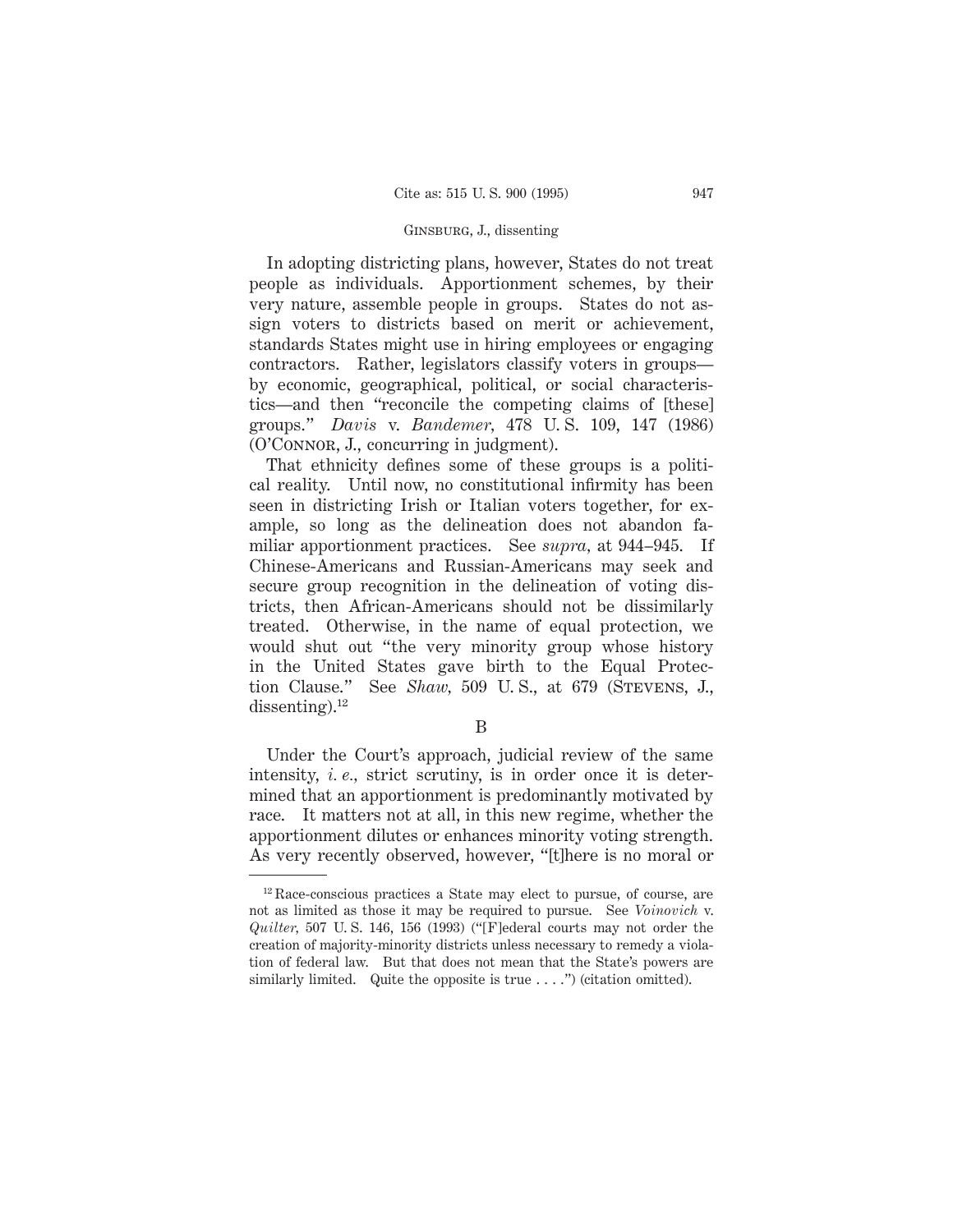constitutional equivalence between a policy that is designed to perpetuate a caste system and one that seeks to eradicate racial subordination." *Adarand Constructors, Inc.* v. *Peña*, *ante*, at 243 (STEVENS, J., dissenting).

Special circumstances justify vigilant judicial inspection to protect minority voters—circumstances that do not apply to majority voters. A history of exclusion from state politics left racial minorities without clout to extract provisions for fair representation in the lawmaking forum. See *supra,* at 936–938. The equal protection rights of minority voters thus could have remained unrealized absent the Judiciary's close surveillance. Cf. *United States* v. *Carolene Products Co.,* 304 U. S. 144, 153, n. 4 (1938) (referring to the "more searching judicial inquiry" that may properly attend classifications adversely affecting "discrete and insular minorities"). The majority, by definition, encounters no such blockage. White voters in Georgia do not lack means to exert strong pressure on their state legislators. The force of their numbers is itself a powerful determiner of what the legislature will do that does not coincide with perceived majority interests.

State legislatures like Georgia's today operate under federal constraints imposed by the Voting Rights Act—constraints justified by history and designed by Congress to make once-subordinated people free and equal citizens. But these federal constraints do not leave majority voters in need of extraordinary judicial solicitude. The Attorney General, who administers the Voting Rights Act's preclearance requirements, is herself a political actor. She has a duty to enforce the law Congress passed, and she is no doubt aware of the political cost of venturing too far to the detriment of majority voters. Majority voters, furthermore, can press the State to seek judicial review if the Attorney General refuses to preclear a plan that the voters favor. Finally, the Act is itself a political measure, subject to modification in the political process.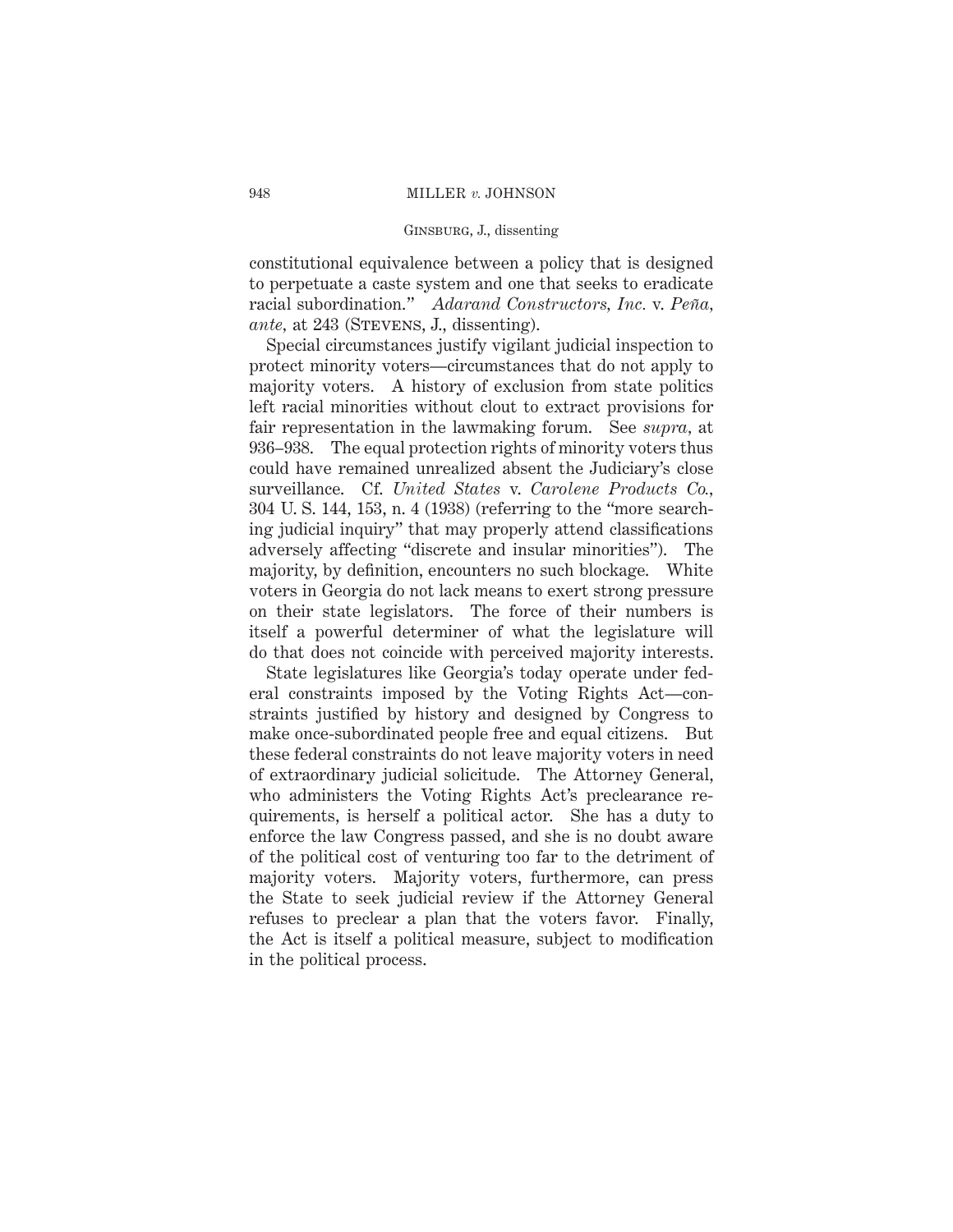#### $\mathcal{C}$

The Court's disposition renders redistricting perilous work for state legislatures. Statutory mandates and political realities may require States to consider race when drawing district lines. See *supra,* at 935. But today's decision is a counterforce; it opens the way for federal litigation if "traditional . . . districting principles" arguably were accorded less weight than race. See *ante,* at 916. Genuine attention to traditional districting practices and avoidance of bizarre configurations seemed, under *Shaw,* to provide a safe harbor. See 509 U. S., at 647 ("[T]raditional districting principles such as compactness, contiguity, and respect for political subdivisions . . . are objective factors that may serve to defeat a claim that a district has been gerrymandered on racial lines."). In view of today's decision, that is no longer the case.

Only after litigation—under either the Voting Rights Act, the Court's new *Miller* standard, or both—will States now be assured that plans conscious of race are safe. Federal judges in large numbers may be drawn into the fray. This enlargement of the judicial role is unwarranted. The reapportionment plan that resulted from Georgia's political process merited this Court's approbation, not its condemnation. Accordingly, I dissent.

[Appendixes A and B, containing maps of Georgia's proposed and current Eleventh Districts, and Appendix C, containing a map of the *Shaw* v. *Reno* District, follow this page.]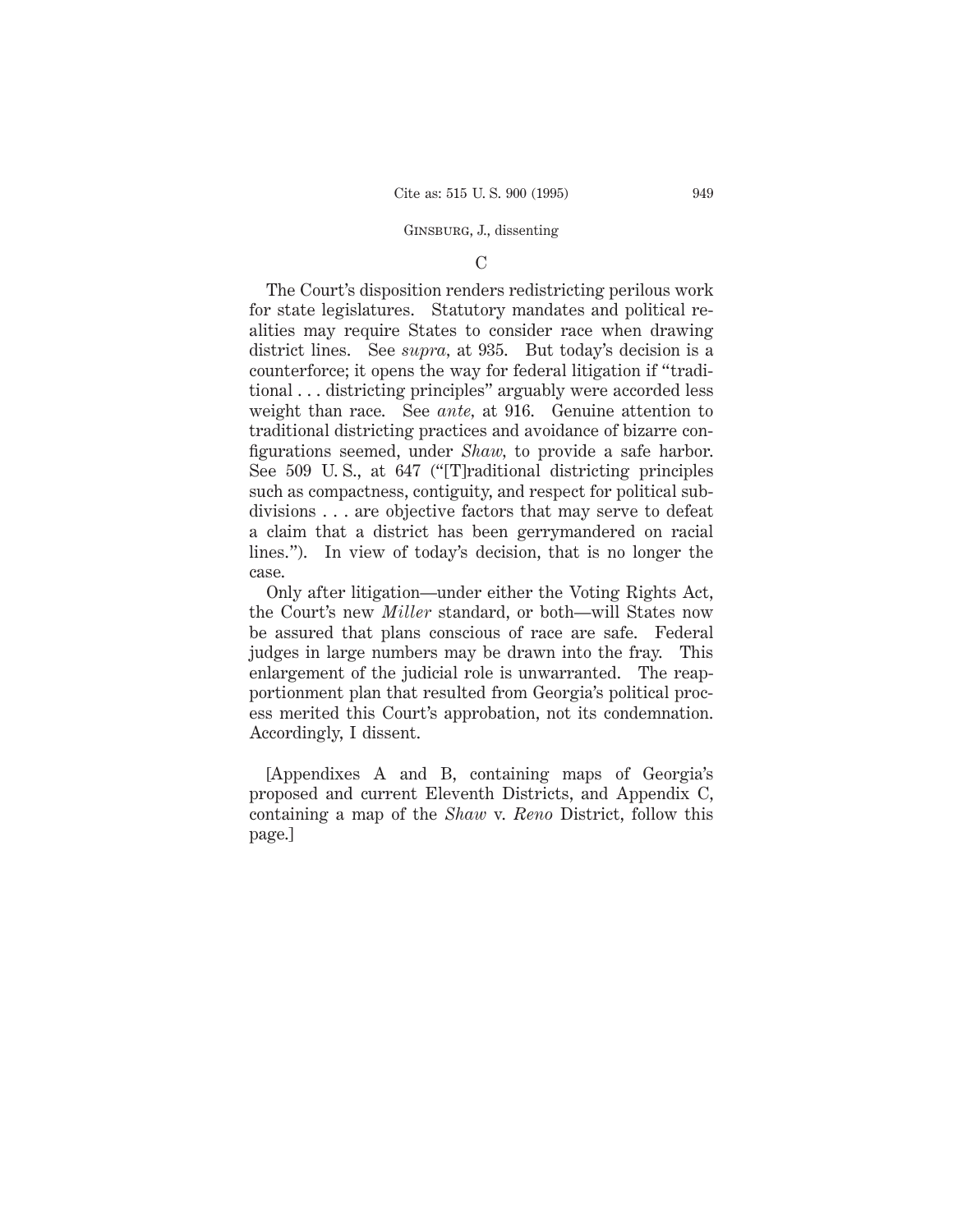#### Per Curiam

### NETHERLAND, WARDEN *v.* TUGGLE

# on application to vacate stay of execution

No. A–209. Decided September 1, 1995

- On June 29, 1995, the Court of Appeals vacated the District Court's grant of habeas relief to respondent Tuggle, finding all of his constitutional claims meritless. However, the court stayed the issuance of its mandate and granted Tuggle a 30-day stay of execution, pending the filing of a timely petition for certiorari in this Court. It later extended the stay for the full 90 days allowed to file a certiorari petition.
- *Held:* The stay of execution was improvidently granted and is vacated, provided that it shall remain in effect until September 20, 1995, to allow Tuggle's counsel time to seek a further stay in this Court. Since the Court of Appeals' actions were taken by summary order without opinion or discussion, there is no indication that the court attempted to undertake the three-part inquiry required by *Barefoot* v. *Estelle,* 463 U. S. 880, 895–896. This Court has already rejected the Court of Appeals' apparent belief that a capital defendant as a matter of right is entitled to a stay of execution until he has filed a certiorari petition in due course. *E. g., Autry* v. *Estelle,* 464 U. S. 1, 2.

Stay vacated.

### PER CURIAM.

Applicant asks that we vacate a stay of execution granted Tuggle by the Court of Appeals for the Fourth Circuit. Because we agree with applicant that the stay was improvidently entered, we grant his application to vacate, provided that the stay shall remain in effect until September 20, 1995, to allow Tuggle's counsel opportunity to seek a further stay in this Court.

On June 29, 1995, the Court of Appeals issued an opinion vacating the District Court's grant of habeas relief, finding all of Tuggle's constitutional claims to be without merit. *Tuggle* v. *Thompson,* 57 F. 3d 1356. The court stayed the issuance of its mandate on August 2, however, and granted Tuggle a 30-day stay of execution pending the filing of a timely petition for certiorari in this Court; then on August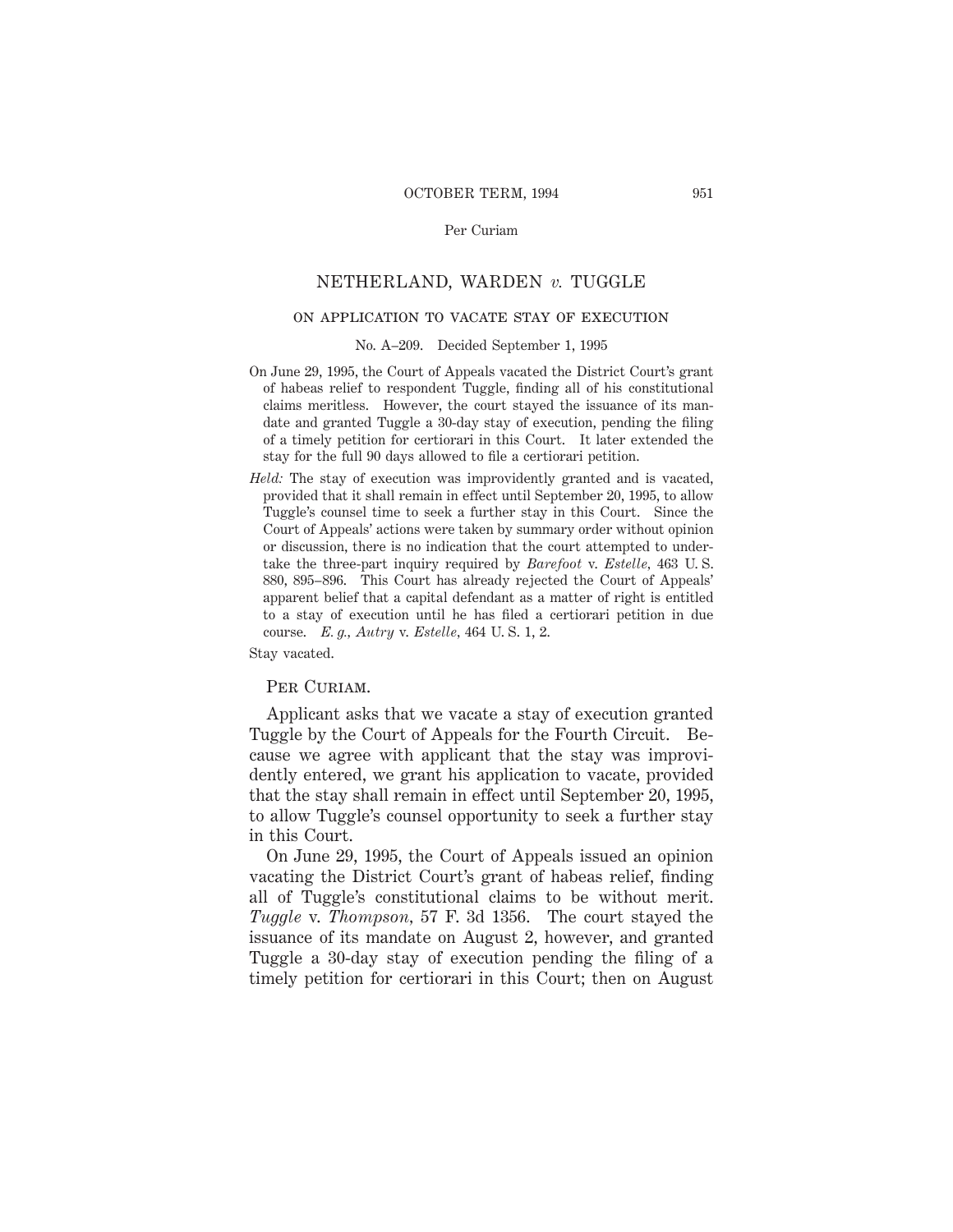25 it extended the stay of execution for the full 90 days allowed to file a certiorari petition in this Court.

Both actions of the court were taken by summary order without opinion or discussion. Nothing indicates that the Court of Appeals even attempted to undertake the threepart inquiry required by our decision in *Barefoot* v. *Estelle,* 463 U. S. 880, 895–896 (1983). See also *Maggio* v. *Williams,* 464 U. S. 46, 48 (1983) *(per curiam); Autry* v. *Estelle,* 464 U. S. 1, 2–3 (1983) *(per curiam)*. There is no hint that the court found that "four Members of th[is] Court would consider the underlying issue sufficiently meritorious for the grant of certiorari" or that "a significant possibility of reversal" existed. *Barefoot, supra,* at 895. We think the inescapable conclusion is that the Court of Appeals mistakenly believed that a capital defendant as a matter of right was entitled to a stay of execution until he has filed a petition for certiorari in due course. But this view was rejected in *Autry, supra,* at 2, and *Maggio, supra,* at 48.

Accordingly, the application to vacate the stay of execution is granted.

Justice Stevens, with whom Justice Ginsburg joins, dissenting.

Because there is no support in the record for the conclusion that the Court of Appeals abused its discretion when it granted a stay of execution to enable respondent Tuggle to file a petition for certiorari, I respectfully dissent. The fact that the respondent has substantial grounds for challenging the constitutionality of his death sentence is demonstrated both by the issuance of a writ of habeas corpus by the District Court and by the 19-page opinion filed by the Court of Appeals. *Tuggle* v. *Thompson,* 57 F. 3d 1356 (CA4 1995). Promptly after that opinion was announced, respondent filed a motion for a stay of execution supported by an explanation of why "the three-part inquiry," *ante* this page, described in *Barefoot* v. *Estelle,* 463 U. S. 880, 895–896 (1983), warranted